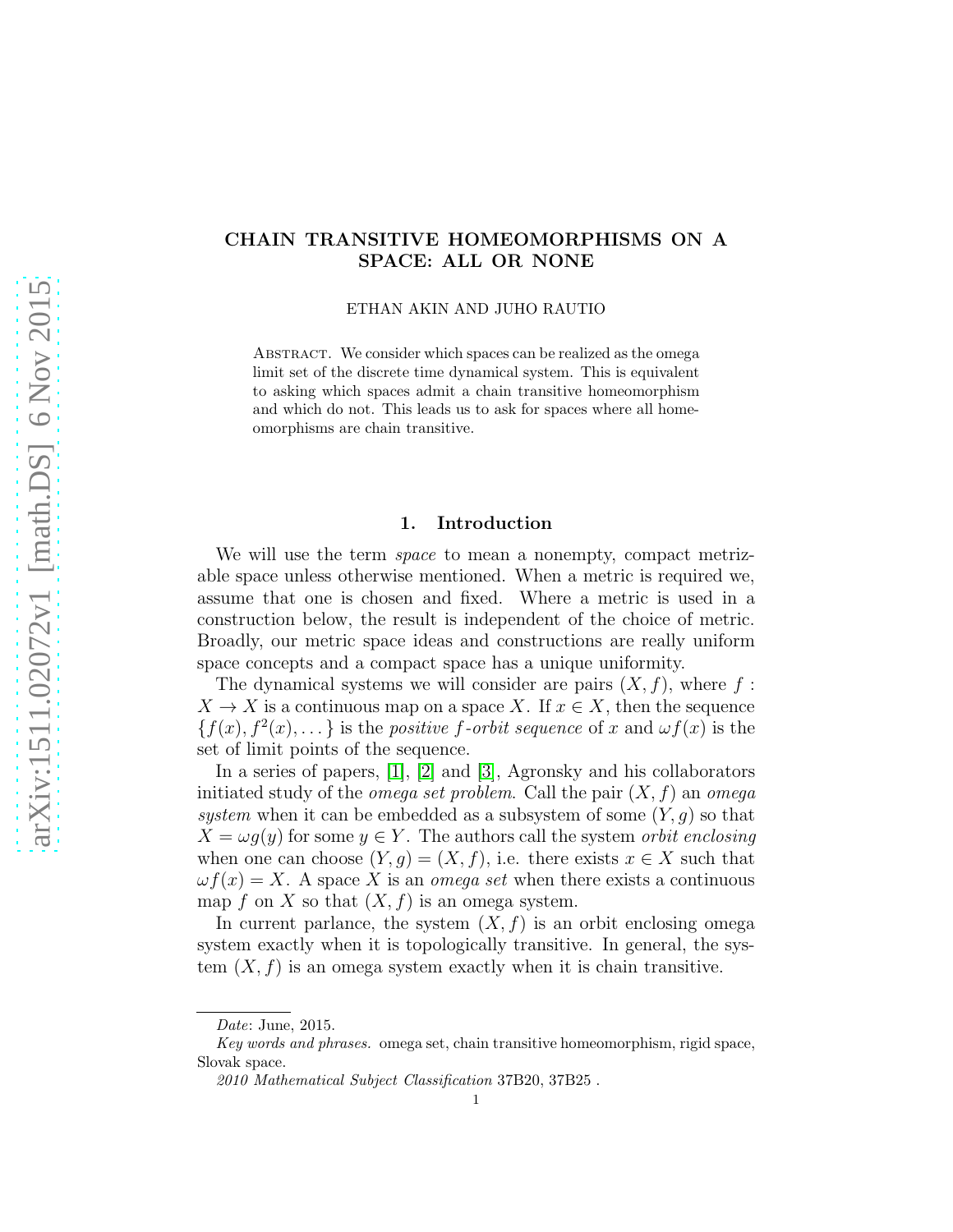Given  $\epsilon \geq 0$ , a finite or infinite sequence  $\{x_n \in X\}$  with at least two terms is an  $\epsilon$ -chain for  $(X, f)$  if  $d(f(x_k), x_{k+1}) \leq \epsilon$  for all terms  $x_k$  of the sequence (except the last one). The system  $(X, f)$  is called *chain transitive* when every pair of points of  $X$  can be connected by some finite  $\epsilon$ -chain for every positive  $\epsilon$ . A subset  $A \subset X$  is called a *chain* transitive subset when it is closed and f-invariant and the subsystem  $(A, f)$  is chain transitive.

It is well known that any omega limit set is a chain transitive subset, e.g. [\[4\]](#page-48-3) Proposition 4.14. On the other hand, as observed by Takens, it is an easy exercise to show that if  $(X, f)$  is chain transitive, then then it can be embedded in a larger system in which it is an omega limit set, [\[4\]](#page-48-3) Exercise 4.29. We will review the proofs in Section 3. The construction uses a subset Y of  $X \times [0, 1]$ . In particular, if  $X \subset [0, 1]^n$ then  $Y \subset [0,1]^{n+1}$ . Applying the Tietze Extension Theorem in each coordinate, we can extend g to a continuous map on all of  $[0,1]^{n+1}$ and so obtain X as the omega limit set of a system on  $[0, 1]^{n+1}$ . Note, however, that even if  $g$  is a homeomorphism, we might not be able to extend it to a homeomorphism on  $[0,1]^{n+1}$ .

This equivalence is really a classical result due to Dowker and Friedlander [\[12\]](#page-48-4) for homeomorphisms and to Sarkovskii [\[20\]](#page-49-0) in general. They, however, use a different but equivalent condition instead of chain transitivity. They say that  $(X, f)$  is f-connected if, for any proper, nonempty, closed subset  $U \subset X$ , the intersection  $f(U) \cap \overline{X \setminus U} \neq \emptyset$ . They show that  $(X, f)$  is an omega system iff it is f-connected.

To clarify the relationship between chain transitivity and f-connectedness, we recall the concept of an attractor, as described by Conley in [\[9\]](#page-48-5) and with detailed exposition in [\[4\]](#page-48-3). Call a closed set  $U \subset X$ an *inward set* for f if  $f(U)$  is contained in the interior  $U^{\circ}$  or, equivalently,  $f(U) \cap X \setminus U = \emptyset$ . Thus,  $(X, f)$  admits a proper, nonempty, inward subset iff it is not  $f$ -connected. If  $U$  is an inward set, then  $A = \bigcap_{n=0}^{\infty} f^n(U)$  is called the associated attractor. For a number of equivalent descriptions of an attractor see [\[4\]](#page-48-3) Theorem 3.3. Theorem 4.12 of [\[4\]](#page-48-3) says that  $(X, f)$  is chain transitive iff X is the only nonempty attractor and iff  $X$  is the only nonempty inward set. It follows that chain transitivity and f-connectedness are equivalent concepts.

The label "attractor" has been used for other ideas. Some authors refer to all omega limit sets as attractors. An attractor as defined above need not be chain transitive, and so there are attractors which are not omega systems. A more reasonable definition is that a set A is an attractor for f when it is f-invariant and, for every x in some neighborhood of A, we have  $\omega f(x) \subset A$ . This condition is necessary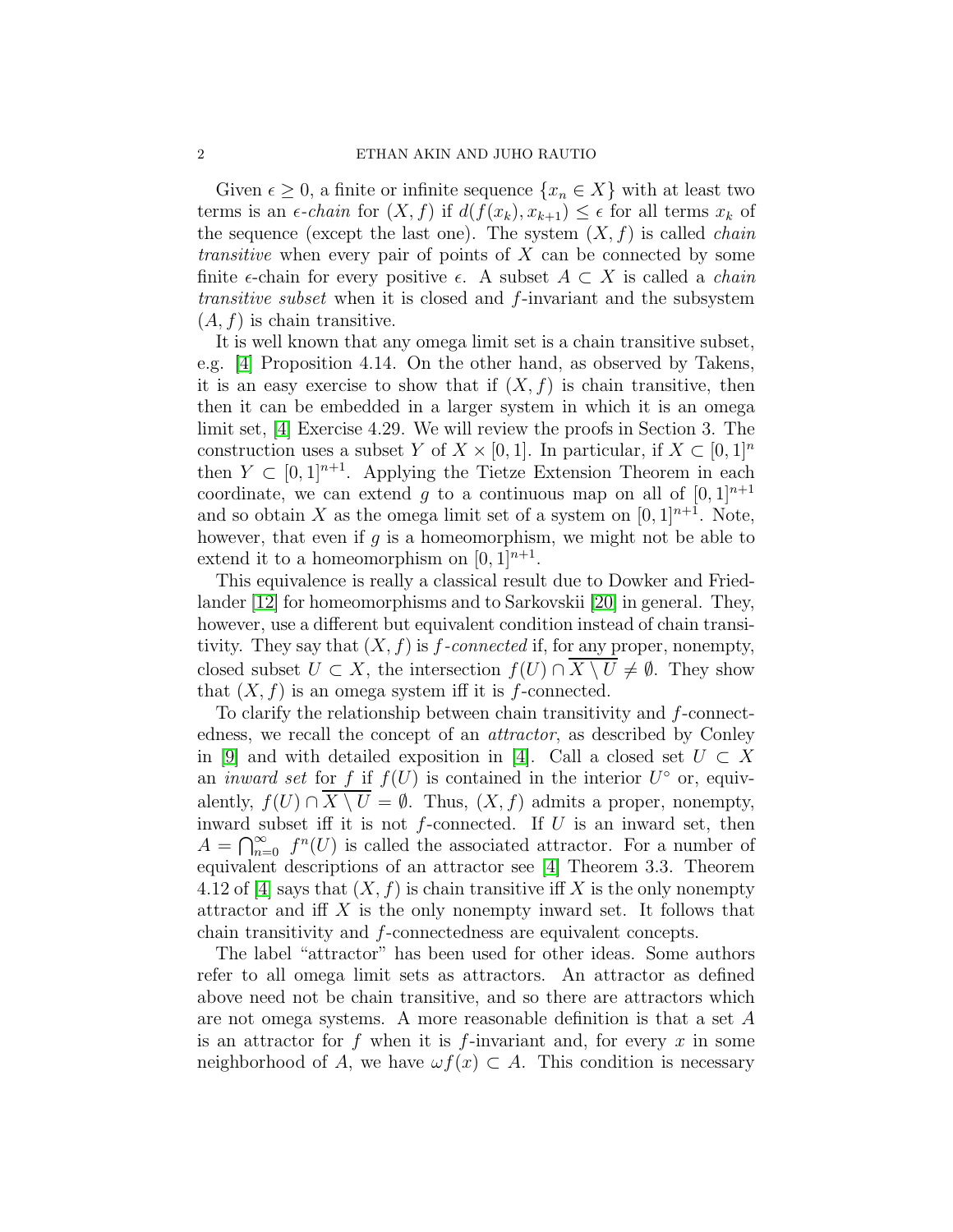in order that  $A$  be an attractor  $\lambda$  la Conley, but it is not sufficient. If X is the one-point compactification of  $\mathbb Z$  and f is the extension to X of translation by 1 on  $\mathbb{Z}$ , then  $(X, f)$  is chain transitive. On the other hand, the point at infinity is the omega limit set of every point. By Theorem 3.6(a) of [\[4\]](#page-48-3), an f-invariant subset A is an attractor iff  ${x : \omega f(x) \subset A}$  is a neighborhood of A and, in addition, A is stable, i.e. for every  $\epsilon > 0$  there exists  $\delta > 0$  such that if x is  $\delta$ -close to A, then the forward orbit of x remains  $\epsilon$ -close to A.

The identity map  $1_X$  on X is chain transitive iff X is connected. Thus, a connected space admits a chain transitive homeomorphism and so is an omega space.

Recall that a Peano space is a compact, connected, locally connected space or, equivalently, a continuous image of the unit interval. The major result of  $[3]$  is that if X has finitely many components and each is a nontrivial, finite-dimensional Peano space, then  $X$  is an orbit enclosing omega space. That is, it admits a topologically transitive map.

Our purpose here is to consider the homeomorphism version of the omega set problem. That is, we ask when a space  $X$  admits a homeomorphism f such that  $(X, f)$  is an omega system or, equivalently, such that  $f$  is a chain transitive map.

To illustrate the difference between the original problem and the homeomorphism version, consider the *tent map* on  $[0, 1]$  defined by

$$
T(t) = \begin{cases} 2t & \text{for } 0 \le t \le \frac{1}{2}, \\ 1 - 2t & \text{for } \frac{1}{2} \le t \le 1, \end{cases}
$$
(1.1)

which is well known to be topologically transitive. Now let  $X_0 =$  $[0, 1] \times \{0, 1\}$ , and define  $f_0$  on  $X_0$  by

$$
f_0(t,0) = (t,1)
$$
 and  $f_0(t,1) = (T(t),0),$  (1.2)

so that  $f_0^2 = T \times 1_{\{0,1\}}$ .

Let  $(X, f)$  be the quotient system obtained by identifying the points  $(0, 1) = (1, 1)$  in X. Thus, X is the disjoint union of a circle and an interval. It easily follows that  $X$  does not admit a chain transitive homeomorphism. On the other hand,  $f$  is a topologically transitive map.

Let  $(X_1, f_1)$  be the quotient system obtained by identifying the points  $(0, 0) = (0, 1) = (1, 1)$  in  $X_1$ . Thus,  $X_1$  consists of a circle and an interval joined at a point. As  $X_1$  is connected, the identity is a chain transitive homeomorphism. Since the points of the interval other than (1, 0) separate the space and the points of the circle other than the intersection point with the interval do not, it easily follows that  $X_1$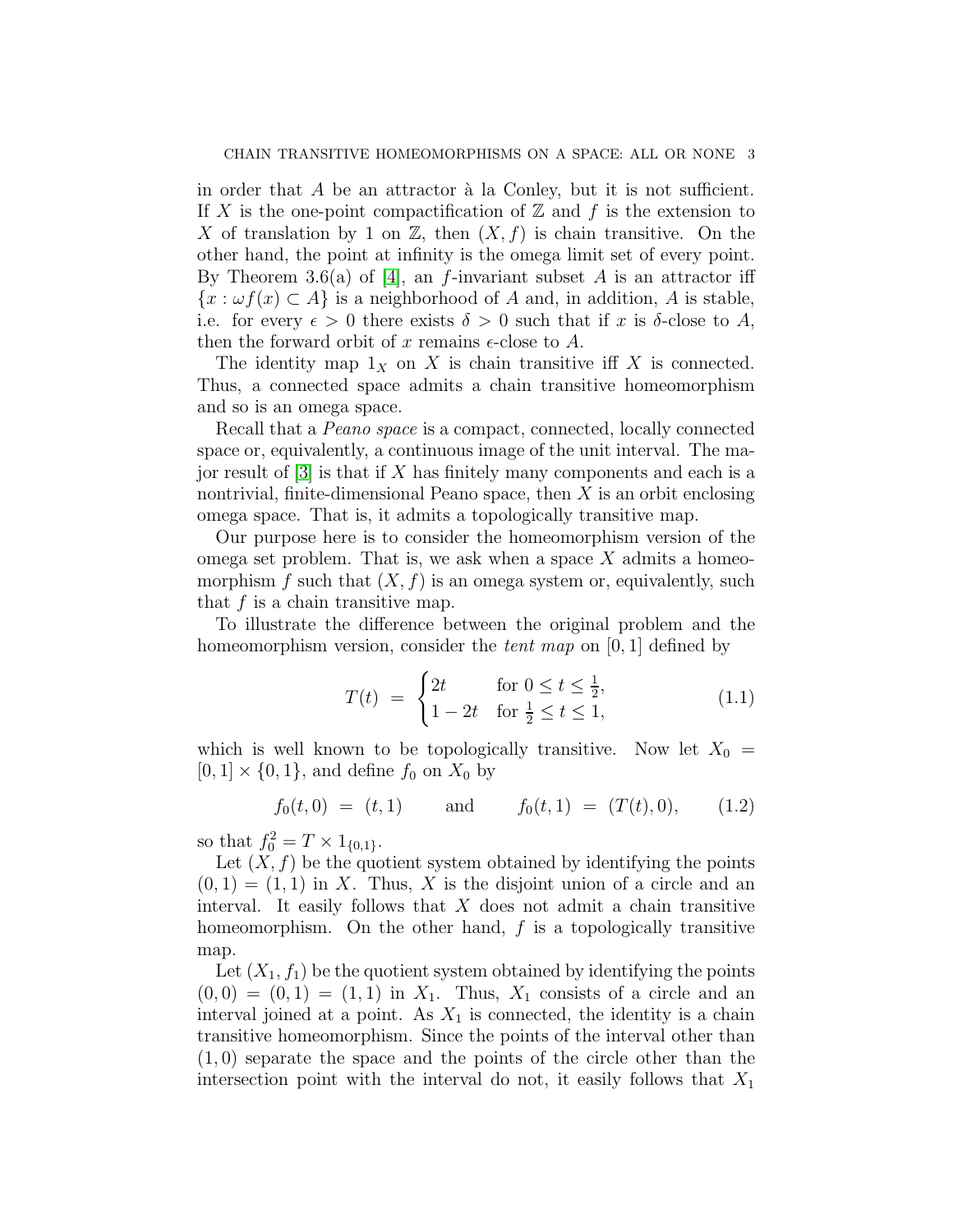does not admit a topologically transitive homeomorphism. On the other hand,  $f_1$  is a topologically transitive map.

If  $X$  contains a proper, clopen, nonempty,  $f$ -invariant set  $A$ , then we say that X is  $f$ -decomposable. In this case  $(X, f)$  is not chain transitive, for if  $\epsilon$  is smaller than the distance from A to its complement, then any  $\epsilon$ -chain which begins in A remains in A. With  $H(X)$  the group of homeomorphisms on X, we say that X is  $H(X)$ -decomposable if there is a proper, clopen, nonempty subset  $A$  of  $X$  such that  $A$  is invariant for every homeomorphism on X. Clearly, if X is  $H(X)$ -decomposable, then it admits no chain transitive homeomorphism. For example, let  $\text{Iso}(X)$ denote the (possibly empty) set of isolated points of  $X$ . If the closure  $\text{Iso}(X)$  is a proper, clopen, nonempty subset of X, then X is  $H(X)$ decomposable and so admits no chain transitive homeomorphism. In the zero-dimensional case, this is the only obstruction. We prove a slightly more general result in Section [3.](#page-15-0)

If X is not f-decomposable (or not  $H(X)$ -decomposable), we will call it f-indecomposable (resp.  $H(X)$ -indecomposable).

<span id="page-3-0"></span>**Theorem 1.1.** If X is a space such that  $\text{Iso}(X)$  is not a proper clopen subset of X and such that the open set  $X \setminus \overline{Iso(X)}$  is empty or zerodimensional, then X admits a chain transitive homeomorphism.

**Corollary 1.2.** If the isolated points are dense in  $X$ , then  $X$  admits a chain transitive homeomorphism.

Thus, the problems which remain come from the nontrivial components. A clopen component is called an isolated component. Clearly, if the closure of the isolated components is a proper, clopen, nonempty subset of X, then X is  $H(X)$ -decomposable.

If  $\mathcal{Y}$  is a set of connected spaces, let  $C_{\mathcal{Y}}$  denote the closure of the union of those components of  $X$  which are homeomorphic to some element of *y*. If  $C_y$  is a proper, clopen, nonempty subset, then X is  $H(X)$ decomposable. For example, if  $X$  has finitely many components, then either they are all homeomorphic, in which case X admits a periodic chain transitive map, or X is  $H(X)$ -decomposable. Contrast this with the map result described above.

We say that X satisfies the *diameter condition on isolated components* if for every  $\epsilon > 0$  there are only finitely many isolated components with diameter greater than  $\epsilon$ .

**Theorem 1.3.** If  $X$  satisfies the diameter condition and the union of the isolated components is dense in X, then either X is  $H(X)$ decomposable or else X admits a chain transitive homeomorphism.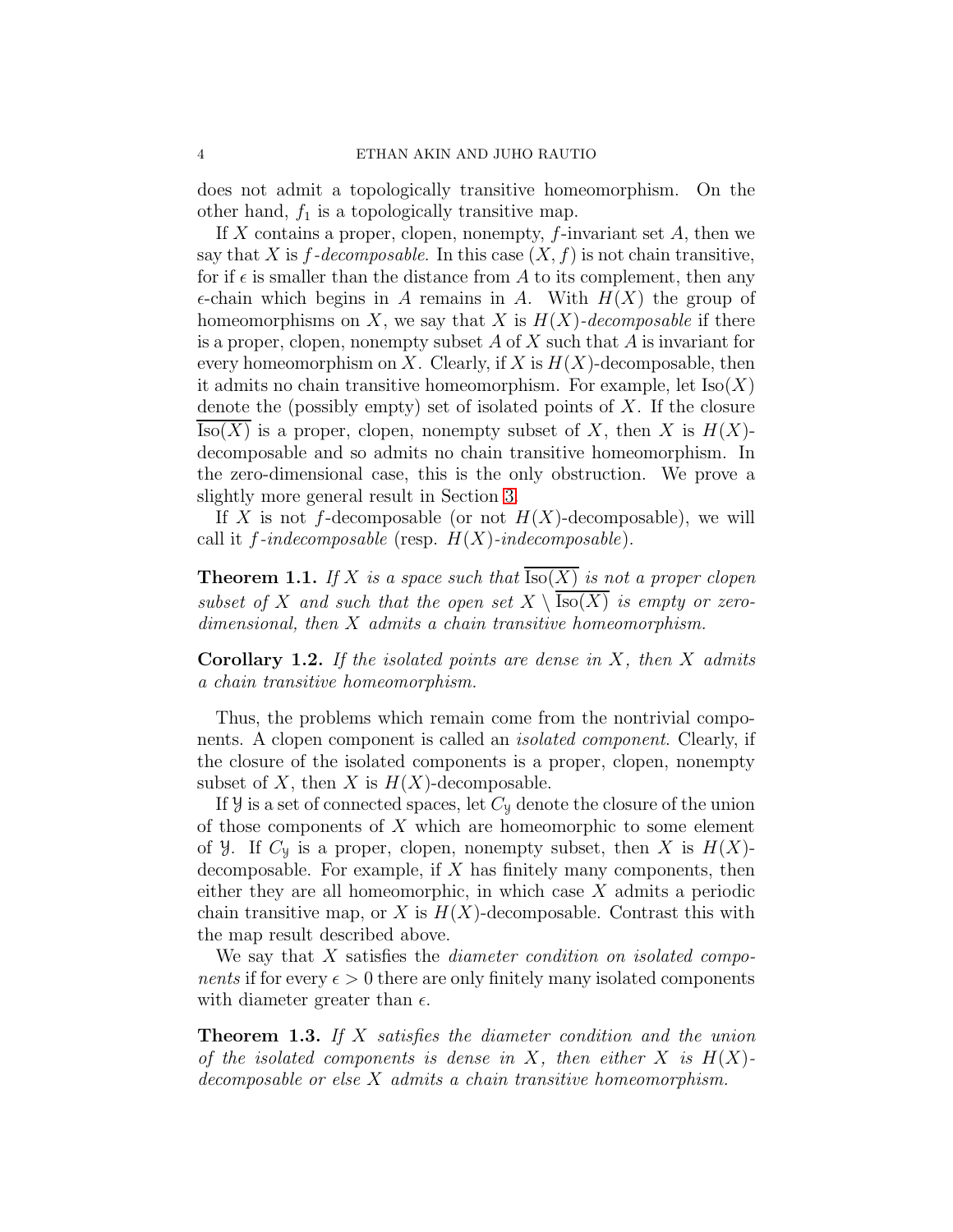The rest of Section [3](#page-15-0) consists of counterexamples to reasonable conjectures. We construct

- A space X that is  $H(X)$ -decomposable, with all components homeomorphic, and no isolated components.
- A space X that is  $H(X)$ -indecomposable but f-decomposable for every  $f \in H(X)$ . The space can be chosen with the isolated components all homeomorphic and with a dense union.
- A space X that is f-indecomposable for some  $f \in H(X)$  but admits no chain transitive homeomorphism. The space can be chosen with the isolated components all homeomorphic and with a dense union.

These examples rule out the obvious extension of the above corollary. The isolated components can be dense and all homeomorphic to one another, but nonetheless the space admits no chain transitive homeomorphism.

Having considered when there are no chain transitive homeomorphisms, we consider in Section [4](#page-33-0) the question: When is every homeomorphism on a space  $X$  chain transitive? For such a space  $X$ , the identity map  $1_X$  is chain transitive, and so X must be connected.

In [\[11\]](#page-48-6), rigid spaces were defined and Peano space examples were constructed. A space X is rigid if  $1_X$  is the only homeomorphism on X, i.e. the homeomorphism group  $H(X)$  is trivial. For a connected rigid space, it is trivially true that all homeomorphisms are chain transitive.

Using rigid spaces one can construct more interesting examples. Following  $[10]$ , we can begin with a finitely generated group G and use rigid spaces instead of intervals as edges in the Cayley graph. If X is the one-point compactification of this fattened Cayley graph, then  $H(X)$  is isomorphic to G and every homeomorphism is chain transitive. We obtain examples with non-discrete homeomorphism group and even with the path components nontrivial.

In these cases, the homeomorphism group does not act in a topologically transitive manner on the space. Distinct points in each rigid piece are homeomorphically distinct. It is possible to obtain examples with all homeomorphisms chain transitive and with the homeomorphism group acting in a topologically transitive manner. These are built using the recent, beautiful construction in [\[13\]](#page-48-8) of Slovak spaces. A *Slovak space* X has  $H(X)$  isomorphic to Z and every element in it other than the identity  $1_X$  acts minimally on X. We call a space Slovakian if every homeomorphism other than  $1<sub>X</sub>$  is topologically transitive. Using such Slovakian spaces we construct a space X such that  $H(X)$  is topologically transitive on X, every element of  $H(X)$  is chain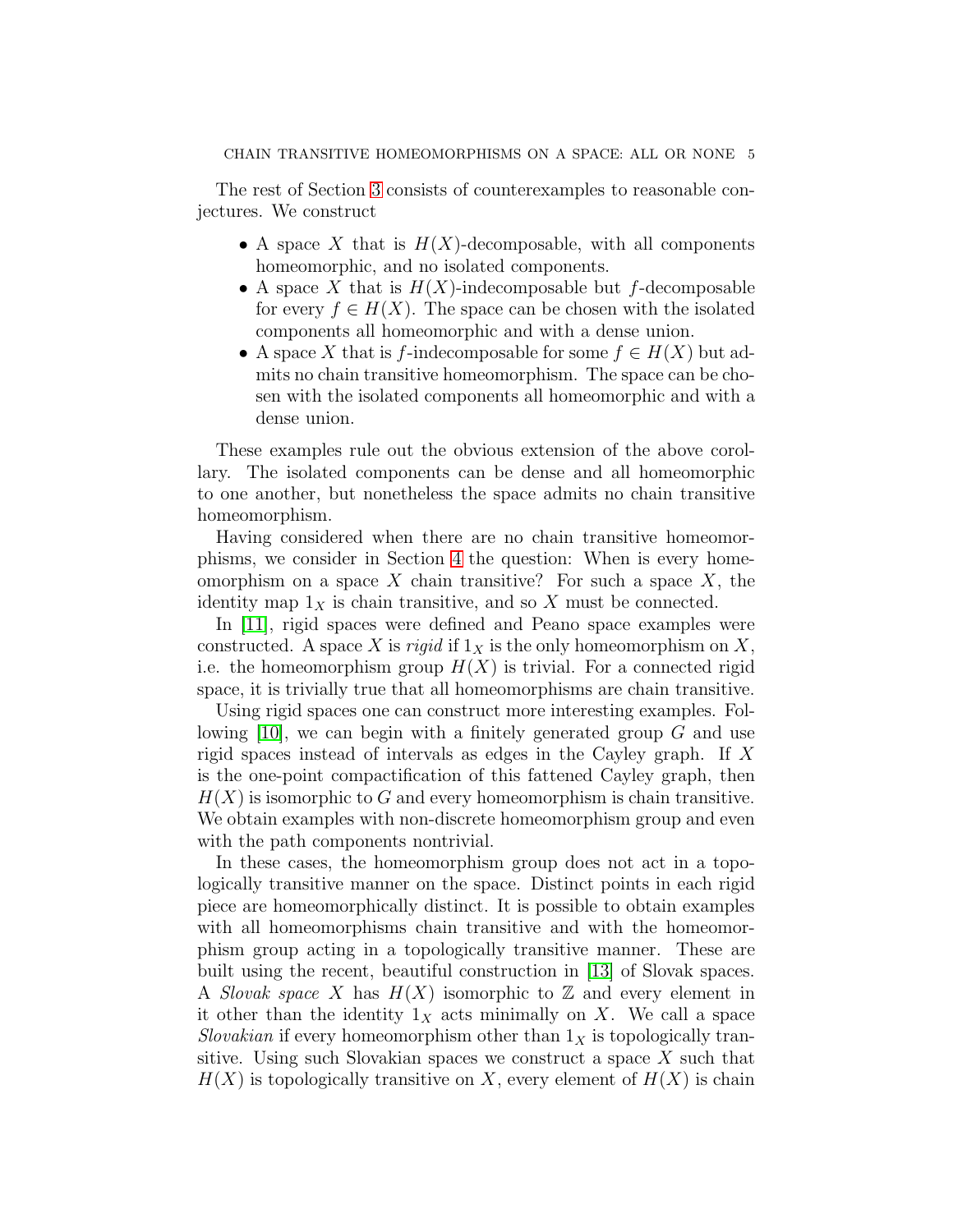transitive, and the homeomorphism group of the Cantor set occurs as a closed, topological subgroup of  $H(X)$ .

### 2. Relation Dynamics

It will be convenient to use the dynamics of closed relations, and so we briefly review the ideas from [\[4\]](#page-48-3). Recall that our spaces  $X, Y$ , etc. are assumed to be nonempty, compact, metrizable spaces with a fixed metric chosen when necessary.

For spaces X, Y, a relation  $R: X \to Y$  is a subset of  $X \times Y$ . The set R is a relation on X when  $Y = X$ . A map is a relation such that  $R(x) = \{y : (x, y) \in R\}$  is a singleton set for every  $x \in X$ . For  $A \subset X$ , the *image*  $R(A)$  is defined to be  $\bigcup_{x \in A} R(x)$ . Equivalently,  $R(A)$  is the projection to Y of  $R \cap (A \times Y) \subset \overline{X} \times Y$ . The inverse  $R^{-1}: Y \to X$ is defined to be  $\{(y, x) : (x, y) \in R\}$ . For  $B \subset Y$ , we let  $R^*(B) = \{x \in$  $X: R(x) \subset B$  =  $X \setminus R^{-1}(Y \setminus B)$ . So  $R^*(B) \subset R^{-1}(B) \cup R^*(\emptyset)$ . If R is a map, then  $R^*(B) = R^{-1}(B)$ .

For example,  $\bar{V}_{\epsilon} = \{(x, y) \in X \times X : d(x, y) \leq \epsilon\}$  is a relation on X with  $\bar{V}_{\epsilon}(x)$  the closed ball of radius  $\epsilon$  and center x. When  $\epsilon = 0$ ,  $\bar{V}_{\epsilon} = 1_X$ , the identity map on X.

If  $R: X \to Y$  and  $S: Y \to C$  are relations, then the composition  $S \circ R : X \to C$  is the image under the projection to  $X \times C$  of the set  $(R \times C) \cap (X \times S) \subset X \times Y \times C$ . Thus,  $(x, c) \in S \circ R$  iff there exists  $y \in Y$  such that  $(x, y) \in R$  and  $(y, c) \in S$ . Composition is associative, and  $(S \circ R)^{-1} = R^{-1} \circ S^{-1}$ .

A relation R on X is reflexive when  $1_X \subset R$ , symmetric when  $R^{-1}$  = R, and transitive when  $R \circ R \subset R$ .

For a relation R on X, we let  $R^{n+1} = R^n \circ R$  and  $R^{-n} = (R^{-1})^n$ for  $n = 1, 2, \dots$ , and let  $R^0$  be the identity  $1_X$ . We define the cyclic set  $|R| = \{x : (x, x) \in R\}.$ 

For a relation  $R$  on  $X$  a subset  $A$  of  $X$  is called *forward*  $R$ -invariant (or *R*-invariant) if  $R(A) \subset A$  (resp.  $R(A) = A$ ).

For a relation R on X, the *orbit relation* is  $\mathcal{O}R = \bigcup_{n=1}^{\infty} R^n$ , and the *orbit closure relation*  $\mathcal{R}R$  is defined by  $\mathcal{R}R(x) = \mathcal{O}R(x)$  for all  $x \in X$ . The *wandering relation* is  $NR = \overline{OR}$ . Even when R is a continuous map,  $\mathcal{R}R$  is usually not closed and so is a proper subset of  $\mathcal{R}R$ .

The chain relation is

$$
\mathcal{C}R = \bigcap_{\epsilon > 0} \mathcal{O}(\bar{V}_{\epsilon} \circ R \circ \bar{V}_{\epsilon}). \tag{2.1}
$$

Both OR and CR are transitive relations. Since  $(R^n)^{-1} = (R^{-1})^n$ , it follows that  $O(R^{-1}) = (OR)^{-1}$ ,  $N(R^{-1}) = (NR)^{-1}$  and  $C(R^{-1}) =$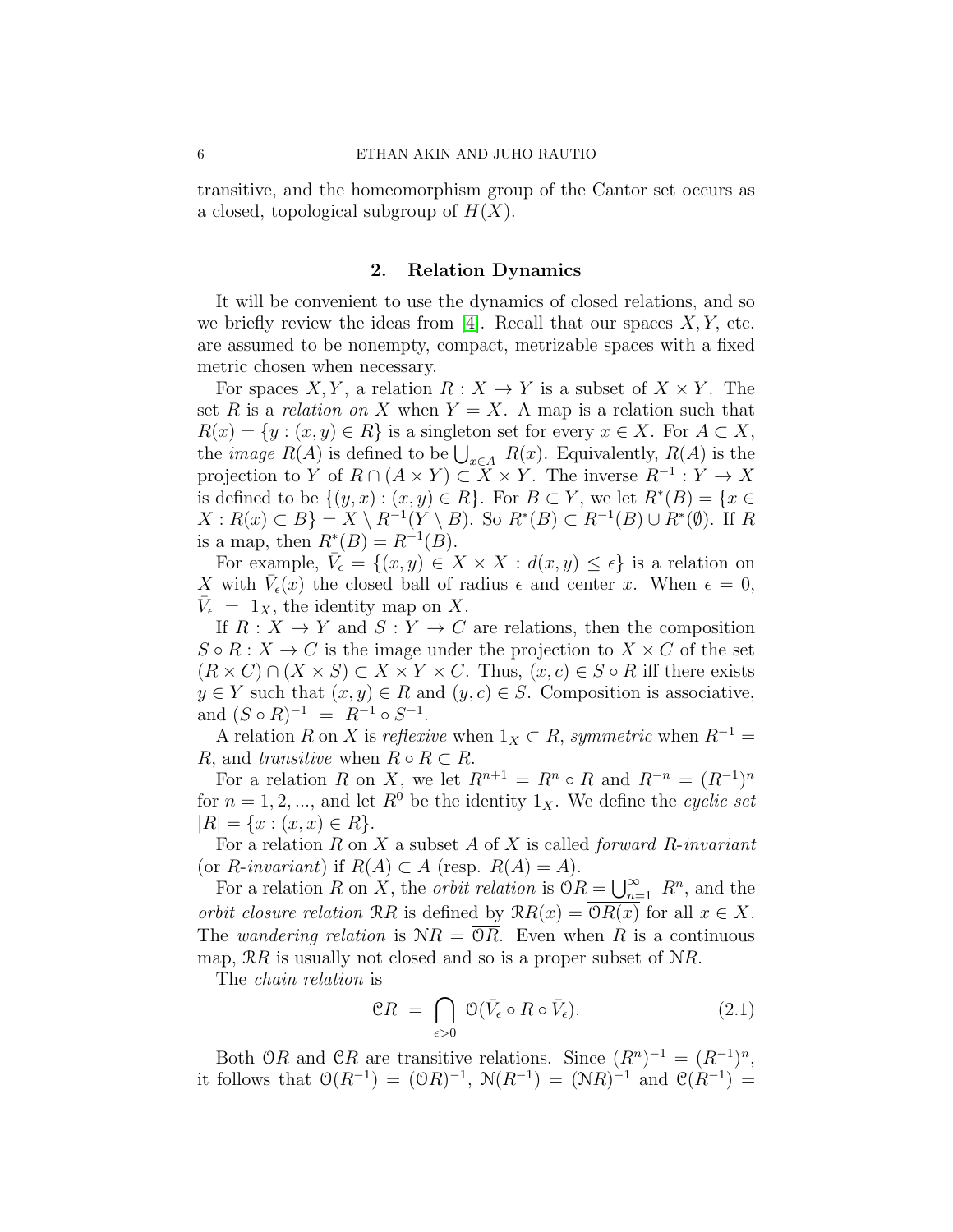$({\mathfrak C} R)^{-1}$ . These operators on relations are monotone, i.e. they preserve inclusions, and  $\mathcal O$  and  $\mathcal C$  are idempotent. That is,

<span id="page-6-2"></span> $\mathcal{O}(\mathcal{O}R) = \mathcal{O}R$  and  $\mathcal{C}(\mathcal{C}R) = \mathcal{C}R$ . (2.2)

It then follows that

<span id="page-6-1"></span>
$$
\mathcal{R}(\mathcal{O}R)(x) = \overline{\mathcal{O}(\mathcal{O}R)(x)} = \overline{\mathcal{O}R(x)} = \mathcal{R}R(x),
$$
  
\n
$$
\mathcal{N}(\mathcal{O}R) = \overline{\mathcal{O}(\mathcal{O}R)} = \overline{\mathcal{O}R} = \mathcal{N}R,
$$
  
\n
$$
\mathcal{C}R \subset \mathcal{C}(\mathcal{O}R) \subset \mathcal{C}(\mathcal{C}R) = \mathcal{C}R.
$$
\n(2.3)

If R is a transitive relation on X, then  $R \cap R^{-1}$  is a symmetric, transitive relation which restricts to an equivalence relation on  $|R|$ . We call the equivalence classes the *basic sets* of R.

A *closed relation* R is a closed subset of  $X \times Y$ . A map is continuous iff it is a closed relation. The composition of closed relations is closed, and the image of a closed set by a closed relation is closed. So if  $B$  is open in Y, then  $R^*(B)$  is open in X. For any relation R, the extensions NR and  $\mathfrak{C}R$  are closed relations.

It is easy to see that  $CR = \mathcal{C}\overline{R}$ , where  $\overline{R}$  is the closure of R. If R is a closed relation, then  $CR = \bigcap_{\epsilon > 0} \mathcal{O}(\bar{V}_{\epsilon} \circ R)$ , see [\[4\]](#page-48-3) Proposition 1.18. If R is a closed relation on X, then |R| is a closed subset of X. If R is a closed, transitive relation, the basic sets  $\{R(x) \cap R^{-1}(x) : x \in |R|\}$ are closed.

For a sequence  $\{A_n\}$  of closed sets,  $\limsup \{A_n\} = \bigcap_n \overline{\bigcup_{i \geq n} A_i}$ . We have the identity  $\overline{\bigcup_n A_n} = (\bigcup_n A_n) \cup \limsup \{A_n\}.$  If R is a closed relation on  $X$  and  $A$  is a closed subset of  $X$ , then we define  $\omega R[A] = \limsup \{ R^n(A) \}.$ 

If A is forward R-invariant and R is closed, then the sequence of closed sets  $\{R^n(A)\}\$ is decreasing and  $\omega R[A]$  is the intersection. Furthermore, if  $y \in \omega R[A]$ , then  $R^{-1}(y)$  meets every  $\{R^{n}(A)\}\$ , and so by compactness it meets  $\omega R[A]$  itself. It follows that  $\omega R[A]$  is the maximum R-invariant subset of the closed, forward R-invariant set A.

If R is closed, then for  $x \in X$  we let

$$
\omega R(x) = \omega R[x] = \limsup \{ R^n(x) \},
$$

defining the *omega limit point relation*  $\omega R$  on X. We also define  $\Omega R =$ lim sup  $\{R^n\}$  for a general relation R, so  $\Omega R$  is a closed relation. When R is closed, we have the following identities:

<span id="page-6-0"></span>
$$
\mathcal{R}R = \mathcal{O}R \cup \omega R \quad \text{and} \quad \mathcal{N}R = \mathcal{O}R \cup \Omega R. \quad (2.4)
$$

Since  $\mathfrak{C}R$  is closed and transitive, the sequence  $\{(\mathfrak{C}R)^n\}$  is decreasing with intersection  $\Omega$ CR =  $\omega$ CR.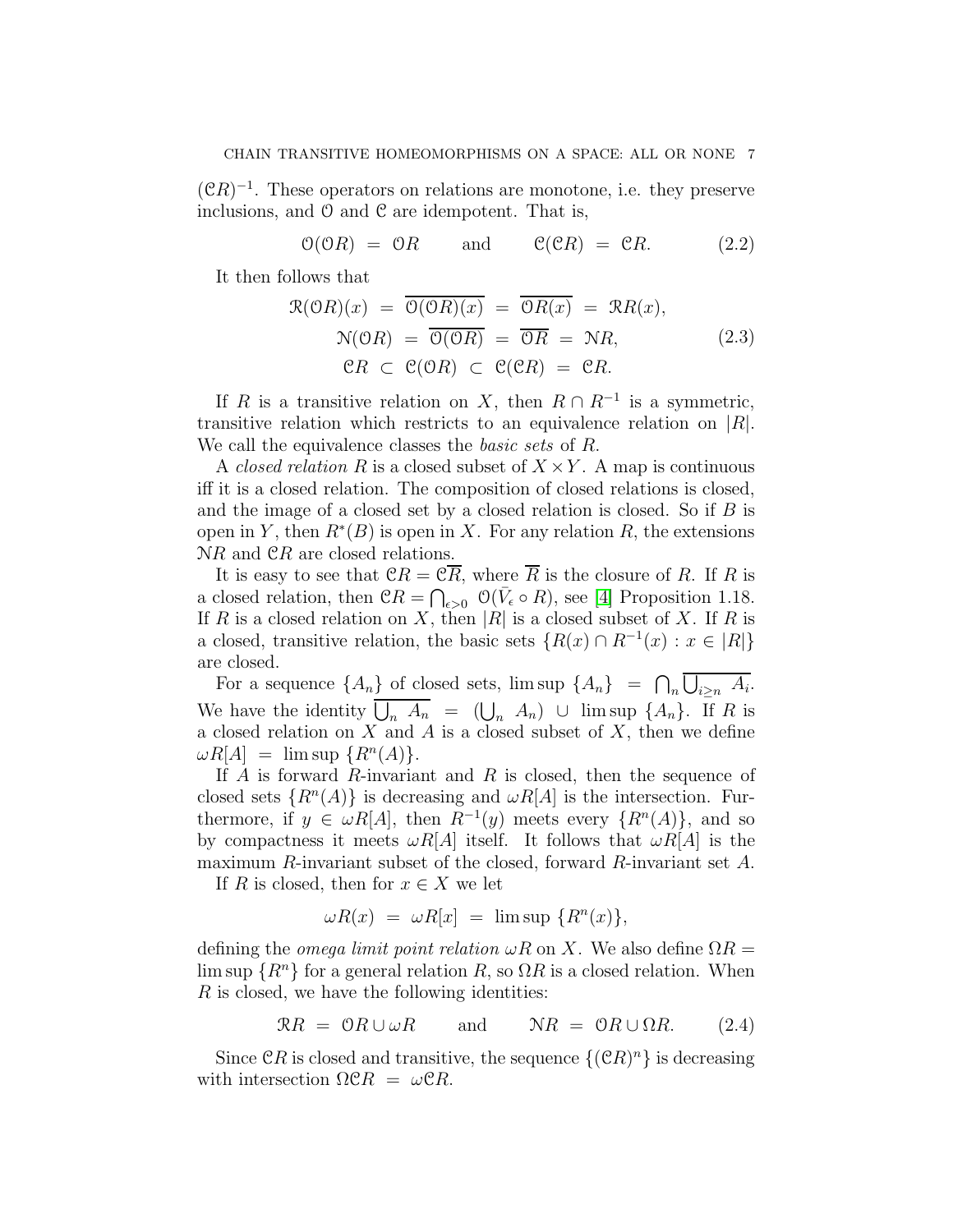If R is closed, then the following useful identities hold for the chain relation:

<span id="page-7-0"></span>
$$
PR = OR \cup \Omega CR,
$$
  

$$
R \cup (CR) \circ R = CR = R \cup R \circ (CR),
$$
 (2.5)

see [\[4\]](#page-48-3) Proposition 2.4 (c) and Proposition 1.11 (d).

It is not usually true that  $(\omega R)^{-1} = \omega(R^{-1})$ . We write  $\alpha R$  for  $\omega(R^{-1})$ , defining the *alpha limit point relation*.

The points of  $|{\mathcal{O}} R|$  are called *periodic points* for R,  $|RR|$  are the recurrent points,  $|NR|$  are the non-wandering points, and  $|CR|$  are the *chain recurrent points.* When  $R$  is a closed relation, we can apply the inclusion  $|{\mathcal{O}} R| \subset |\omega R|$  to [\(2.4\)](#page-6-0) and [\(2.5\)](#page-7-0) to obtain  $|{\mathcal{R}} R| = |\omega R|$ ,  $|NR| = |\Omega R|$  and  $|CR| = |\Omega CR|$ . We call x a transitive point for R when  $\mathcal{R}R(x) = X$ . We denote by  $\text{Trans}(R)$  the (possibly empty) set of transitive points.

On  $|{\mathfrak C} R|$ ,  ${\mathfrak C} R \cap {\mathfrak C} R^{-1}$  is a closed equivalence relation. We call the equivalence classes, i.e. the basic sets for  $\mathcal{C}R$ , the *chain components* of R.

For a relation R on X, we will say that R is minimal when  $\Re R =$  $X \times X$ , topologically transitive when  $\mathcal{N}R = X \times X$ , and chain transitive when  $\mathcal{C}R = X \times X$ . We call R central when  $|\mathcal{N}R| = X$  and chain *recurrent* when  $|CR| = X$ . From [\(2.3\)](#page-6-1) it follows that any one of these properties holds for R iff it holds for  $\mathcal{O}R$ .

Observe that if  $R$  is minimal, then  $X$  contains no proper closed, forward R-invariant subset. If  $R$  is a continuous map, then the converse is true as well since  $\omega R(x)$  is then R-invariant and nonempty for every x. Thus, if R is a continuous map, it is minimal iff  $X = \text{Trans}(R)$ .

A set U is *inward* for a closed relation R on X if U is closed and  $R(U) \subset U^{\circ}$ , the interior of U. Since  $R(U)$  has a positive distance from the complement of U, it easily follows that U is inward for  $\mathcal{C}R$  when it is inward for  $R$ . An inward set is therefore forward  $\mathcal{C}R$ -invariant. In general, a closed set A is forward  $CR$ -invariant iff it has a neighborhood base consisting of inward sets, see [\[4\]](#page-48-3) Theorem 3.3(c). If U is an inward set, then  $A_+ = \omega R[U] = \bigcap_{n \in \mathbb{N}} R^n(U)$  is the associated *attractor*. The set  $X \setminus U^{\circ}$  is inward for  $R^{-1}$ , and  $A_{-} = \omega(R^{-1})[X \setminus U^{\circ}]$  is the *dual* repellor for R. The pair  $A_+, A_-$  is called an *attractor-repellor pair*. If  $x \in X \setminus (A_+ \cup A_-)$ , then  $\Omega \mathcal{C}R(x) \subset A_+$  and  $\Omega \mathcal{C}R^{-1}(x) \subset A_-$ , see [\[4\]](#page-48-3) Proposition 3.9.

Notice that a clopen set is inward iff it is forward invariant. If an inward set is invariant, then it is clopen.

<span id="page-7-1"></span>**Proposition 2.1.** Let R be a closed relation on X.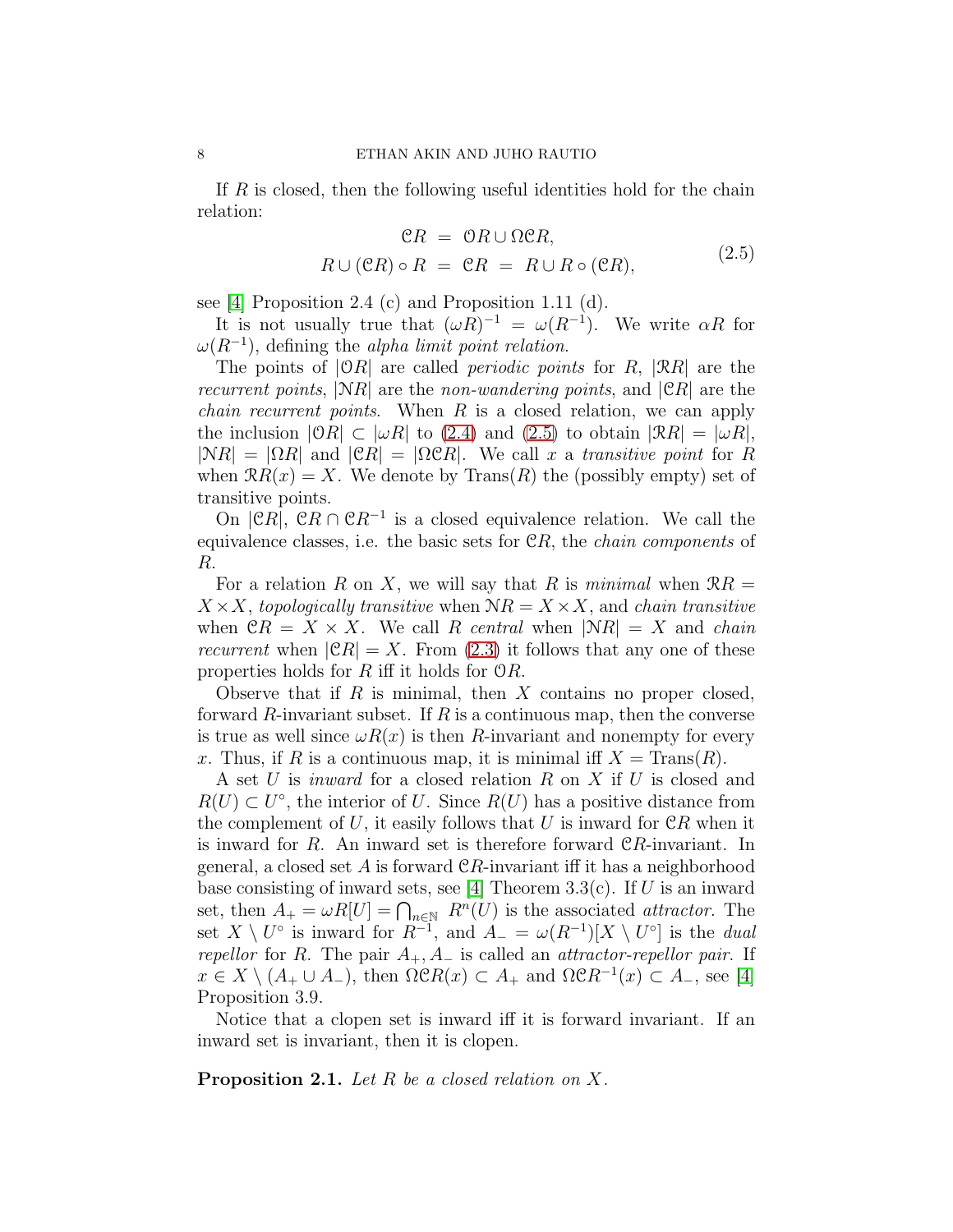- (a) If  $A_+, A_-$  is an attractor-repellor pair, then  $|{\mathfrak C} R| \subset A_+ \cup A_$ and the intersections  $A_+ \cap |\mathcal{C}R|$  and  $A_- \cap |\mathcal{C}R|$  are each clopen  $in$   $|CR|$ .
- (b) If  $x \in X \setminus |\mathcal{C}R|$ , then there exists an attractor-repellor pair  $A_+$ ,  $A_-$  such that  $x \notin A_+ \cup A_-$ .
- (c) If  $x, y \in |CR|$ , then  $y \in CR(x)$  iff, for all attractors  $A, x \in A$ implies  $y \in A$ .
- (d) The space of chain components, i.e. the quotient space of  $|CR|$ by the equivalence relation  $\mathfrak{C}R \cap \mathfrak{C}R^{-1}$ , is a compact zero-dimensional metric space.

**Proof:** (a) If  $x \in X \setminus (A_+ \cup A_-)$ , then  $\Omega \mathcal{C}R(x) \subset A_+$ , and so  $x \notin A_+$  $\Omega \mathcal{C}R(x)$ . If U is an inward set with  $\omega R[U] = A_+$ , then  $U^{\circ} \cap |\mathcal{C}R| =$  $A_+ \cap |CR|$ .

(b), (c) These are part of Proposition 3.11 of [\[4\]](#page-48-3).

(d) From (b) and (c) applied to R and  $R^{-1}$  it follows that every chain component C is the intersection of  $\{A \cap |\mathcal{C}R| : A$  is an attractor or repellor and  $C \subset A$ . Hence, the attractors and repellors induce a clopen subbase on the space of chain components.

For a relation R on a space X we say that X is R-decomposable if there is a proper, forward R-invariant decomposition  $\{A_1, A_2\}$  of X, i.e. each is a nonempty, closed, forward R-invariant subset and  $A_1 \cap A_2 =$  $\emptyset$ ,  $A_1 \cup A_2 = X$ . Such a pair of proper clopen sets is called an Rdecomposition. Since the sets are clopen and forward R-invariant, they are inward for R. Hence, an R-decomposition is a  $CR$ -decomposition. So the notion of decomposability is the same for  $R$ ,  $\mathcal{O}R$ ,  $\mathcal{R}R$ ,  $\mathcal{N}R$  and CR.

If no such a decomposition exists,  $X$  is said to be  $R$ -indecomposable.

For any relation R on X let  $R_{\pm} = R \cup 1_X \cup R^{-1}$ . This is a reflexive and symmetric relation on X so that  $\mathcal{O}(R_{\pm})$  and  $\mathcal{C}(R_{\pm})$  are equivalence relations on X.

<span id="page-8-0"></span>**Proposition 2.2.** For a relation R on X, the following conditions are equivalent:

- (i) The space  $X$  is R-indecomposable.
- (ii) The space X is  $R_{+}$ -indecomposable.
- (iii) The relation  $R_{\pm}$  is chain transitive.

**Proof:** (i)  $\Leftrightarrow$  (ii): If a set is forward R-invariant, then its complement is forward  $R^{-1}$ -invariant. Hence, an R-decomposition is an  $R_{\pm}$ decomposition. Clearly, the reverse is true since  $R \subset R_{\pm}$ .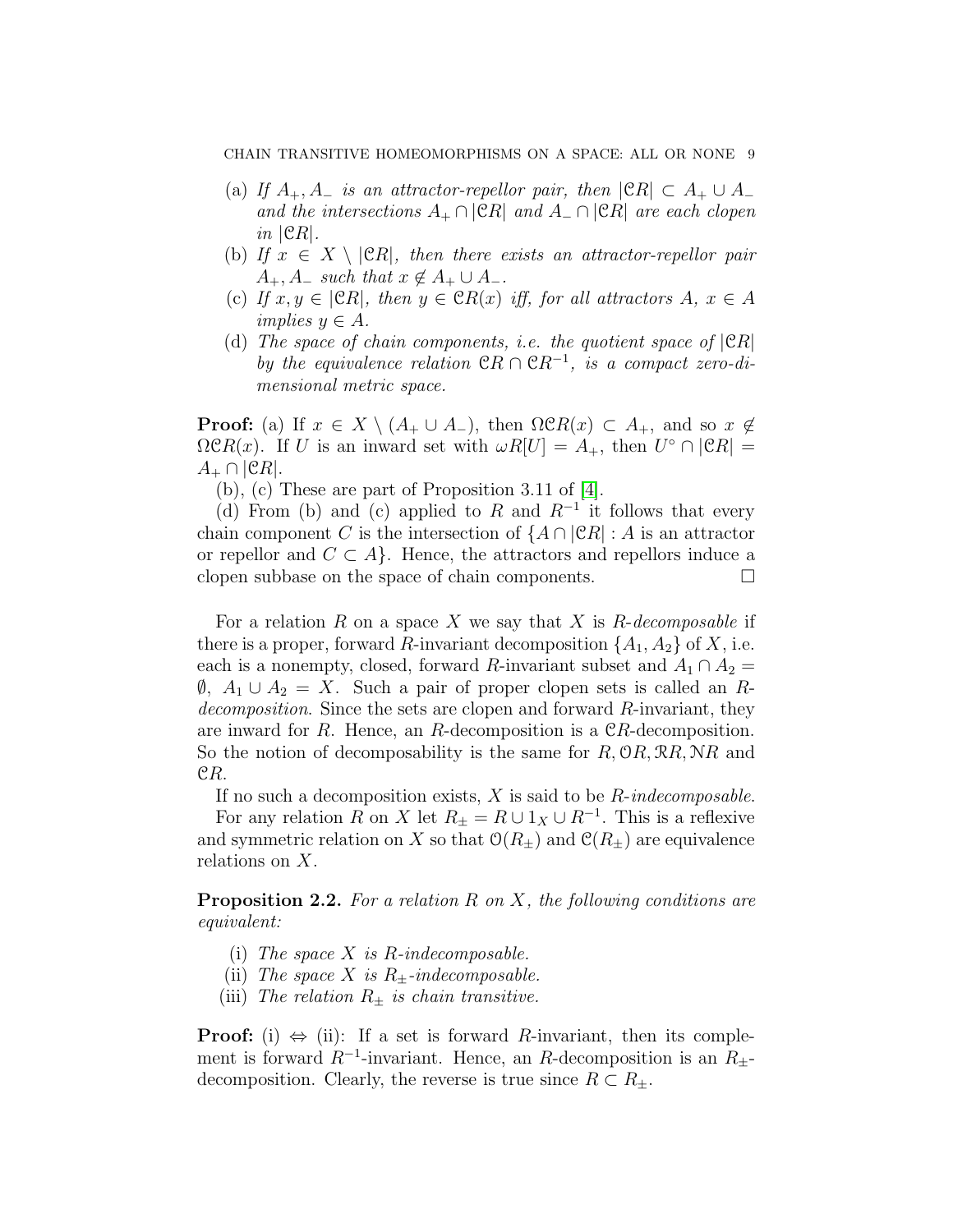(iii)  $\Rightarrow$  (ii): If  $\{A_1, A_2\}$  is a decomposition, then each is inward for  $R_{\pm}$  and therefore forward  $\mathcal{C}R_{\pm}$ -invariant. Hence,  $R_{\pm}$  is not chain transitive.

(ii)  $\Rightarrow$  (iii): If  $R_{\pm}$  is not chain transitive, then the equivalence relation  $\mathfrak{C}R_{\pm}$  on X has more than one equivalence class. By Proposition [2.1](#page-7-1) (d) the space of equivalence classes is zero-dimensional. Hence, there is a pair of disjoint, nonempty, clopen sets  $\{A_1, A_2\}$  which cover X such that each is a union of equivalence classes. Since each equivalence class is  $\mathfrak{C}R_{\pm}$ -invariant, it follows that  $\{A_1, A_2\}$  is a  $R_{\pm}$ -decomposition.  $\square$ 

**Definition 2.3.** Let  $\pi$  :  $X_1 \rightarrow X_2$  be a continuous map between spaces, and let  $R_i$  be a relation on  $X_i$  for  $i = 1, 2$ . We say that  $\pi$  maps  $R_1$  to  $R_2$  if  $\pi \circ R_1 \subset R_2 \circ \pi$  and that  $\pi$  is a semi-conjugacy from  $R_1$  to  $R_2$  if  $\pi \circ R_1 = R_2 \circ \pi.$ 

<span id="page-9-0"></span>**Proposition 2.4.** Let  $\pi$  :  $X_1 \rightarrow X_2$  be a continuous map between spaces, and let  $R_i$  be a relation on  $X_i$  for  $i = 1, 2$ .

- (a) The function  $\pi$  maps  $R_1$  to  $R_2$  iff  $(\pi \times \pi)(R_1) \subset R_2$ . If  $\pi$  is a semi-conjugacy from  $R_1$  to  $R_2$  and  $\pi(X_1) = X_2$ , i.e.  $\pi$  is surjective, then  $(\pi \times \pi)(R_1) = R_2$ .
- (b) If  $R_i$  is a mapping for  $i = 1, 2$ , then  $\pi$  is a semi-conjugacy from  $R_1$  to  $R_2$  if it maps  $R_1$  to  $R_2$ .
- (c) If  $\pi$  maps  $R_1$  to  $R_2$ , then  $\pi$  maps  $R_1^n$  to  $R_2^n$  for all  $n \in \mathbb{Z}$  and maps  $AR_1$  to  $AR_2$  for  $A = 0, R, N$  and  $\mathcal{C}$ .
- (d) Assume  $\pi$  is surjective and maps  $R_1$  to  $R_2$ . If  $R_1$  is minimal, topologically transitive, central, chain transitive or chain recurrent, then  $R_2$  satisfies the corresponding property.
- (e) If  $\pi$  is a semi-conjugacy from  $R_1$  to  $R_2$  and  $\pi$  is an open map, then  $\pi$  is a semi-conjugacy from  $AR_1$  to  $AR_2$  for  $A = 0, R, N$ and C.

**Proof:** (a) Firstly,  $\pi$  maps the relation  $R_1$  to  $R_2$  iff  $(x, y) \in R_1$  implies  $(\pi(x), \pi(y)) \in R_2$ , and so the first equivalence is clear. The second result is easy to check.

(b) An inclusion between functions is an equation.

(c) Given  $\epsilon > 0$ , there exists  $\delta > 0$  such that  $(\pi \times \pi)(\bar{V}_\delta) \subset V_\epsilon$ since  $\pi$  is uniformly continuous. If  $\{(x_n, y_n) \in R_1\}$  is a finite or infinite sequence with  $(y_n, x_{n+1}) \in \bar{V}_{\delta}$ , then  $\{(\pi(x_n), \pi(y_n)) \in R_2\}$  with  $(\pi(y_n), \pi(x_{n+1})) \in \overline{V}_{\epsilon}$ . That is,  $\delta$ -chains for  $R_1$  are mapped to  $\epsilon$ -chains for  $R_2$ . It follows that  $\pi$  maps  $\mathcal{C}_{R_1}$  to  $\mathcal{C}_{R_2}$ . The others are easy to check.

(d) If  $\pi$  is surjective and maps  $AR_1$  to  $AR_2$ , then  $X_1 \times X_1 = AR_1$ implies  $X_2 \times X_2 = \mathcal{A}R_2$ , and  $1_{X_1} \subset \mathcal{A}R_1$  implies  $1_{X_2} \subset \mathcal{A}R_2$ .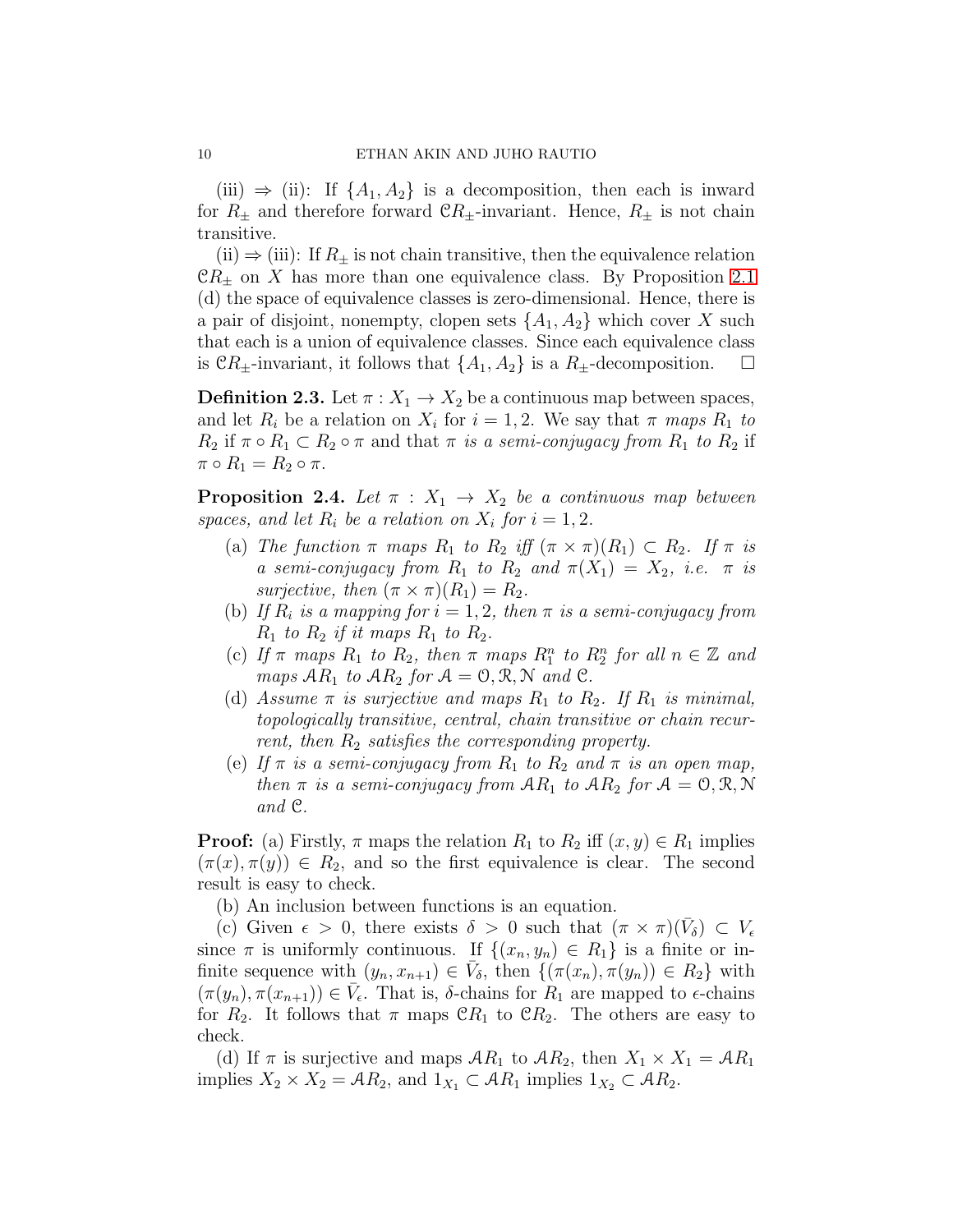(e) The function  $1_{X_1} \times \pi$  maps  $1_{X_1}$  to  $\pi \subset X_1 \times X_2$ . If  $\pi$  is open and  $\epsilon > 0$ , then  $1_{X_1} \times \pi$  maps  $\bar{V}_{\epsilon}$  to a neighborhood of  $\pi$  and so contains  $\bar{V}_{\delta} \circ \pi$  for some  $\delta > 0$ . That is,  $\bar{V}_{\delta} \circ \pi \subset \pi \circ \bar{V}_{\epsilon}$ . If  $\{(u_n, v_n) \in R_2\}$ is a finite or infinite sequence with  $(v_n, u_{n+1}) \in \bar{V}_\delta$  and  $\pi(x_n) = u_n$ , then because  $\pi$  is a semi-conjugacy on  $R_1$ , there exists  $y_n \in X_1$  such that  $(x_n, y_n) \in R_1$  and  $\pi(y_n) = v_n$ , and there exists  $x_{n+1}$  such that  $(y_n, x_{n+1}) \in \overline{V}_{\epsilon}$  and  $\pi(x_{n+1}) = u_{n+1}$ . Thus, every  $\delta$ -chain for  $R_2$  can be lifted to an  $\epsilon$ -chain for  $R_1$  with a given initial lift. That is,  $\pi$  is a semiconjugacy from  $\mathfrak{C}R_1$  to  $\mathfrak{C}R_2$ . The cases of  $\mathcal{A} = \mathcal{O}, \mathcal{R}$  and N are similar. In fact, for  $\mathcal O$  and  $\mathcal R$  it is not necessary that the map be open.  $\Box$ 

**Remark:** Suppose  $R_i = 1_{X_i}$  with  $X_2 = [0, 1]$  and  $X_1 = \{-1\} \cup [0, 1]$ , and let  $\pi: X_1 \to X_2$  be an extension of the identity on [0, 1], mapping  $-1$  to some point of [0, 1]. The map  $\pi$  is a semi-conjugacy from  $R_1$  to  $R_2$  and maps  $\mathfrak{C}R_1$  onto  $\mathfrak{C}R_2$ , but it is not a semi-conjugacy from  $\mathfrak{C}R_1$ to  $\mathfrak{C}R_2$ .

As indicated in the Introduction, our concern is with homeomorphisms. However, we will apply this machinery to three different relations.

Let  $H(X)$  be the homeomorphism group of X. For  $f \in H(X)$ , we define  $f_{\pm}$  as the closed relation  $f \cup 1_X \cup f^{-1}$ . Clearly, we have

$$
\begin{aligned}\n\mathcal{O}f &= \{f^n : n \in \mathbb{N}\}, \\
\mathcal{O}f_{\pm} &= \{f^n : n \in \mathbb{Z}\} = \mathcal{O}f \cup 1_X \cup \mathcal{O}f^{-1}, \\
\mathcal{R}f(x) &= \overline{\{f^n(x) : n \in \mathbb{N}\}}, \\
\mathcal{R}f_{\pm}(x) &= \overline{\{f^n(x) : n \in \mathbb{Z}\}} \quad \text{for } x \in X, \\
\mathcal{N}f_{\pm} &= \mathcal{N}f \cup 1_X \cup \mathcal{N}f^{-1}, \\
\mathcal{R}f_{\pm} &= \mathcal{R}f \cup 1_X \cup \mathcal{R}(f^{-1}).\n\end{aligned}
$$
\n(2.6)

On the other hand,  $\mathcal{C}f_{\pm}$  is in general larger than  $\mathcal{C}f \cup 1_X \cup \mathcal{C}f^{-1}$ . The latter relation need not be transitive. See Example [2.8](#page-14-0) below.

Since  $1_X \subset \mathcal{O}f_{\pm}$ , every point is recurrent for  $f_{\pm}$ .

An action of a group G on X is a homomorphism  $\rho: G \to H(X)$ . If G is a subgroup of  $H(X)$ , then G acts on X by evaluation. That is,  $\rho$  is the inclusion. With the action understood we let  $h_G = \bigcup \{ f \in \rho(G) \}.$  This is just the orbit relation of the action of  $G$  on  $X$ . It is an equivalence relation but usually not closed. Since it is an equivalence relation,  $\mathcal{O}h_G = h_G$  and  $\mathcal{N}h_G = h_G$ . Since  $h_G$  is reflexive, every point is recurrent for  $h_G$ .

If G is the cyclic group generated by a homeomorphism  $f$ , then  $h_G = \mathcal{O}f_{\pm}.$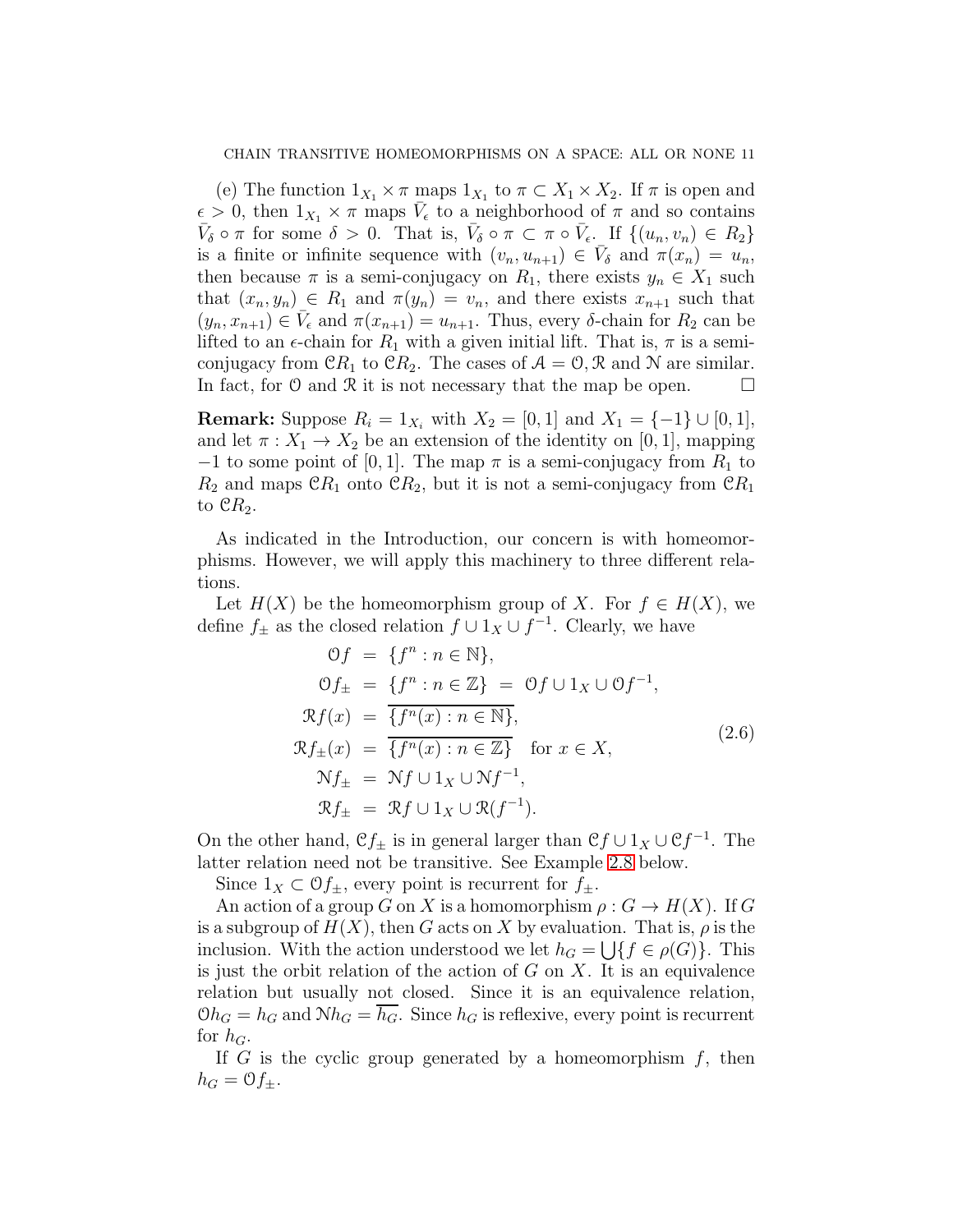When  $G = H(X)$ , we write  $h_X$  for  $h_G$ . Clearly,  $H(X)$ -decomposability as described in the Introduction is just  $h_X$ -decomposability.

For a space X, let  $Iso(X)$  denote the set of isolated points of X.

<span id="page-11-2"></span>**Proposition 2.5.** Let  $f \in H(X)$  and  $\rho: G \to H(X)$  be an action of a group  $G$  on  $X$ . Let  $B$  be a countable base of nonempty open sets for  $X$ , and let  $\mathbb{B}^*$  be the collection of finite covers of X by elements of  $\mathbb{B}$ .

(a) The homeomorphism f is central iff the  $G_{\delta}$  set of recurrent points,  $|\omega f|$ , is dense.

<span id="page-11-0"></span>
$$
|\omega f| = \bigcap_{\mathcal{A} \in \mathcal{B}^*, n \in \mathbb{N}} \bigcup_{U \in \mathcal{A}, i \ge n} \{U \cap f^{-i}(U)\}.
$$
 (2.7)

If f is central, then any isolated point x of X is a periodic point for f.

(b) The homeomorphism f is topologically transitive iff the set of transitive points,  $Trans(f)$ , is nonempty, in which case

$$
\text{Trans}(f) = \{x : \omega f(x) = X\} \tag{2.8}
$$

$$
= \bigcap_{U \in \mathcal{B}, n \in \mathbb{N}} \bigcup_{i \ge n} \{ f^{-i}(U) \} \tag{2.9}
$$

is a dense  $G_{\delta}$  subset of X. If f is topologically transitive, then  $f^{-1}$  is topologically transitive. If f is topologically transitive, then  $X$  is perfect or consists of a single periodic orbit for  $f$ .

(c) The relation  $f_{+}$  is topologically transitive iff the set of transitive points, Trans $(f_{\pm})$ , is nonempty, in which case

$$
\text{Trans}(f_{\pm}) = \bigcap_{U \in \mathcal{B}} \bigcup_{n \in \mathbb{Z}} \{f^{-n}(U)\} \tag{2.10}
$$

is a dense  $G_{\delta}$  subset of X. If  $f_{\pm}$  is topologically transitive and  $x$  is an isolated point of  $X$ , then

<span id="page-11-1"></span>
$$
\text{Trans}(f_{\pm}) = \mathcal{O}f_{\pm}(x) = \text{Iso}(X). \tag{2.11}
$$

Thus, if  $f_{\pm}$  is topologically transitive, then either  $\text{Iso}(X) = \emptyset$ , so X is perfect, or else  $\text{Iso}(X)$  is dense. If  $\text{Iso}(X)$  is finite and nonempty, then X consists of a single periodic orbit.

- (d) The following are equivalent:
	- (i) f is topologically transitive;
	- (ii)  $f_{\pm}$  is topologically transitive and f is central;
	- (iii)  $f_{\pm}$  is topologically transitive and X is either perfect or consists of a single periodic orbit for f.
	- In that case,  $\text{Trans}(f_{\pm}) = \text{Trans}(f) \cup \text{Trans}(f^{-1})$ .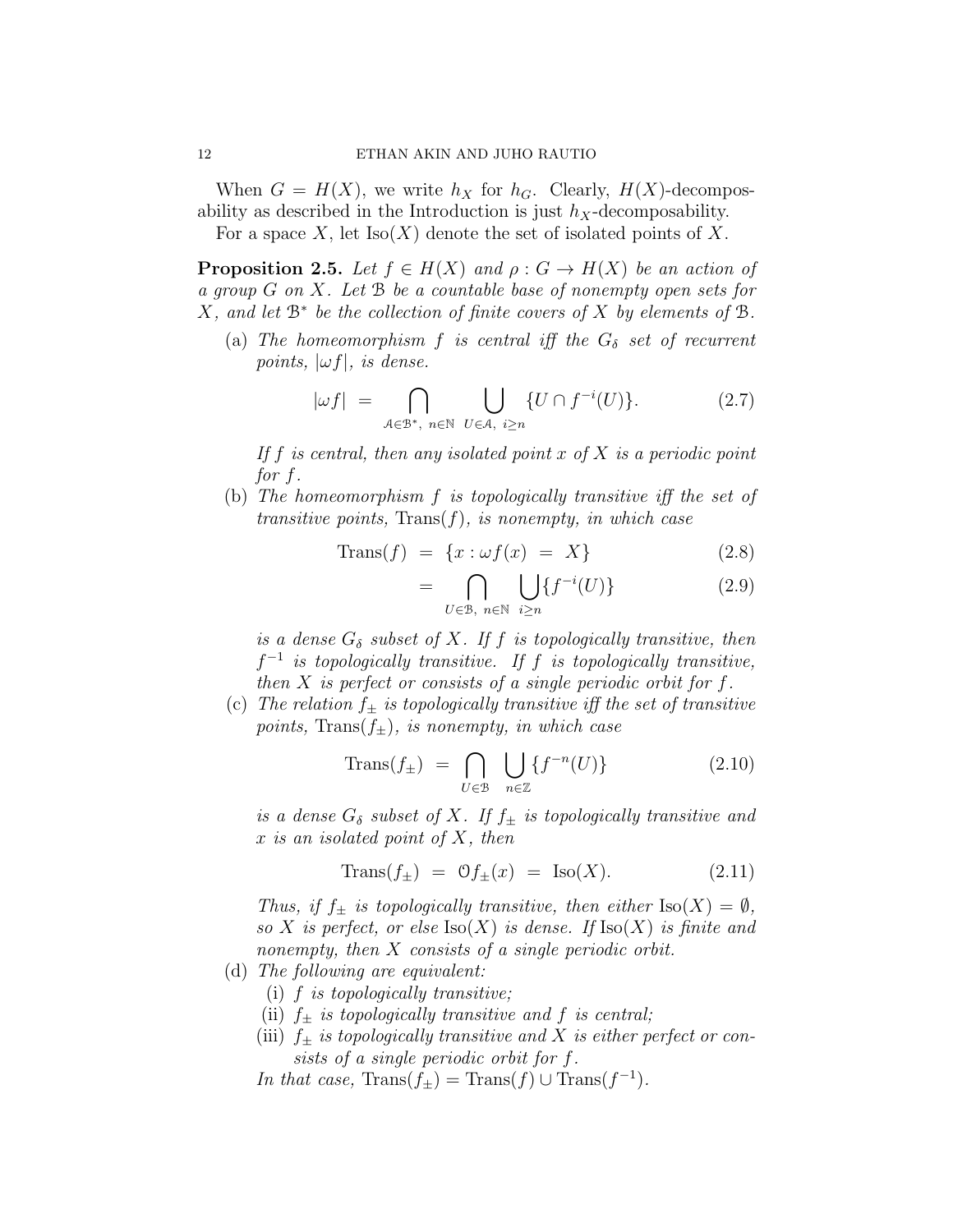(e) The relation  $h_G$  is topologically transitive iff the set of transitive points, Trans $(h_G)$ , is nonempty, in which case

$$
\text{Trans}(h_G) = \bigcap_{U \in \mathcal{B}} \bigcup_{f \in G} \{f^{-1}(U)\} \tag{2.12}
$$

is a dense  $G_{\delta}$  subset of X.

<span id="page-12-0"></span>**Proof:** For a relation R on X and subsets  $U, V \subset X$ , let

$$
N_R(U, V) = \{n \in \mathbb{N} : R^n(U) \cap V \neq \emptyset\}
$$
  
= 
$$
\{n \in \mathbb{N} : U \cap R^{-n}(V) \neq \emptyset\}.
$$
 (2.13)

Clearly, R is central iff  $N_R(U, U) \neq \emptyset$  for all nonempty open subsets U, and R is topologically transitive iff  $N_R(U, V) \neq \emptyset$  for all nonempty open subsets U, V. If  $R = f \in H(X)$  and  $N_f(U, V)$  is finite for some open U, V, then with  $n = \max N_f(U, V)$  we let  $W = U \cap f^{-n}(V)$ . Then W is a nonempty open set and  $N_f(W, V) = \emptyset$ . Hence, if f is central, then  $N_f(U, U)$  is infinite, and if f is topologically transitive, then  $N_f(U, V)$ is infinite for all nonempty open  $U, V$ .

The equations [\(2.7\)](#page-11-0)-[\(2.13\)](#page-12-0) are easy to check, and density follows from the Baire Category Theorem.

Now assume that  $f_{\pm}$  is topologically transitive and that x is an isolated point of X. If V is a nonempty open set, then  $N_{f_{\pm}}(\lbrace x \rbrace, V) = \emptyset$ unless V meets the orbit  $\mathcal{O}_{f_{\pm}}(x)$ . Hence,  $x \in \text{Trans}(f_{\pm})$ . If y is another isolated point, then  $N_{f_{\pm}}(\{x\}, \{y\}) \neq \emptyset$  implies that y is in the  $f_{\pm}$  orbit of x. Thus, [\(2.11\)](#page-11-1) holds. In particular, Iso(X) is dense if it is nonempty. If it is finite and nonempty, then  $X = \text{Iso}(X)$  because the latter is closed and dense. Since the elements of  $\text{Iso}(X)$  lie on a single orbit, X consists of a single periodic orbit.

If f is central and  $x \in \text{Iso}(X)$ , then  $N_f({x}, {x}) \neq \emptyset$  iff x is a periodic point. Thus, if  $f_{\pm}$  is transitive and f is central, then either X is perfect or it consists of a single periodic orbit, proving the implication  $(ii) \Rightarrow (iii)$  in (d). Since (i) obviously implies (ii) in (d), it follows that if  $f$  is topologically transitive, then either  $X$  is perfect or consists of a single periodic orbit. So if  $\mathcal{R}f(x) = X$ , then  $\{f^i(x) : i \geq n\} = X$  for every  $n \in \mathbb{N}$ . Intersecting, we see that  $\omega f(x) = X$ . Thus, Trans $(f) =$  ${x : \omega f(x) = X}.$ 

Finally, if X is a single periodic orbit, then  $f$  is topologically transitive and every point is a transitive point for f and  $f^{-1}$ . Now assume that X is perfect and that  $f_{\pm}$  is transitive. If  $x \in \text{Trans}(f_{\pm}),$ then  $\overline{\{f^i(x) : i \in \mathbb{Z}, |i| \geq n\}} = X$  for all  $n \in \mathbb{N}$ . Intersecting, we obtain that  $\omega f(x) \cup \alpha f(x) = X$ . In particular, x is in one of these. If x is contained in a closed invariant set A like  $\omega f(x)$  or  $\alpha f(x)$ , then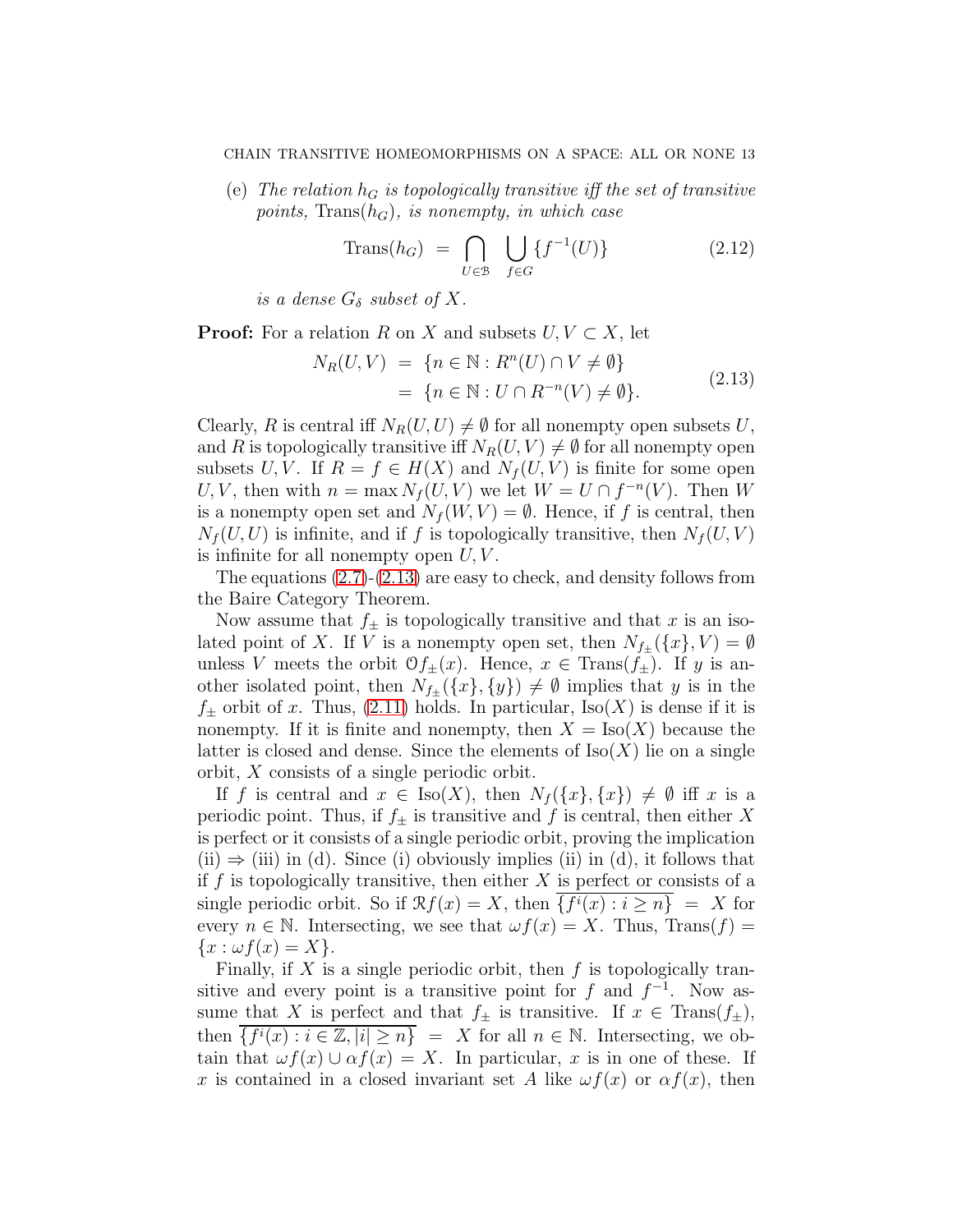$X = \mathcal{R}(f_{\pm})(x) \subset A$ . Thus,  $x \in \text{Trans}(f) \cup \text{Trans}(f^{-1})$ , so either f or  $f^{-1}$  is topologically transitive. But  $\mathcal{N}(f^{-1}) = (\mathcal{N}f)^{-1}$  implies that  $f^{-1}$ is topologically transitive if f is.  $\square$ 

Remark: There are various, slightly conflicting, definitions of topological transitivity. These are sorted out in [\[6\]](#page-48-9). We are following [\[4\]](#page-48-3).

<span id="page-13-0"></span>**Lemma 2.6.** (a) Let  $f \in H(X)$  and  $x \in X$ . The sets  $\omega f(x)$  and  $\alpha f(x)$ are f-invariant. If  $x \in |\mathfrak{C}f|$ , then  $\mathfrak{C}f(x)$  and  $\mathfrak{C}f^{-1}(x)$  are f-invariant. (b) The chain components of  $1_X$  are the components of X.

**Proof:** (a) For a bijection f on X, a subset A is f-invariant iff it is  $f^{-1}$ -invariant iff it is forward invariant for both f and  $f^{-1}$ .

When f is a continuous map on X, then  $y \in \omega f(x)$  when there is a subsequence  $\{f^{n_i}(x)\}\$  of the orbit sequence which converges to y. Then  $\{f^{n_i+1}(x)\}\$ converges to  $f(y)$ , and if a subsequence of  $\{f^{n_i-1}(x)\}\$ converges to z, then  $f(z) = y$ . That is,  $\omega f(x)$  is a nonempty, closed, f-invariant subset of X when f is a continuous map on X. So when f is a homeomorphism, the same is true for  $\alpha f(x)$ .

For  $f \in H(X)$  we obtain from the identity [\(2.5\)](#page-7-0) that  $1_X \cup \mathcal{C}f = f^{-1} \circ f$ Cf. If  $x \in \mathfrak{C}f(x)$ , then  $\mathfrak{C}f(x) = \{x\} \cup \mathfrak{C}f(x) = f^{-1}(\mathfrak{C}f(x))$ . That is,  $\mathcal{C}f(x)$  is  $f^{-1}$  invariant and so is f invariant. Since  $\mathcal{C}(f^{-1}) = (\mathcal{C}f)^{-1}$ the same is true for  $\mathfrak{C} f^{-1}(x)$ .

(b) The space of chain components being zero-dimensional by Propo-sition [2.1\(](#page-7-1)d), every connected set contained in  $|{\mathfrak C} R|$  is entirely contained in a single chain component. In particular, when R is  $1_X$ , every component is a subset of a chain component. On the other hand, when  $R = 1<sub>X</sub>$ , every clopen subset is inward for R and so contains any chain component that it meets. It follows that the components are the chain components.

<span id="page-13-1"></span>**Proposition 2.7.** Let  $f \in H(X)$  and  $\rho: G \to H(X)$  be an action of a group G on X.

- (a) The following are equivalent:
	- (i) X is  $f$ -indecomposable;
	- (ii) X is  $f_{\pm}$ -indecomposable;
	- (iii)  $f_{\pm}$  is chain transitive.
- (b) The relation  $h_G$  is chain transitive iff  $h_G$  is indecomposable.
- (c) If f is chain recurrent, then  $\mathfrak{C}f = \mathfrak{C}(f_+).$
- (d) The following are equivalent:
	- (i) f is chain transitive;
	- (ii) f is chain recurrent and  $f_{\pm}$  is chain transitive;
	- (iii) f is chain recurrent and indecomposable.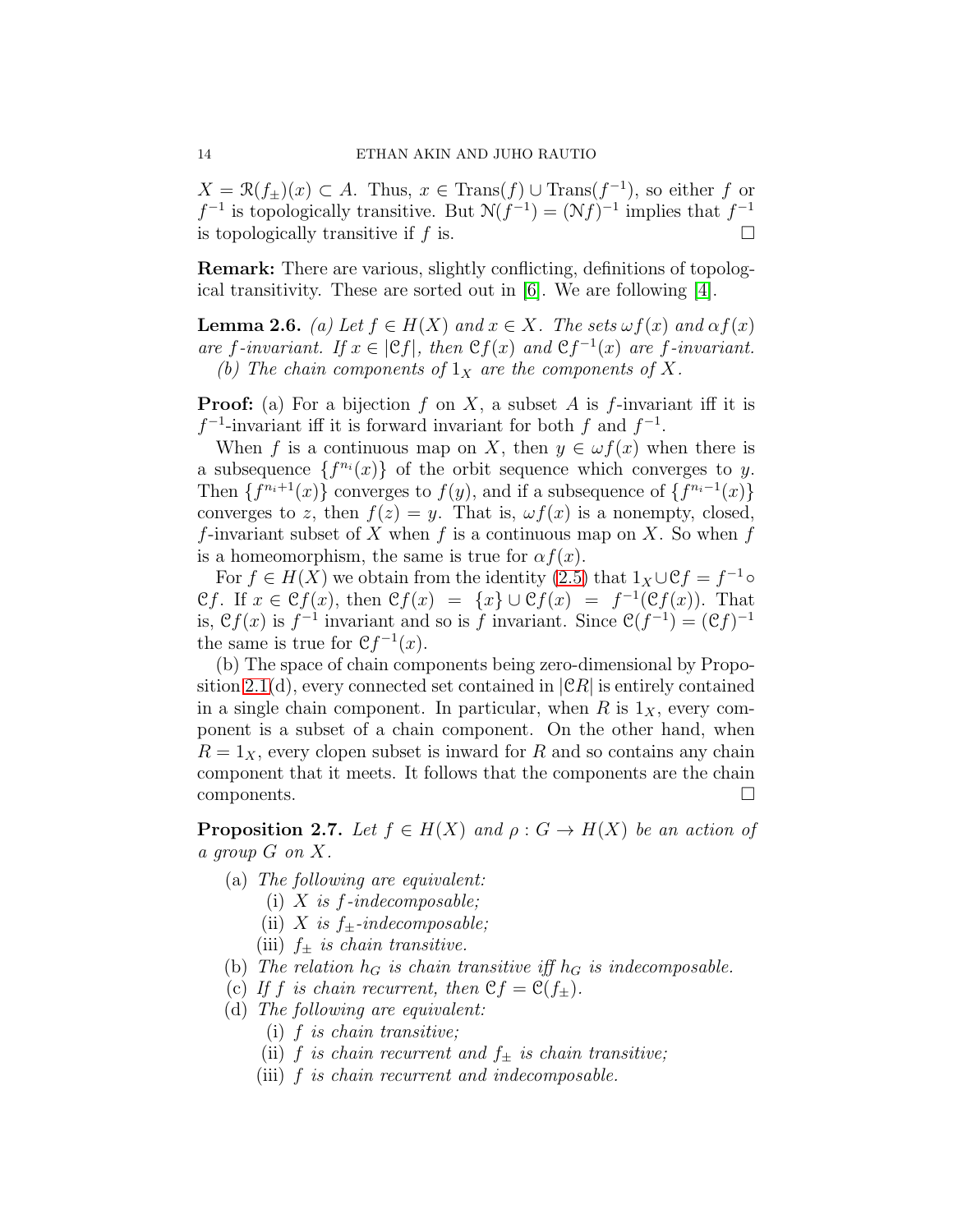(e) If X is connected, then f is chain transitive iff it is chain recurrent. In particular,  $1_X$  is chain transitive.

**Proof:** (a), (b) Since  $h_G = (h_G)_{\pm}$ , these results are a special cases of Proposition [2.2](#page-8-0) applied with  $R = f$  and  $R = h_G$ .

(c) If f is chain recurrent, then  $|\mathfrak{C}f| = X$  and  $1_X \subset \mathfrak{C}f$ . For any  $x \in X$ , we have  $x \in \mathcal{C}f(x)$ , and this set is f-invariant by Lemma [2.6.](#page-13-0) Hence,  $f^{-1}(x) \in \mathcal{C}f(x)$ . Thus,  $f^{-1} \subset \mathcal{C}f$ . Since  $f \subset f_{\pm} \subset \mathcal{C}f$ , it follows from [\(2.2\)](#page-6-2) that  $\mathfrak{C}f \subset \mathfrak{C}(f_{\pm}) \subset \mathfrak{C}\mathfrak{C}f = \mathfrak{C}f$ .

(d) If  $f$  is chain transitive, then it is clearly chain recurrent, and  $f \,\subset f_{\pm}$  implies that  $f_{\pm}$  is chain transitive. The converse follows from (c). This proves the equivalence of (i) and (ii). The equivalence of (ii) and (iii) follows from (a).

(e) If X is connected, then by Lemma [2.7\(](#page-11-0)b) X consists of a single chain component for  $1_X$ , and so  $1_X$  is chain transitive. So if f is chain recurrent, then  $X \times X = \mathfrak{Cl}_X \subset \mathfrak{CC}f = \mathfrak{C}f$  by [\(2.2\)](#page-6-2) again.

<span id="page-14-0"></span>**Example 2.8.** On Z let t be the translation bijection given by  $n \mapsto$  $n+1$ . Let  $\mathbb{Z}^*$  be the one-point compactification adjoining the point  $\pm\infty$ to Z, and let Z ∗∗ be the two-point compactification adjoining the points  $-\infty, +\infty$  to Z. Let  $t^*$  and  $t^{**}$  be the homeomorphisms extending t to  $\mathbb{Z}^*$  and  $\mathbb{Z}^{**}$ , respectively. Both  $t^*_{\pm}$  and  $t^{**}_{\pm}$  are topologically transitive with Z the orbit of isolated points, and so  $\mathbb{Z} = \text{Trans}(t^*_{\pm}) = \text{Trans}(t^*_{\pm}).$ Of course, both  $t^*_{\pm}$  and  $t^{**}_{\pm}$  are chain transitive, but  $t^*$  is also chain transitive while  $t^{**}$  is not.

Let X be the quotient space of  $Z^{**} \times \{0,1\}$  with the fixed points  $(+\infty, 0)$  and $(+\infty, 1)$  identified. Let f be the homeomorphism on X induced by  $t^{**} \times 1_{\{0,1\}}$ . Clearly,  $f_{\pm}$  is chain transitive. But  $\mathcal{C}f \cup 1_X \cup \mathcal{C}f^{-1}$ is contained in the image of  $(Z^{**} \times \{0\})^2 \cup (Z^{**} \times \{1\})^2$  in  $X^2$  and so is a proper subset of  $\mathcal{C}(f_{\pm}) = X^2$ . Furthermore, it is easy to check that in this case  $\mathcal{C}(f \cup 1_X) = (\mathcal{C}f) \cup 1_X$ . Hence,  $R = f \cup 1_X$  is a closed relation such that R is chain recurrent and  $R_{\pm}$  is chain transitive, but R is not chain transitive. Thus, Proposition [2.7](#page-13-1) (c) and (d) do not extend to general relations.

Finally, we recall the *Uniqueness of Cantor*: any compact, perfect, zero-dimensional, metrizable space is homeomorphic to the Cantor set in [0, 1]. We will call any such space a Cantor set. We will need the following well-known result, providing a brief sketch of the proof.

<span id="page-14-1"></span>**Proposition 2.9.** For any space  $X$  there exists a surjective continuous map  $\pi: C \to X$  with C a Cantor set.

**Proof:** With B a countable basis for X, let Z be the closure in  $X \times$  $\{0,1\}^{\mathcal{B}}$  of the set of pairs  $\{(x,z): z_{U} = 1 \Leftrightarrow x \in U\}$ . The projection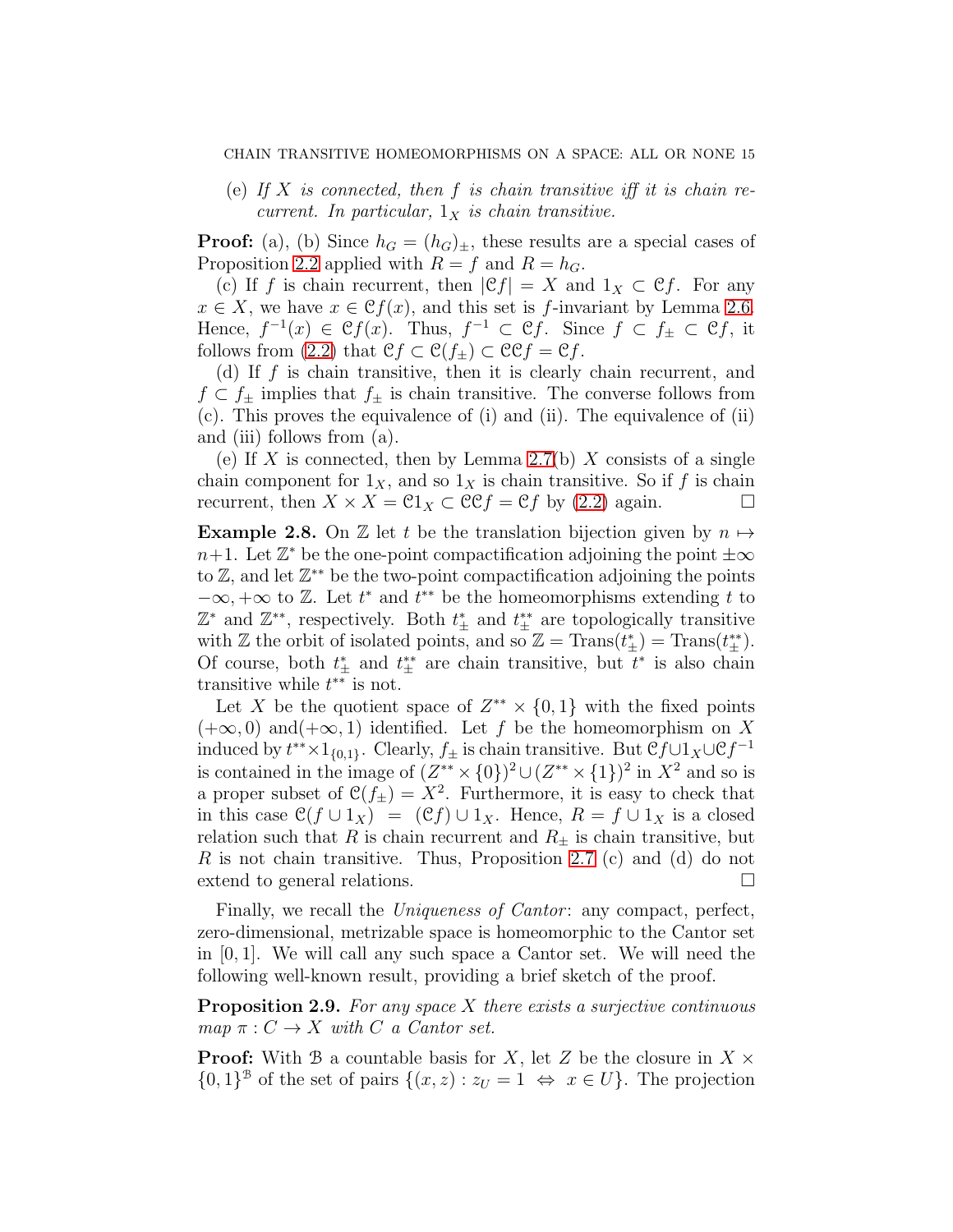to X is clearly onto, and because B is a basis, the projection to  $\{0,1\}^{\mathcal{B}}$ is easily seen to be injective. It follows that  $Z$  is compact and zerodimensional. If  $C_0$  is a Cantor set, then  $C = Z \times C_0$  is perfect as well as zero-dimensional and so is a Cantor set. Let  $\pi$  be the composition of projections  $C \to Z \to X$ .

#### 3. Spaces which admit Chain Transitive Maps

<span id="page-15-0"></span>We begin with the relationship between omega limit sets and chain transitive subsets which was described in the introduction.

**Proposition 3.1.** If f is a homeomorphism on a space X and  $x \in X$ , then  $\omega f(x)$  and  $\alpha f(x)$  are chain transitive subsets, i.e. the restriction of f to each of these nonempty, closed, invariant sets is chain transitive.

**Proof:** Let  $y, y' \in \omega f(x)$  and let  $\epsilon > 0$ . Choose  $\delta > 0$  an  $\epsilon/2$ -modulus of uniform continuity for f with  $\delta < \epsilon/2$ . There exists  $N \in \mathbb{N}$  such that  $n \geq N$  implies  $f^{n}(x) \in V_{\delta}(\omega f(x))$ . There exist  $n \geq N$  such that  $d(f^{n}(x), y) < \delta$  and  $k \in \mathbb{N}$  such that  $d(f^{n+k}(x), y') < \delta$ . For  $i = 0, ..., k$ choose  $y_i \in \omega f(x)$  such that  $d(f^{n+i}(x), y_i) \leq \delta$  with  $y_0 = y, y_k = y'$ . Hence,  $d(f^{n+i+1}(x), f(y_i)) \leq \epsilon/2$  and so  $d(y_{i+1}, f(y_i)) \leq \epsilon$ . That is,  $\{y_i\}$ is an  $\epsilon$ -chain from y to y'. It follows that  $\omega f(x)$  is a chain transitive subset. Applying the result to  $f^{-1}$ , we see that  $\alpha f(x) = \omega(f^{-1})(x)$  is a chain transitive subset as well.  $\Box$ 

We prove, conversely, in Theorem [3.11](#page-21-0) (a) below that a chain transitive homeomorphism is the restriction to an omega limit set of a homeomorphism in a larger system.

In the constructions which follow, we will repeatedly use the process of attachment. Assume that A is a nonempty, closed, nowhere dense subset of a space X and that  $h : A \rightarrow B$  is a continuous surjection. We may assume that X and B are disjoint. Otherwise, replace X by  $X \times \{0\}$  and B by  $B \times \{1\}$ . Define  $X/h$ , the space with X attached to B via h as follows: Let h denote the continuous retraction  $h \cup 1_B$ :  $A \cup B \to B$ . Let  $E_h = 1_X \cup (h^{-1} \circ h) = 1_X \cup (h \times h)^{-1}(1_B)$ , a closed equivalence relation on  $X \cup B$ . Let  $X/h$  be the quotient space with projection  $q_h : X \cup B \to X/h$ . Since  $q_h$  is injective on B, we may regard it as an identification and so regard B as a subset of  $X/h$ . Furthermore,  $q_h$  restricts to a surjection  $X \to X/h$  which maps A onto B via h and which is a homeomorphism between the dense open sets  $X \setminus A \subset X$ and  $(X/h) \ B \subset X/h$ . When B is a singleton, we write  $q_A : X \to X/A$ for the quotient map and describe the result as *smashing A to a point*.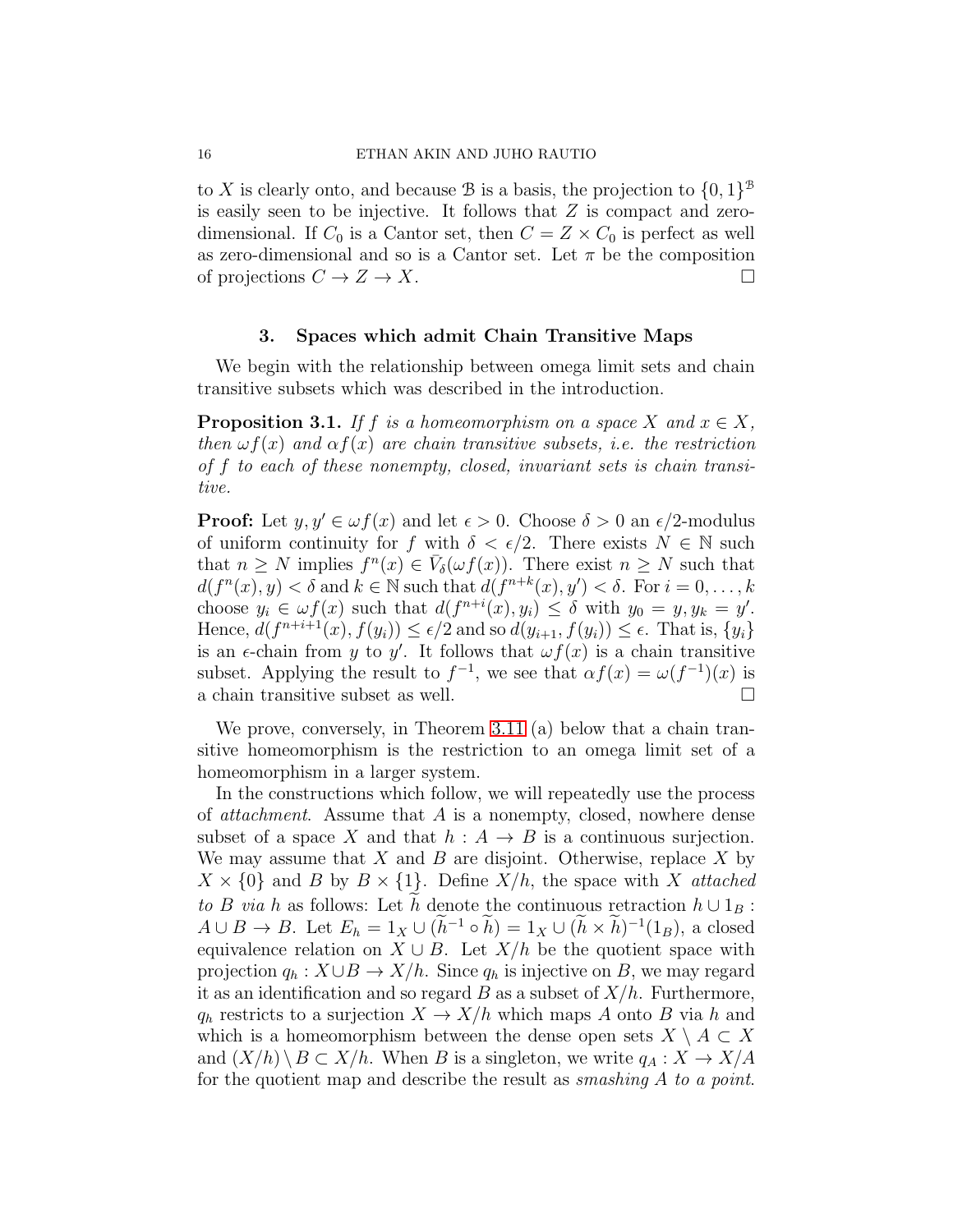We will use some results of E. R. Lorch from [\[18\]](#page-48-10) and [\[19\]](#page-48-11) (see also [\[22\]](#page-49-1)), which we will briefly review.

For a locally compact space  $W$ , a *compactification* of  $W$  is a compact space Y together with a dense embedding of  $W$  into  $Y$ , i.e. a homeomorphism of  $W$  onto a dense subset of Y. Because  $W$  is locally compact, its image is an open, dense subset of Y, so  $X = Y \setminus W$  is a nowhere dense, closed subset of  $Y$ . Reversing the point of view, we call Y an *extension of X* if Y is a compact space and X is a closed, nowhere dense subset of Y.

By a pair of spaces  $(Y, X)$  we will mean a space and a closed subset, respectively. Recall our default assumption that a space is a nonempty, compact, metrizable space. We will call  $(Y, X)$  an extension pair when Y is an extension of X, i.e. when X is nowhere dense in Y.

A continuous map  $f: Y_1 \to Y_2$  is a map of pairs  $f: (Y_1, X_1) \to Y_2$  $(Y_2, X_2)$  when  $f(X_1) \subset X_2$ . If  $X_1 = X_2 = X$ , we will say that f:  $(Y_1, X) \rightarrow (Y_2, X)$  is a map rel X if it restricts to the identity on X and if, in addition,  $f(Y_1 \setminus X) \subset Y_2 \setminus X$ . These conditions imply that  $1_X = (f \times f)^{-1}(1_X)$ . So by intersecting over  $\delta > 0$  and using compactness, we see that for every  $\epsilon > 0$  there exists  $\delta > 0$  such that,

<span id="page-16-1"></span>
$$
\text{if } (u, v) \in Y_1 \times Y_1 \text{ and}
$$
\n
$$
d_2(f(u), f(v)), d_2(f(u), X), d_2(f(v), X) \leq \delta, \text{ then } (3.1)
$$
\n
$$
(u, v) \in \bar{V}_{\epsilon}^{d_1}, \text{ and so } f^{-1}(\bar{V}_{\delta}^{d_2}(x)) \subset \bar{V}_{\epsilon}^{d_1}(x) \text{ for all } x \in X,
$$

where  $d_1, d_2$  are metrics on  $Y_1$  and  $Y_2$ . Note that in considering different extensions  $Y_1, Y_2$  of the same space X we do not assume that the metrics  $d_1$  and  $d_2$  agree on X, although they are, of course, uniformly equivalent on  $X$ .

**Definition 3.2.** We call  $X^i$  an *isolated point extension* of X, or just a point extension of X, if  $X^i$  is an extension of X with each point of  $X^i \setminus X$  isolated. We then call  $(X^i, X)$  a point extension pair.

A pair  $(Y, A)$  is a point extension pair iff Y is infinite,  $\text{Iso}(Y)$  is dense and  $A = Y \setminus \text{Iso}(Y)$ . Since Y is separable,  $\text{Iso}(Y)$  is denumerable, and so Lorch uses the term *denumerable extension* instead of point extension. Thus, Y is a compactification of the denumerable discrete set  $\text{Iso}(Y)$ .

For a point extension  $(X^i, X)$ , we define a *canonical retraction*  $r$ :  $X^i \to X$  so that for all  $x \in X^i$ 

<span id="page-16-0"></span>
$$
d(x, r(x)) = d(x, X). \tag{3.2}
$$

The choice depends on the metric. Even for a fixed metric there may be more than one choice of point  $r(x)$  which satisfies [\(3.2\)](#page-16-0). For each x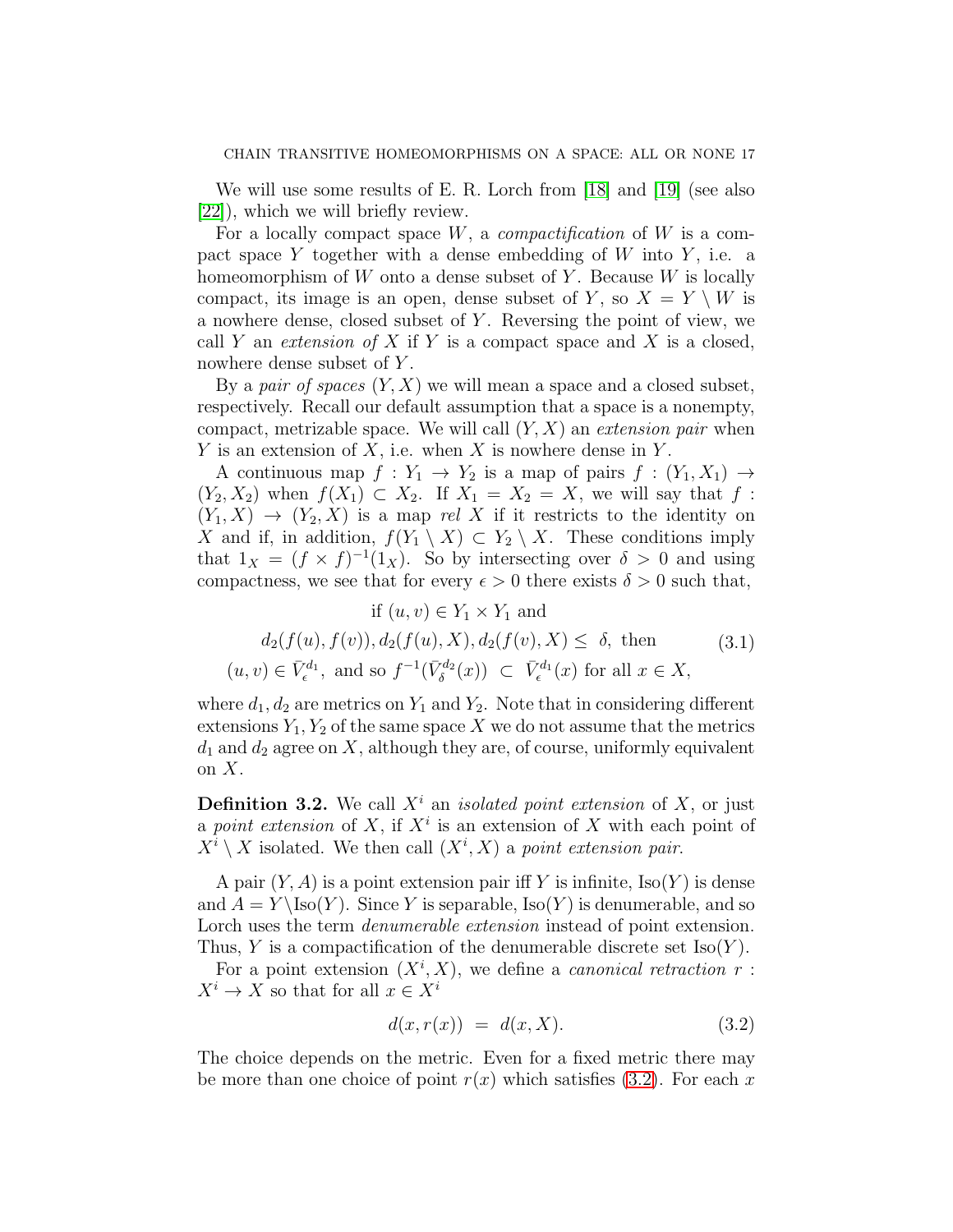we fix a choice to define r. Clearly,

 $d(r(x_1), r(x_2)) \leq d(x_1, X) + d(x_1, x_2) + d(x_2, X).$  (3.3)

For every  $\epsilon > 0$  there are only finitely many points  $x \in X^i$  with  $d(x, X) \geq \epsilon$ , so continuity of r at the points of X follows. Continuity at the isolated points is trivial.

Notice that if  $N_0$  is a cofinite subset of  $X^i \setminus X$ , then the closure of  $N_0$  contains X, so  $r(N_0)$  is dense in X.

We now recall the elegant proof of *Lorch's Uniqueness Theorem*, [\[18\]](#page-48-10) Proposition 10.

<span id="page-17-0"></span>**Theorem 3.3.** Every space  $X$  has an essentially unique isolated point extension. That is, if  $(Y, X)$  and  $(Y', X)$  are point extension pairs, then there is a homeomorphism  $f:(Y,X)\to (Y',X)$  rel X.

**Proof:** Let  $\{x_n : n \in \mathbb{N}\}\$ be a sequence of not necessarily distinct points in X such that  $\{x_n : n \geq N\}$  is dense in X for all  $N \in \mathbb{N}$ . Let  $X^i = X \times \{0\} \cup \{(x_n, n^{-1}) : n \in \mathbb{N}\},\$ and identify X with  $X \times \{0\}.$ Clearly,  $(X^i, X)$  is a point extension pair, so X has at least one point extension.

Let  $(Y, X)$  and  $(Y', X)$  be point extension pairs.

Fix metrics  $d$  and  $d'$  on  $Y$  and  $Y'$ , respectively. Define a metric  $d''$  on X as the pointwise maximum of d and d'. The three metrics d, d' and d'' are uniformly equivalent on X. Let  $r: Y \to X$  and  $r': Y' \to X$  be canonical retractions. Let  $N = \text{Iso}(Y) = Y \setminus X$  and  $N' = \text{Iso}(Y') = Y' \setminus X$ . Use a counting of N and N' to impose orderings which are order isomorphic to  $\mathbb N$  and so are well-orderings.

Let  $a_1$  be the first element of N, and choose  $b_1$  to be the first element of  $N'$  which satisfies

$$
d''(r(a_1), r'(b_1)) < d(a_1, X). \tag{3.4}
$$

Let  $b_2$  be the first element of  $N' \setminus \{b_1\}$ , and choose  $a_2$  to be the first element of  $N \setminus \{a_1\}$  such that

$$
d''(r(a_2), r'(b_2)) < d'(b_2, X). \tag{3.5}
$$

Proceed inductively. If *n* is even, let  $a_{n+1}$  be the first element of  $N \setminus \{a_1, \ldots, a_n\}$ , and if n is odd, let  $b_{n+1}$  be the first element of  $N' \setminus$  $\{b_1, \ldots, b_n\}$ . We can then choose  $b_{n+1}$  or  $a_{n+1}$  so that

$$
d''(r(a_{n+1}), r'(b_{n+1})) < \max\{d(a_{n+1}, X), d'(b_{n+1}, X)\}.
$$
 (3.6)

By construction,  $\{a_n\}$  and  $\{b_n\}$  are re-numberings of the sets N and N'. Define the mapping  $f: Y \to Y'$  as an extension of the identity on X by putting  $f(a_n) = b_n$  for all n. Let  $m_n = \max\{d(a_n, X), d'(b_n, X)\}.$ Observe that  $m_n \longrightarrow 0$  as  $n \longrightarrow \infty$ .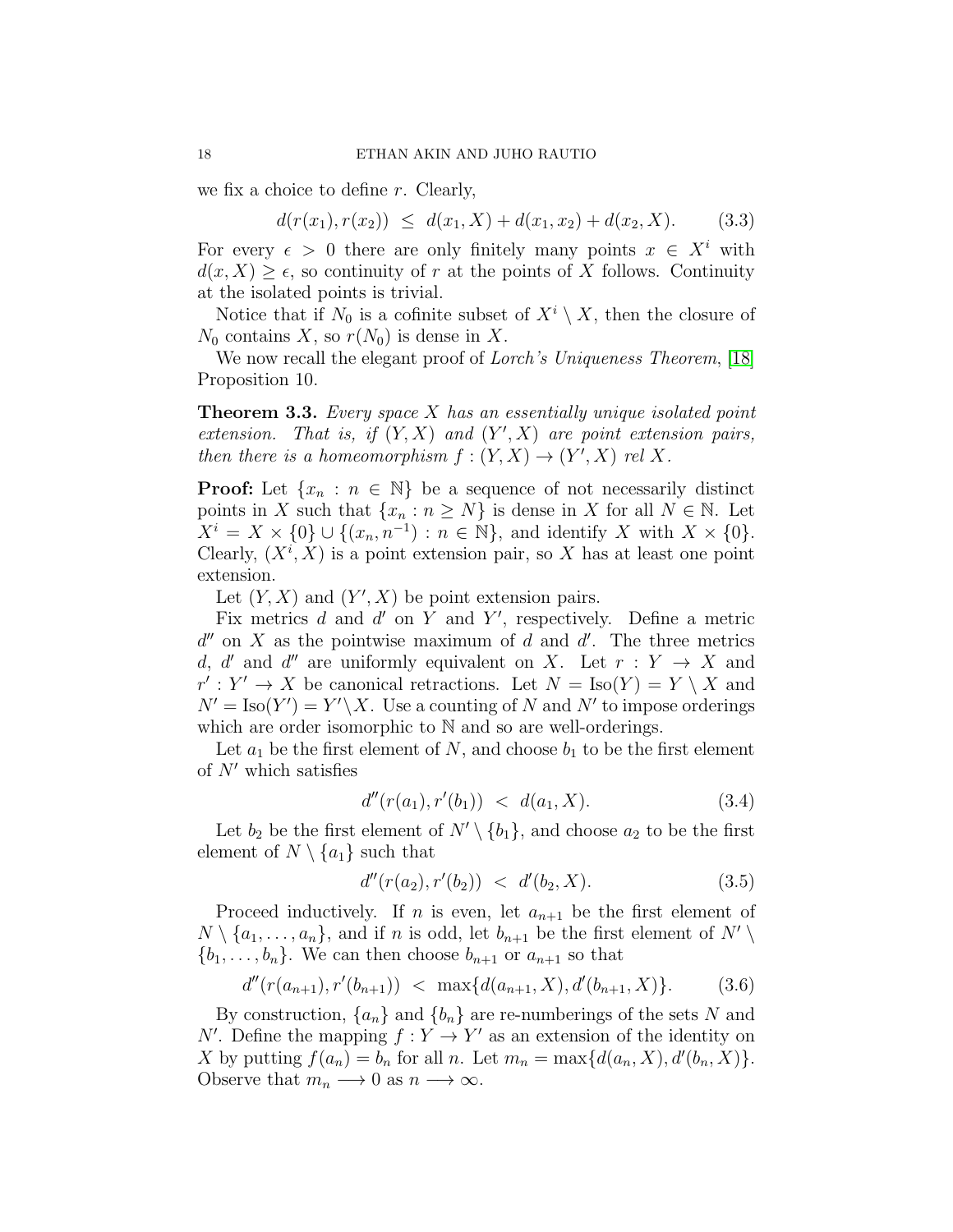Continuity of f is clear at the isolated points. Suppose  $x \in X$  and  $a_{n_i} \longrightarrow x$  so that  $n_i \longrightarrow \infty$ .

$$
d(r(a_{n_i}),x) \leq d(a_{n_i},x) + d(r(a_{n_i}),a_{n_i})
$$
  
\n
$$
\leq d(a_{n_i},x) + m_{n_i} \longrightarrow 0,
$$
\n(3.7)

and so  $d'(r(a_{n_i}), x) \longrightarrow 0$ . Hence,

$$
d'(b_{n_i}, x) \le d'(r(b_{n_i}), b_{n_i}) + d'(r(b_{n_i}), r(a_{n_i})) + d'(r(a_{n_i}), x)
$$
  

$$
\le 2m_{n_i} + d'(r(a_{n_i}), x) \longrightarrow 0.
$$
 (3.8)

Continuity of f follows. The result for  $f^{-1}$  is similar and also follows from compactness.

<span id="page-18-0"></span>Corollary 3.4. Let  $(X^i, X)$  and  $(Y^i, Y)$  be point extension pairs and  $h: X \to Y$  a surjective continuous map. There exist a continuous map  $H: (X^i, X) \to (Y^i, Y)$  which restricts to h on X and to a homeomorphism of  $\text{Iso}(X^i) = X^i \setminus X$  onto  $\text{Iso}(Y^i) = Y^i \setminus Y$ . In particular, if h is a homeomorphism, so is H.

**Proof:** We attach Y to  $X^i$  using h, letting  $q_h : X^i \to X^i/h$  be the quotient map. We regard Y as a subset of  $X^{i}/h$  so that  $(X^{i}/h, Y)$  is a point extension pair and  $q_h: X^i \to X^i/h$  is an extension of h which is a homeomorphism from  $X^i \backslash X$  onto  $X^i/h \backslash Y$ . By Theorem [3.3](#page-17-0) there is a homeomorphism  $f: (X^i/h, Y) \to (Y^i, Y)$  rel Y. Let  $H = f \circ q_h$ .  $\Box$ 

<span id="page-18-1"></span>**Lemma 3.5.** Let  $(X_1^i, X_1)$  and  $(X_2^i, X_2)$  be point extension pairs, and let  $H: (X_1^i, X_1) \to (X_2^i, X_2)$  be a continuous map of pairs. Let  $(Y_1, X_1)$ and  $(Y_2, X_2)$  be extension pairs with  $\pi_1 : (Y_1, X_1) \to (X_1^i, X_1)$  and  $\pi_2 : (Y_2, X_2) \rightarrow (X_2^i, X_2)$  pair maps rel  $X_1$  and rel  $X_2$ , respectively. Assume that  $H: Y_1 \to Y_2$  is a function such that  $\pi_2 \circ H = H \circ \pi_1$ , i.e. the following diagram commutes:

$$
Y_1 \xrightarrow{\tilde{H}} Y_2
$$
  

$$
\pi_1 \downarrow \qquad \qquad \downarrow \pi_2
$$
  

$$
X_1^i \xrightarrow{\qquad \qquad } X_2^i
$$

If for each  $x \in \text{Iso}(X_1^i)$  the restriction  $\widetilde{H} : \pi_1^{-1}(x) \to \pi_2^{-1}(H(x))$  is continuous, then  $\overline{H}$  is continuous on  $Y_1$ .

**Proof:** If  $x \in \text{Iso}(X_1^i)$ , then  $\pi_1^{-1}(x)$  is a clopen set, and so  $\widetilde{H}$  is continuous at the points of  $\pi_1^{-1}(\text{Iso}(X^i))$  by hypothesis.

Let  $x \in X_1$ , so  $y = H(x) \in X_2$ . Given  $\epsilon > 0$ , there exists by [\(3.1\)](#page-16-1)  $\delta > 0$  so that  $\pi_2^{-1}(V_\delta^{d_2})$  $\overline{V}_{\delta}^{d_2}(y)$   $\subset V_{\epsilon}^{d'_2}(y)$ , where  $d_2$  and  $d'_2$  are the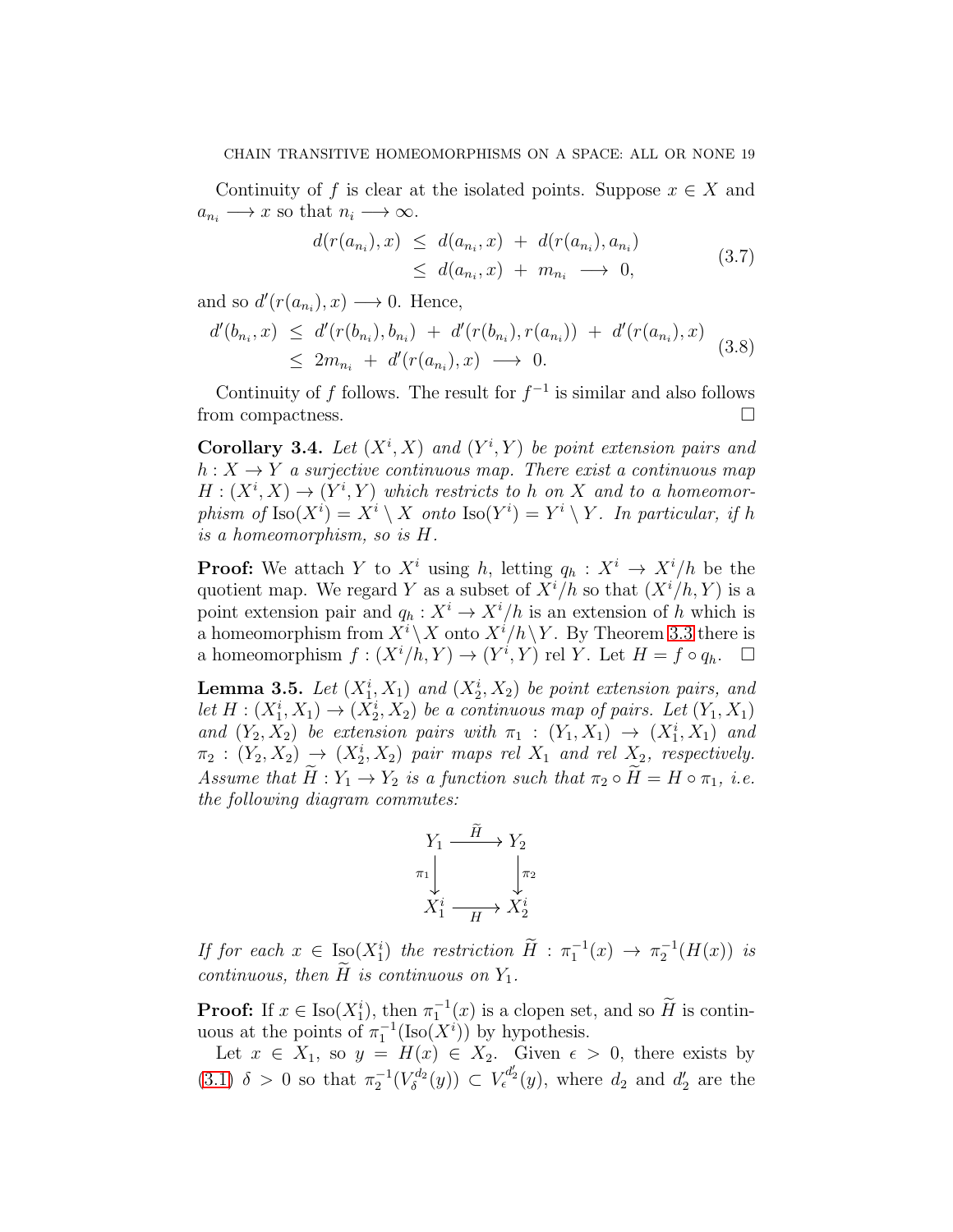metrics on  $X_2^i$  and  $Y_2$ , respectively. By continuity of H there exists  $\gamma > 0$  so that  $H(V^{d_1}_{\gamma}(x)) \subset V^{d_2}_{\delta}$  $\tilde{\delta}^{d_2}(y)$ . If  $x_1 \in \pi_1^{-1}(V^{d_1}_{\gamma}(x))$ , then  $\tilde{H}(x_1) \in$  $\pi_2^{-1}(V^{d_2}_{\delta}$  $\mathcal{L}_{\delta}(y)$   $\subset V_{\epsilon}^{d'_2}(y)$ . Hence,  $\pi_1^{-1}(V_{\gamma}^{d_1}(x))$  is a neighborhood of x in  $Y_1$  which is mapped by  $\widetilde{H}$  into the neighborhood  $V_{\epsilon}^{d'_2}(y)$  in  $Y_2$ , and continuity at x follows.

**Definition 3.6.** For a space K and a pair of spaces  $(Y, X)$ , we call Y a K-extension of X if there exist a point extension pair  $(X^i, X)$ and a map of pairs  $\pi : (Y, X) \to (X^i, X)$  rel X such that  $\pi^{-1}(x)$  is homeomorphic to K for every  $x \in Iso(X^i)$ . We then call  $(Y, X)$  a K-extension pair, and the space Y is denoted by  $X^{(K)}$ .

We extend Lorch's Theorem.

<span id="page-19-1"></span>**Theorem 3.7.** For any given space  $K$ , every space  $X$  has an essentially unique K-extension pair  $(X^{(K)}, X)$ . Furthermore, if  $(X^{(K)}, X)$ and  $(Y^{(K)}, Y)$  are K-extension pairs and  $h: X \to Y$  is a surjective continuous map, then there exists a continuous map  $H: (X^{(K)}, X) \rightarrow$  $(Y^{(K)}, Y)$  which restricts to h on X and to a homeomorphism of  $X^{(K)} \setminus Y$ X onto  $Y^{(K)} \setminus Y$ . In particular, if h is a homeomorphism, then so is H.

**Proof:** Let  $(X^i, X)$  be a point extension of X. Let  $\pi : (X^i \times K, X \times$  $K) \rightarrow (X^i, X)$  be the map of pairs given by the first coordinate projection. Attach  $X^i \times K$  to X by using  $h = \pi|_{X \times K}$ . The map  $\pi$  factors through the quotient map  $q_h$  to define a map  $((X^i \times K)/h, X) \rightarrow$  $(X^i, X)$  rel X. Thus,  $((X^i \times K)/h, X)$  is a K-extension pair.

Now let  $\pi_X : (X^{(K)}, X) \to (X^i, X)$  and  $\pi_Y : (Y^{(K)}, Y) \to (Y^i, Y)$ be maps rel X and Y, respectively, with each fiber over  $X^i \setminus X$  and  $Y^i \setminus Y$  homeomorphic to K. Use Corollary [3.4](#page-18-0) to get an extension  $H^i: (X^i, X) \to (Y^i, Y)$  which maps  $X^i \setminus X$  to  $Y^i \setminus Y$  homeomorphically. Define H by choosing for each  $x \in X^i \setminus X$  an arbitrary homeomorphism from  $\pi_X^{-1}(x)$  to  $\pi_Y^{-1}$  $_Y^{-1}(H^i(x))$ . These exist because each fiber is homeomorphic to  $K$ . By Lemma [3.5,](#page-18-1) the resulting  $H$  is continuous.

In particular, if  $Y = X$  and  $h = 1_X$ , then it follows that the Kextension is essentially unique.

Two cases are of special interest to us. Recall that a component of a space X is an isolated component if it is a clopen subset of X.

<span id="page-19-0"></span>**Theorem 3.8.** Let  $(Y, X)$  be an extension pair.

- (a) If K is a Cantor set, then  $(Y, X)$  is a K-extension pair iff Y is perfect and the dense, open set  $Y \setminus X$  is zero-dimensional.
- (b) If K is a connected space, then  $(Y, X)$  is a K-extension pair iff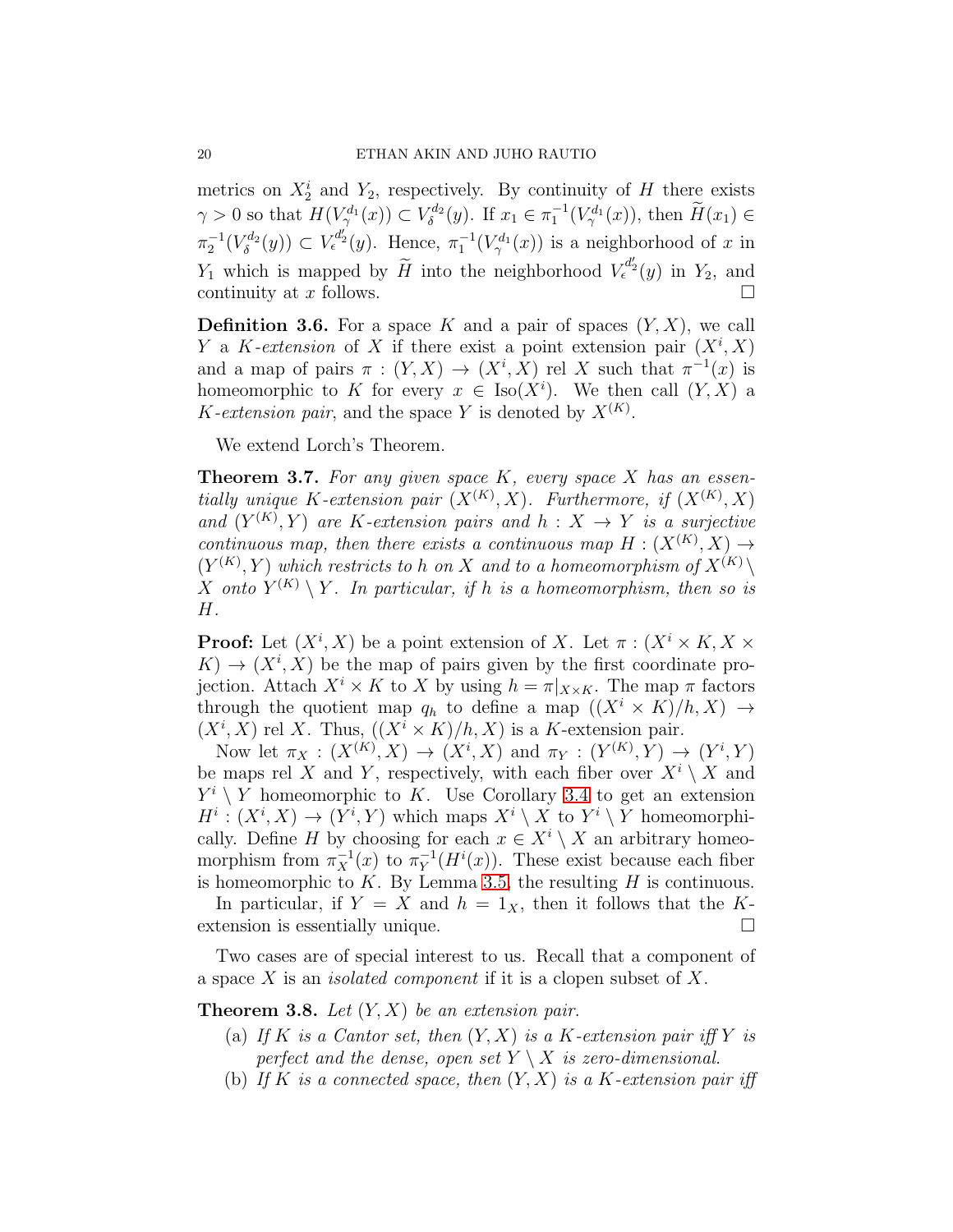- The union of the isolated components is dense in Y.
- Each isolated component is homeomorphic to K.
- (diameter condition) For every  $\epsilon > 0$  there are only finitely many isolated components with diameter greater than  $\epsilon$ .

**Proof:** Let  $\{A_n\}$  be a pairwise disjoint sequence of nonempty clopen subsets of Y with union  $Y \setminus X$ . If for every  $\epsilon > 0$  only finitely many of the sets  $A_n$  have diameter greater than  $\epsilon$ , then

<span id="page-20-0"></span>
$$
E = 1_X \cup \bigcup_{n} \{A_n \times A_n\} \tag{3.9}
$$

is a closed equivalence relation. If  $q: Y \to Y/E$  is the quotient space projection, then  $(Y/E, X)$  is a point extension pair, q is a map of pairs rel X, and the fibers of q over the isolated points are the sets  $A_n$ . Conversely, if  $\pi : (Y, X) \to (X^i, X)$  is a map of pairs rel X, then by [\(3.1\)](#page-16-1) there are only finitely many fibers  $\pi^{-1}(x)$  with diameter at least  $\epsilon.$ 

(a) If  $\pi : (Y,X) \to (X^i, X)$  is a map rel X with each fiber over a point of  $X^i \setminus X$  a Cantor set, then as a countable disjoint union of Cantor sets,  $Y \setminus X$  is zero-dimensional and  $\text{Iso}(Y) = \emptyset$ .

Conversely, if the locally compact space  $Y \setminus X$  is zero-dimensional with no isolated points, then we can express it as the union of a pairwise disjoint sequence  $\{C_n : n \in \mathbb{N}\}\$  of nonempty, clopen subsets of Y each of which is thus a Cantor set. Let  $\{C_{n,i}: i=1,\ldots,N_n\}$  be a partition of  $C_n$  by nonempty clopen subsets of diameter less than  $n^{-1}$ . If  $\{A_n\}$ is a counting of the collection  $\{C_{n,i} : n \in \mathbb{N}, i = 1, \ldots, N_n\}$ , then with E as in [\(3.9\)](#page-20-0) the projection  $q:(Y,X)\to (Y/E, X)$  is a map rel X with each fiber over a point of  $(Y/E) \setminus X$  a Cantor set. Thus,  $(Y, X)$  is a Cantor set extension pair.

(b) If  $\pi : (Y, X) \to (X^i, X)$  is a map rel X with each fiber connected, then  $\{\pi^{-1}(x) : x \in X^i \setminus X\}$  is the set of isolated components, so the conditions of (b) are necessary.

Conversely, if they hold, then we let  $\{A_n\}$  be the sequence of isolated components. There are infinitely many isolated components because  $X$ is nonempty and  $Y \backslash X$  is dense. With E as in [\(3.9\)](#page-20-0) again,  $q: (Y, X) \rightarrow$  $(Y/E, X)$  is the required map rel X.

**Corollary 3.9.** If Y and X are Cantor sets with closed, nowhere dense subsets  $Y_1 \subset Y$  and  $X_1 \subset X$ , then for any surjective continuous map  $h: Y_1 \to X_1$  there is a continuous map  $H: Y \to X$  which extends h and which restricts to a homeomorphism of  $Y \setminus Y_1$  to  $X \setminus X_1$ . In particular, if h is a homeomorphism, then so is H.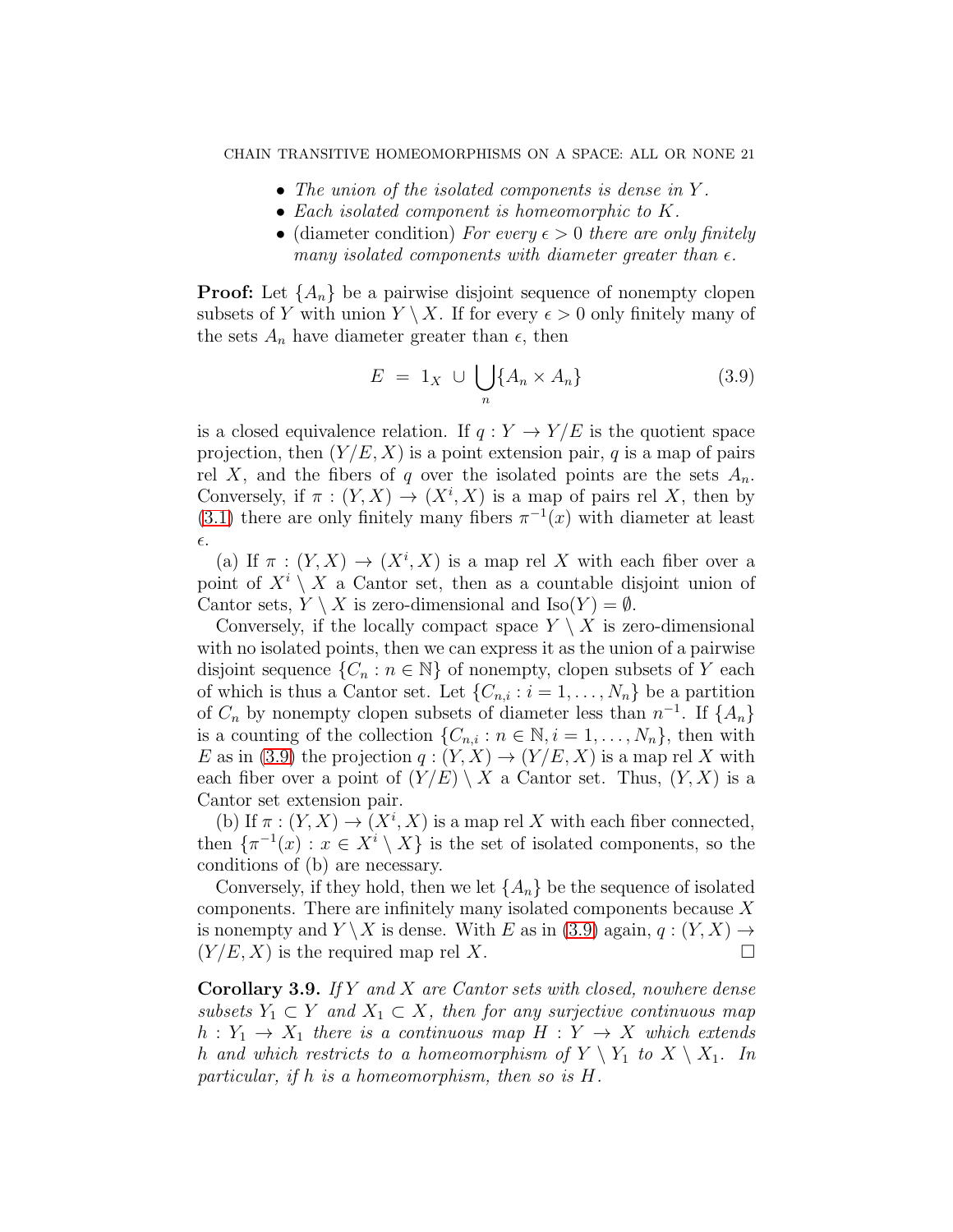**Proof:** By Theorem [3.8](#page-19-0) (a),  $(Y, Y_1)$  and  $(X, X_1)$  are Cantor set extension pairs. The existence of  $H$  then follows from Theorem [3.7.](#page-19-1)

Remark: This is a classical theorem of Knaster and Reichbach, extended by Gutek, see [\[17\]](#page-48-12) and [\[14\]](#page-48-13).

Now we apply these results.

<span id="page-21-1"></span>**Lemma 3.10.** Let  $(X^i, X)$  be a point extension pair,  $(Y, X)$  an extension pair and  $\pi : (Y,X) \to (X^i,X)$  a surjective map of pairs rel  $X$ .

- (a) The map  $\pi: Y \to X^i$  is open.
- (b) Assume that  $H: (Y, X) \to (Y, X)$  and  $H^i: (X^i, X) \to (X^i, X)$ are homeomorphisms with  $\pi$  mapping H to H<sup>i</sup>, i.e.  $\pi \circ H =$  $H^i \circ \pi$ . If  $H^i$  is chain transitive, then H is chain transitive.

**Proof:** (a) If  $U \subset X$  is open and  $x \in \pi(U) \cap (X^i \setminus X)$ , then  $\pi(U)$  is a neighborhood of x because x is an isolated point.

If  $x \in \pi(U) \cap X$ , then there exist  $\epsilon > 0$  and  $\delta > 0$  so that  $\bar{V}_{\epsilon}^{d_Y}(x) \subset$ U and  $\pi^{-1}(\bar{V}_{\delta}^{d_{X}i}(x)) \subset \bar{V}_{\epsilon}^{d_{Y}}(x)$ . Since  $\pi$  is surjective,  $\pi(\bar{V}_{\epsilon}^{d_{Y}}(x)) \supset$  $\bar{V}_{\delta}^{d_{X}i}(x)$ , so  $\pi(U)$  is a neighborhood of x.

(b) Since  $\pi$  is open, Proposition [2.4](#page-9-0) (e) implies that  $\pi$  is a semiconjugacy from  $\mathfrak{C}H$  to  $\mathfrak{C}H^i$  and from  $\mathfrak{C}H^{-1}$  to  $\mathfrak{C}(H^i)^{-1}$ . Fix  $x \in X$ . For any  $y \in Y$  we have  $x \in \mathcal{C}H^{i}(\pi(y))$  and  $x \in \mathcal{C}(H^{i})^{-1}(\pi(y))$  because  $H^i$  is chain transitive. Since  $\{x\} = \pi^{-1}(x)$ , it follows from the semiconjugacy that  $x \in \mathcal{C}H(y)$  and  $x \in \mathcal{C}H^{-1}(y)$ . That is, every point of Y is chain equivalent to x, and so transitivity of  $\mathcal{C}H$  implies that H is chain transitive.  $\Box$ 

<span id="page-21-0"></span>**Theorem 3.11.** Let  $(X^i, X)$  be a point extension pair,  $(X^c, X)$  a Cantor set extension pair and  $(X^{(K)}, X)$  a K-extension pair for spaces X and K.

- (a) If f is a chain transitive homeomorphism on X, then there exists a homeomorphism  $F$  on  $X<sup>i</sup>$  which extends  $f$  on  $X$  such that
	- $\bullet$  F is chain transitive,
	- $F_{\pm}$  is topologically transitive, and
	- if  $x \in X^i \setminus X$ , then  $\omega F(x) = X = \alpha F(x)$ .
- (b) There exists  $G^c$  a topologically transitive homeomorphism on  $X^c$ which extends  $1_X$ .
- (c) There exists  $G^K$  a chain transitive homeomorphism on  $X^{(K)}$ which extends  $1_{\mathbf{X}}$ .

**Proof:** (a) By concatenating  $\epsilon$ -chains which are  $\epsilon$ -dense in X, we can obtain an infinite sequence  $\{x_k : k \in \mathbb{Z}\}\$  with  $d(f(x_k), x_{k+1}) \longrightarrow 0$  as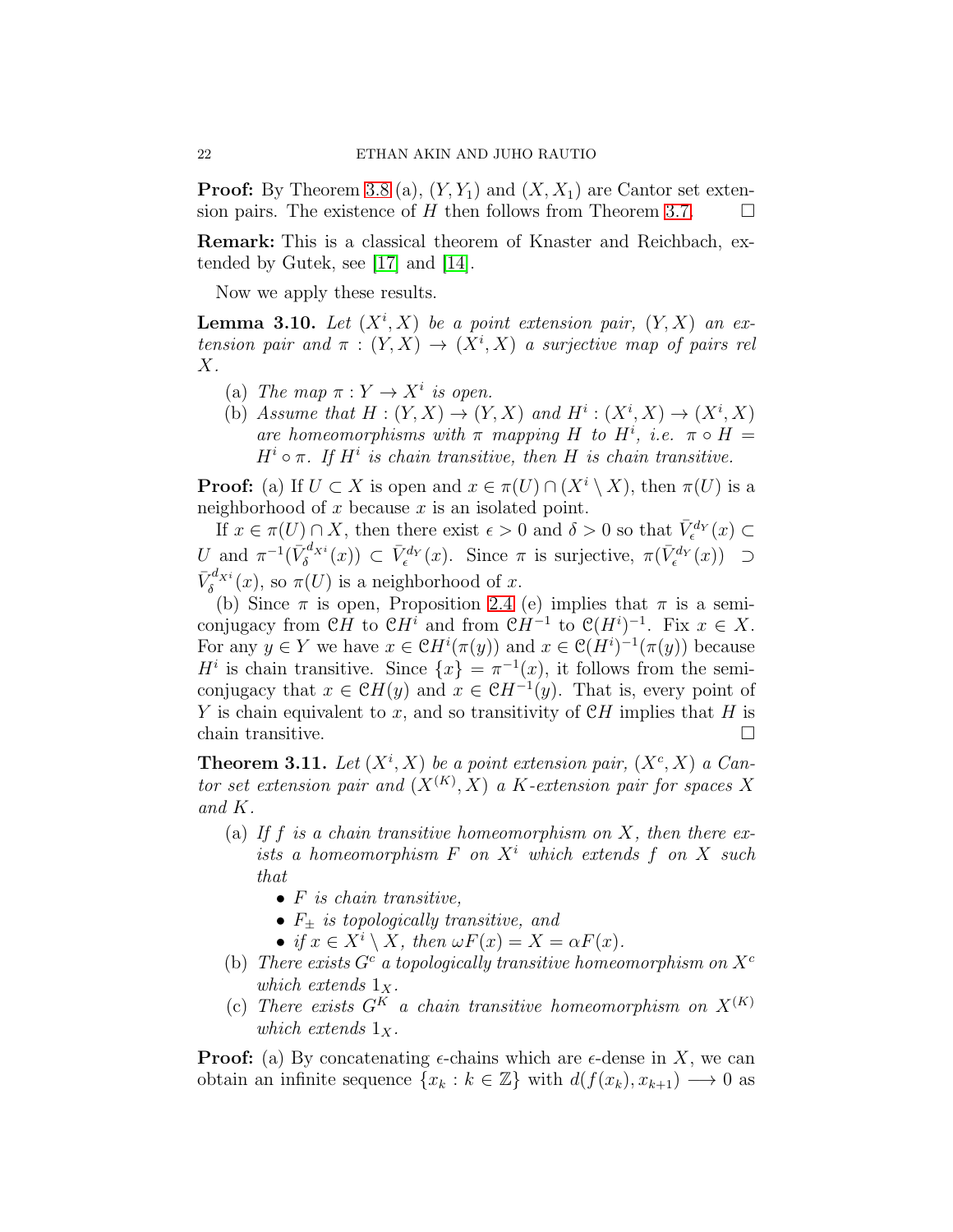$|k| \longrightarrow \infty$  and so that for any  $N \in \mathbb{N}$  the tails  $\{x_k : k \geq N\}$  and  $\{x_{-k} :$  $k \geq N$  are dense in X. Define the sequence  $\{y_k \in X \times [0,1]: k \in \mathbb{Z}\}\$ by

$$
y_k = \begin{cases} (x_k, (2k+1)^{-1}) & \text{for } k \ge 0, \\ (x_k, (2|k|)^{-1}) & \text{for } k < 0. \end{cases}
$$
 (3.10)

Let  $Y = X \times \{0\} \cup \{y_k : k \in \mathbb{Z}\},$  and define  $\overline{F}(x, 0) = (f(x), 0)$  and  $\overline{F}(y_k) = y_{k+1}$  for  $k \in \mathbb{Z}$ . It is easy to see that Y is an isolated point extension of  $X = X \times \{0\}$ ,  $\overline{F}$  is a homeomorphism on Y, and  $X \times \{0\}$  $\omega \bar{F}(y_k) = \alpha \bar{F}(y_k)$  for any  $k \in \mathbb{Z}$ . Since the orbit  $\mathcal{O}(\bar{F}_\pm)(y_0) = \{y_k :$  $k \in \mathbb{Z}$  is dense, it follows that  $\bar{F}_{\pm}$  is topologically transitive. The homeomorphism  $F$  is chain transitive on Y because f is chain transitive on X and because  $X = \omega \bar{F}(y_k) \subset \mathcal{C} \bar{F}(y_k)$  and also  $X = \alpha \bar{F}(y_k) \subset$  $\mathfrak{C} \bar{F}^{-1}(y_k)$ .

By Lorch's Uniqueness Theorem [3.3](#page-17-0) there exists a homeomorphism  $H: (X^i, X) \to (Y, X)$  rel X. Let  $F = H^{-1} \circ \overline{F} \circ H$ .

(b) We begin with  $G$  a topologically transitive homeomorphism on a Cantor set with a Cantor set C of fixed points. By topological transitivity,  $C$  is necessarily nowhere dense. To be specific, let  $G$  be the shift homeomorphism on the product space  $C^{\mathbb{Z}}$ . Let  $c: C \to C^{\mathbb{Z}}$  be the embedding with  $c(x)_i = x$  for all  $i \in \mathbb{Z}$ . Thus, c is a homeomorphism onto the set of fixed points. Since C is nowhere dense,  $(C^{\mathbb{Z}}, C)$  is a Cantor set extension pair by Theorem [3.8](#page-19-0) (a).

For an arbitrary space  $X$ , there exists by Proposition [2.9](#page-14-1) a continuous surjection  $h: C \to X$ . We attach  $C^{\mathbb{Z}}$  to X using h. Let  $Y = (C^{\mathbb{Z}})/h$ . Now,  $(Y, X)$  is a Cantor set extension pair, and G factors to define a topologically transitive homeomorphism  $\overline{G}$  which restricts to the identity on X.

By Theorem [3.7](#page-19-1) there exists a homeomorphism  $H : (X^c, X) \rightarrow$  $(Y, X)$  rel X. Let  $G^c = H^{-1} \circ \bar{G} \circ H$ .

(c) First we consider the case where X is the usual Cantor set  $C$ in [0, 1] with  $0, 1 \in C$ . Then the complement consists of a pairwise disjoint, countable collection  $\{(a_i, b_i) : i \in \mathbb{N}\}\$  of open intervals in (0, 1). Let  $\ell_i = b_i - a_i$ , so  $\ell_i > 0$  for all  $i \in \mathbb{N}$ , but for any  $\epsilon > 0$  there are only finitely many with  $\ell_i \geq \epsilon$ . Let

$$
C^{i} = C \times \{0\} \cup \bigcup_{i,m \in \mathbb{N}} \{(a_{i}, \ell_{i}/m), (b_{i}, \ell_{i}/m)\}.
$$
 (3.11)

Since the set of endpoints is dense in  $C$ , it follows that  $C<sup>i</sup>$  is a point extension of  $C = C \times \{0\}$ . Now we relabel the isolated points. For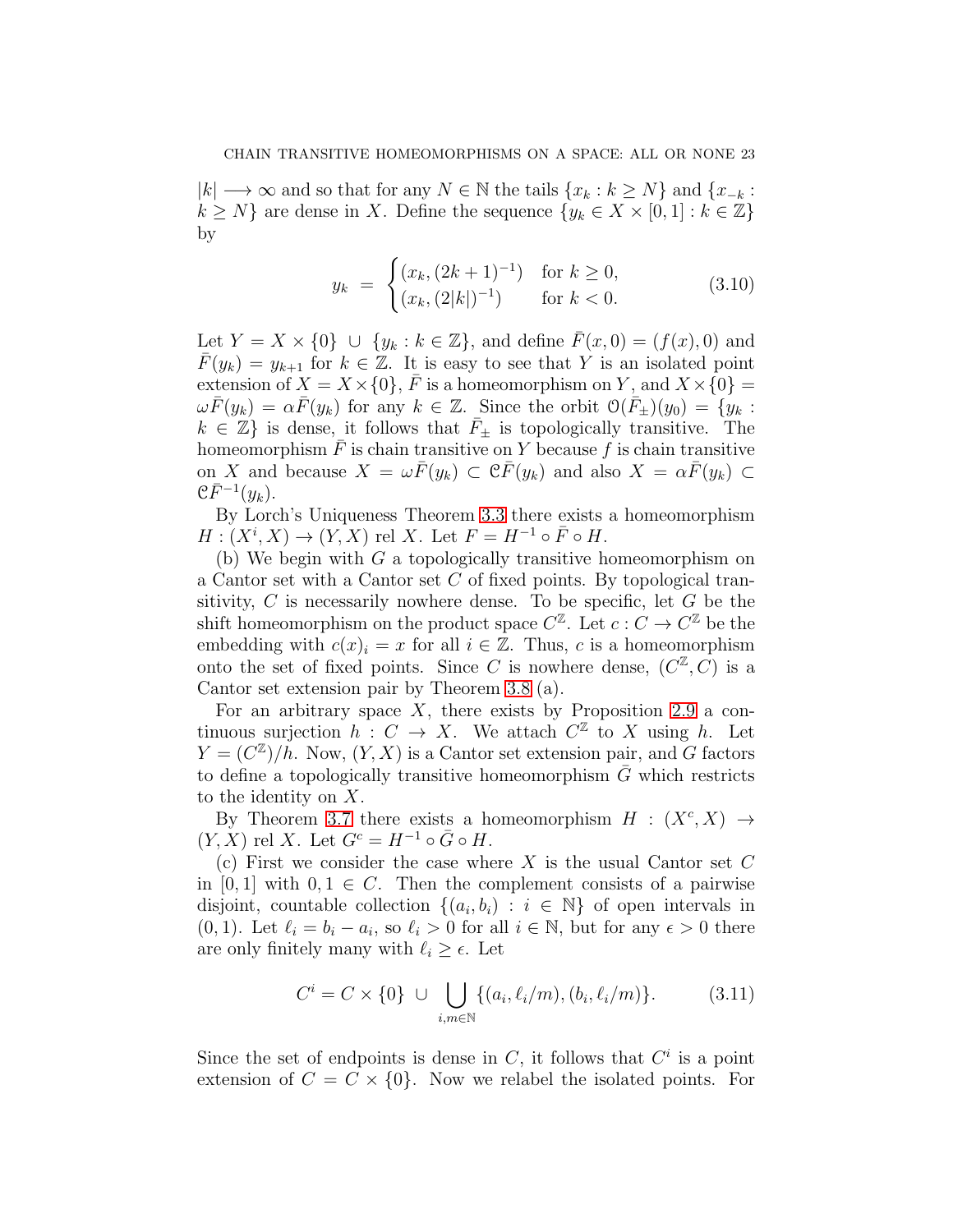$i \in \mathbb{N}, k \in \mathbb{Z}$ , define

$$
u_{i,k} = \begin{cases} (a_i, \ell_i \cdot (2k+1)^{-1}) & \text{for } k \ge 0, \\ (b_i, \ell_i \cdot (2|k|)^{-1}) & \text{for } k < 0, \end{cases}
$$
  

$$
v_{i,k} = \begin{cases} (b_i, \ell_i \cdot (2k+1)^{-1}) & \text{for } k \ge 0, \\ (a_i, \ell_i \cdot (2|k|)^{-1}) & \text{for } k < 0. \end{cases}
$$
 (3.12)

Define G as an extension of  $1_C$  so that  $u_{i,k} \stackrel{G}{\longmapsto} u_{i,k+1}$  and  $v_{i,k} \stackrel{G}{\longmapsto} v_{i,k+1}$ . Thus, above each endpoint  $a_i$  the  $u_{i,k}$ 's runs up the  $(a_i, \ell_i/m)$ 's with m even, jumps from  $(a_i, \ell_i/2)$  to  $(b_i, \ell_i)$ , and then moves down the  $(b_i, \ell_i/m)$ 's with m odd. The  $v_{i,k}$ 's provide a similar path from  $b_i$  to  $a_i$ . Since for any  $\epsilon > 0$  at most finitely many points move a distance more than  $\epsilon$ , it follows that G and its inverse are continuous.

It is clear that for any i the points of  $\{(a_i, \ell_i/m), (b_i, \ell_i/m) : m \in \mathbb{N}\}\$ all lie in a single chain component. Given  $\epsilon > 0$ , it is clear that we can get from a point  $x \in C$  to a point  $y \in C$  by an  $\epsilon$ -chain jumping across the gaps of length less than  $\epsilon$  which occur between x and y. For the finite number of remaining gaps we use the isolated point orbits to get across. Hence,  $G$  is chain transitive on  $C^i$ .

For an arbitrary space X, we again use a continuous surjection  $h$ :  $C \to X$  from Proposition [2.9.](#page-14-1) Let  $X^i$  be the quotient space  $C^i/h$ obtained by attaching X via h. Then,  $G \cup 1_X$  on  $C^i \cup X$  factors through the quotient map  $q_h$  to define a homeomorphism  $G^i$ . Because  $q_h$  maps G on  $C^i$  onto  $G^i$  on  $X^i$  it follows that  $G^i$  is chain transitive by Proposition [2.4](#page-9-0) (d). Because  $q_h: C^i \backslash C \to X^i \backslash X$  is a homeomorphism, it follows that  $X^i$  is an isolated point extension of X.

Because  $(X^{(K)}, X)$  is a K-extension pair and the point extension is essentially unique, there exists  $\pi : (X^{(K)}, X) \to (X^i, X)$ , a map of pairs rel X, such that the fiber  $\pi^{-1}(x)$  is homeomorphic to K for every  $x \in X^i \setminus X$ . For each such x let  $G^K$  restrict to a homeomorphism from  $\pi^{-1}(x)$  to  $\pi^{-1}(G^i(x))$ . By Lemma [3.5](#page-18-1)  $G^K$  and its inverse are continuous. By Lemma [3.10](#page-21-1)  $G^K$  is chain transitive because  $G^i$  is.  $\Box$ 

Remark: By Proposition [2.5](#page-11-2) (b) there is no topologically transitive homeomorphism on a space with infinitely many isolated points. Hence, the result in (a) above is the best we can hope for. In particular, we see that any chain transitive homeomorphism on X can be extended to a system in which  $X$  is an omega limit set.

Recall from Proposition [2.7](#page-13-1) (e) that if X is connected, then  $1_X$  is chain transitive.

Now we can prove a slight extension of Theorem [1.1.](#page-3-0)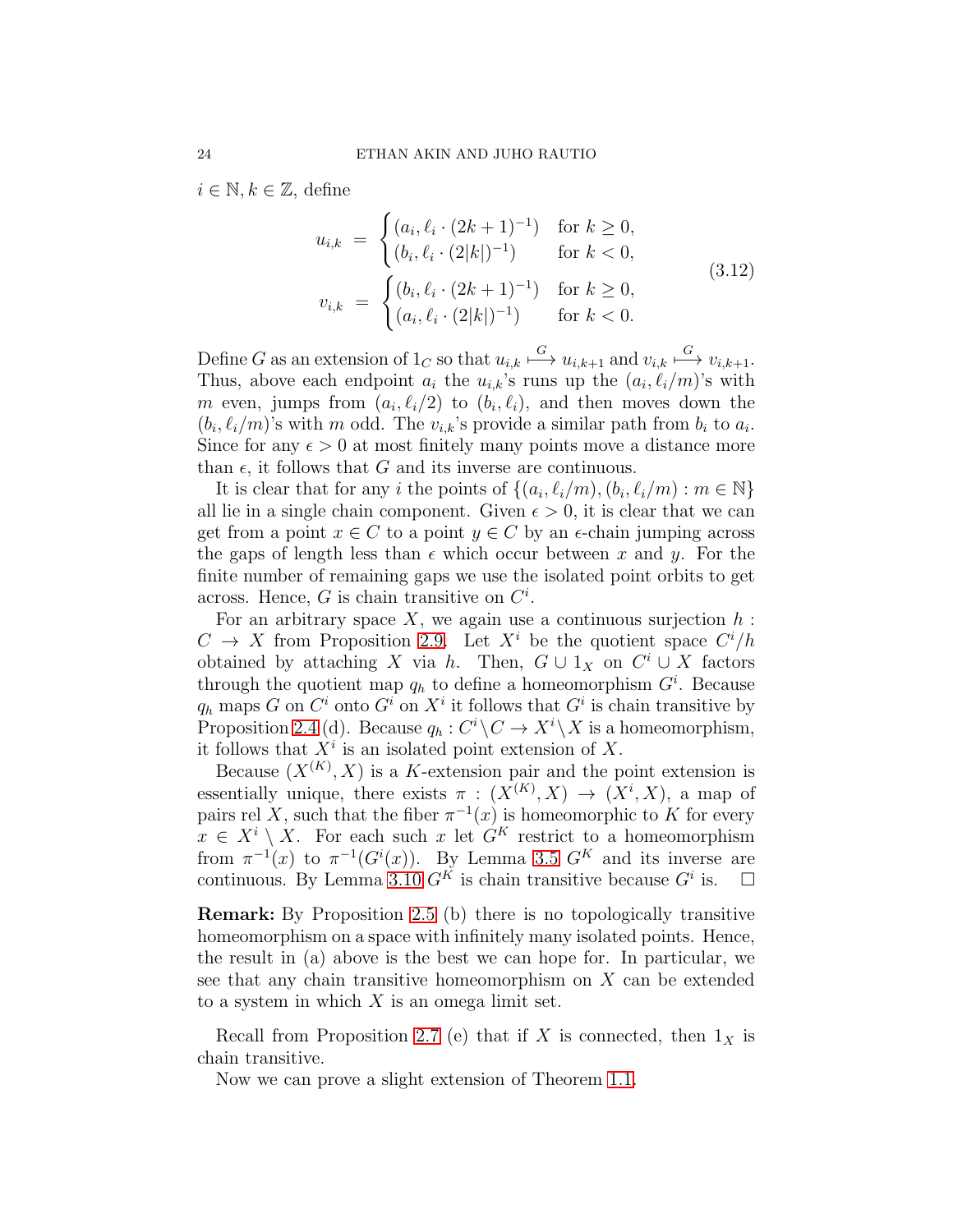<span id="page-24-1"></span>**Corollary 3.12.** For a space X let  $X_1$  be the closure of the union of all components which meet  $\text{Iso}(X)$ . If  $X_1$  is a proper, clopen, nonempty subset of X, then X is  $H(X)$ -decomposable and so X admits no chain transitive homeomorphism. If  $X_1$  is not a proper clopen subset of X and the open set  $X \setminus X_1$  is empty or zero-dimensional, then X admits a chain transitive homeomorphism.

**Proof:** The sets  $\text{Iso}(X)$  and  $X_1$  are  $h_X$ -invariant, so if  $X_1$  is proper, clopen and nonempty, then X is  $h_X$ -decomposable.

Assume that  $X_1$  is not a proper clopen subset of X. If  $\text{Iso}(X)$  is finite and nonempty, then  $X = X_1 = \text{Iso}(X)$  and we can define f so that X consists of a single periodic orbit. If  $\text{Iso}(X) = \emptyset$ , then  $X_1 = \emptyset$ and  $X = X \setminus X_1$  is zero-dimensional and perfect, and so X is a Cantor set. Hence, X admits a topologically transitive homeomorphism.

Now assume that  $\text{Iso}(X)$  is infinite, so  $A = \text{Iso}(X) \setminus \text{Iso}(X)$  is nonempty. Clearly,  $(Iso(X), A)$  is a point extension pair, and by Theo-rem [3.11\(](#page-21-0)c) there exists a chain transitive homeomorphism  $f_1$  on  $\text{Iso}(X)$ which is the identity on A. Extend  $f_1$  to be the identity on  $X_1 \setminus \text{Iso}(X)$ . Thus,  $f_1$  is the identity on every nontrivial component of X which meets  $Iso(X)$ . It follows from Proposition [2.7](#page-13-1) (e) that all of these are contained in the chain component of  $f_1$  which contains all of Iso(X). As this chain component is closed, it must contain all of  $X_1$ . That is,  $f_1$ on  $X_1$  is chain transitive. If  $X = X_1$ , then we are done.

Otherwise, the nonempty, open, zero-dimensional set  $X \setminus X_1$  is not closed and contains no isolated points. So  $X_2 = X \setminus X_1$  is perfect and  $B = X_2 \cap X_1$  is nonempty subset of  $X_1$  disjoint from Iso(X). We see that  $(X_2, B)$  is a Cantor set extension pair, so by Theorem [3.11\(](#page-21-0)b) there exists a topologically transitive homeomorphism  $f_2$  on  $X_2$  which restricts to the identity on B.

The concatenation  $f = f_1 \cup f_2$  is a homeomorphism on X. Since  $f_1$ and  $f_2$  are chain transitive and  $X_1 \cap X_2 \neq \emptyset$  it follows that all of X is contained in a single chain component, i.e.  $f$  is chain transitive.

To extend these results we need some simple lifting facts.

<span id="page-24-0"></span>**Lemma 3.13.** Let  $f_i \in H(X_i)$  for  $i = 1, 2$  and let  $\pi : X_1 \to X_2$  be a continuous surjection mapping  $f_1$  to  $f_2$ . Assume that  $(\pi \times \pi)^{-1}(1_{X_2}) \subset$  $\mathfrak{C}f_1$ . That is, each fiber of  $\pi$  is entirely contained in a single chain component of  $f_1$ .

(a) Both  $f_1$  and  $f_2$  are chain recurrent, i.e.

$$
1_{X_1} \subset \mathfrak{C} f_1
$$
 and  $1_{X_2} \subset \mathfrak{C} f_2$ .

(b) The space  $X_1$  is  $f_1$ -decomposable iff  $X_2$  is  $f_2$ -decomposable.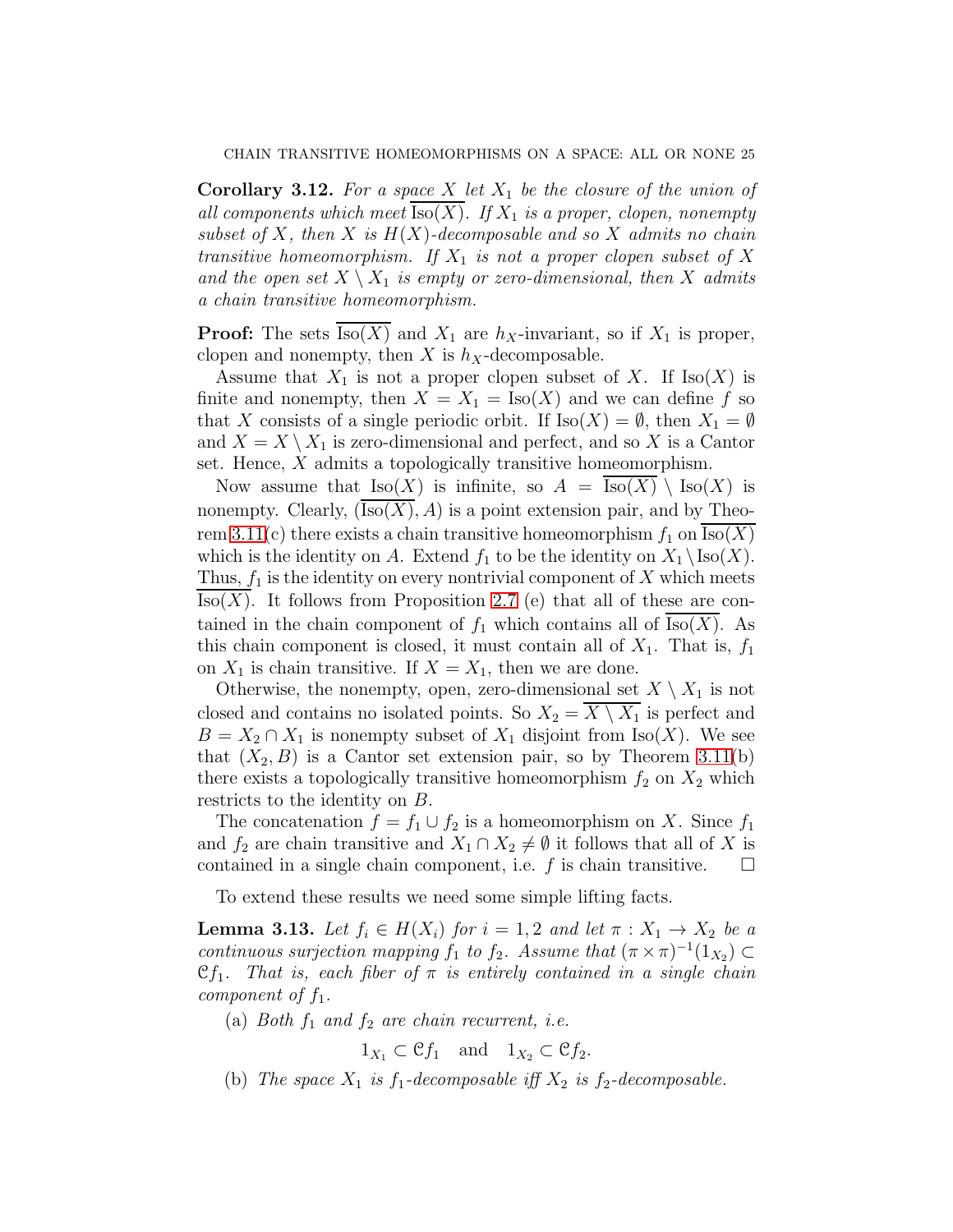#### 26 ETHAN AKIN AND JUHO RAUTIO

(c) The chain relations satisfy

 $\mathcal{C}f_2 = (\pi \times \pi)(\mathcal{C}f_1)$  and  $\mathcal{C}f_1 = (\pi \times \pi)^{-1}(\mathcal{C}f_2).$ 

(d) The homeomorphism  $f_1$  is chain transitive iff  $f_2$  is chain transitive.

**Proof:** (a) Let  $E_{\pi} = (\pi \times \pi)^{-1}(1_{X_2})$ . It is a closed equivalence relation and so contains  $1_{X_1}$ . Hence,  $1_{X_1} \subset E_{\pi} \subset \mathfrak{C} f_1$ .

Because  $\pi$  is surjective,  $1_{X_2} = (\pi \times \pi)(1_{X_1})$ . Since  $\pi$  maps  $f_1$  to  $f_2$ , it maps  $\mathfrak{C}f_1$  to  $\mathfrak{C}f_2$  by Proposition [2.4\(](#page-9-0)d). Hence,

$$
1_{X_2} = (\pi \times \pi)(1_{X_1}) \subset (\pi \times \pi)(\mathfrak{C}f_1) \subset \mathfrak{C}f_2.
$$

(b) If B and its complement are proper, clopen, forward  $f_2$ -invariant subsets of  $X_2$  then because  $\pi$  is surjective,  $\pi^{-1}(B)$  and its complement are proper, clopen, forward  $f_1$ -invariant subsets of  $X_1$ .

Now assume that A and its complement are proper, clopen, forward  $f_1$ -invariant subsets of  $X_1$ . Since each is forward  $\mathcal{C}f_1$ -invariant, it follows that each is saturated by the equivalence relation  $E_{\pi} \subset \mathfrak{C} f_1$ . Hence,  $\pi(A)$  and  $\pi(X_1 \setminus A)$  are disjoint closed sets with union  $\pi(X_1)$  =  $X_2$ . That is, they are complementary clopen sets. Furthermore, they are forward  $f_2$ -invariant.

(c) As mentioned above,  $(\pi \times \pi)(\mathfrak{C} f_1) \subset \mathfrak{C} f_2$ . Now assume  $(x_1, x_2) \notin$  $\mathfrak{C}f_1$ . Since  $X_1 = |\mathfrak{C}f_1|$  by (a), Proposition [2.1\(](#page-7-1)c) implies there is an attractor A for  $f_1$  which contains  $x_1$  but not  $x_2$ , and by Proposition [2.1\(](#page-7-1)d) A is a clopen Cf<sub>1</sub>-invariant set. Hence, it is saturated by  $E_{\pi}$ . So  $\pi(A)$  is clopen and  $f_2$ -invariant, and therefore also  $\mathfrak{C} f_2$ -invariant. Now,  $\pi(x_1) \in \pi(A)$ , and  $x_2 \notin A = \pi^{-1}(\pi(A))$  implies  $\pi(x_2) \notin \pi(A)$ . It follows that  $(\pi(x_1), \pi(x_2)) \notin \mathcal{C}f_2$ . Thus, the complement of  $\mathcal{C}f_1$  in  $X_1 \times X_1$  maps into the complement of  $\mathfrak{C} f_2$ . Since  $\pi \times \pi$  is surjective, the equations of (c) follow.

(d) Immediate from (c) and the surjectivity of  $\pi$ .

For any space X, the chain relation  $\mathfrak{C}1_X$  is a closed equivalence relation with equivalence classes the components of X. Let  $[X]$  be the zero-dimensional space of components, the quotient space for this equivalence relation with quotient map  $\pi_X : X \to [X]$ , see Lemma  $2.6(b)$  $2.6(b)$  and Proposition [2.1\(](#page-7-1)d). There is a natural homomorphism  $[\cdot]$ :  $H(X) \to H([X])$  with  $\pi_X$  mapping f to [f] for  $f \in H(X)$ . Thus,  $H(X)$ acts on [X] and we let  $[h_X] = \bigcup \{ [h] : h \in H(X) \}$  be the associated relation on  $[X]$ .

## Proposition 3.14.

(a) A space X is  $h_X$ -decomposable iff  $[X]$  is  $[h_X]$ -decomposable.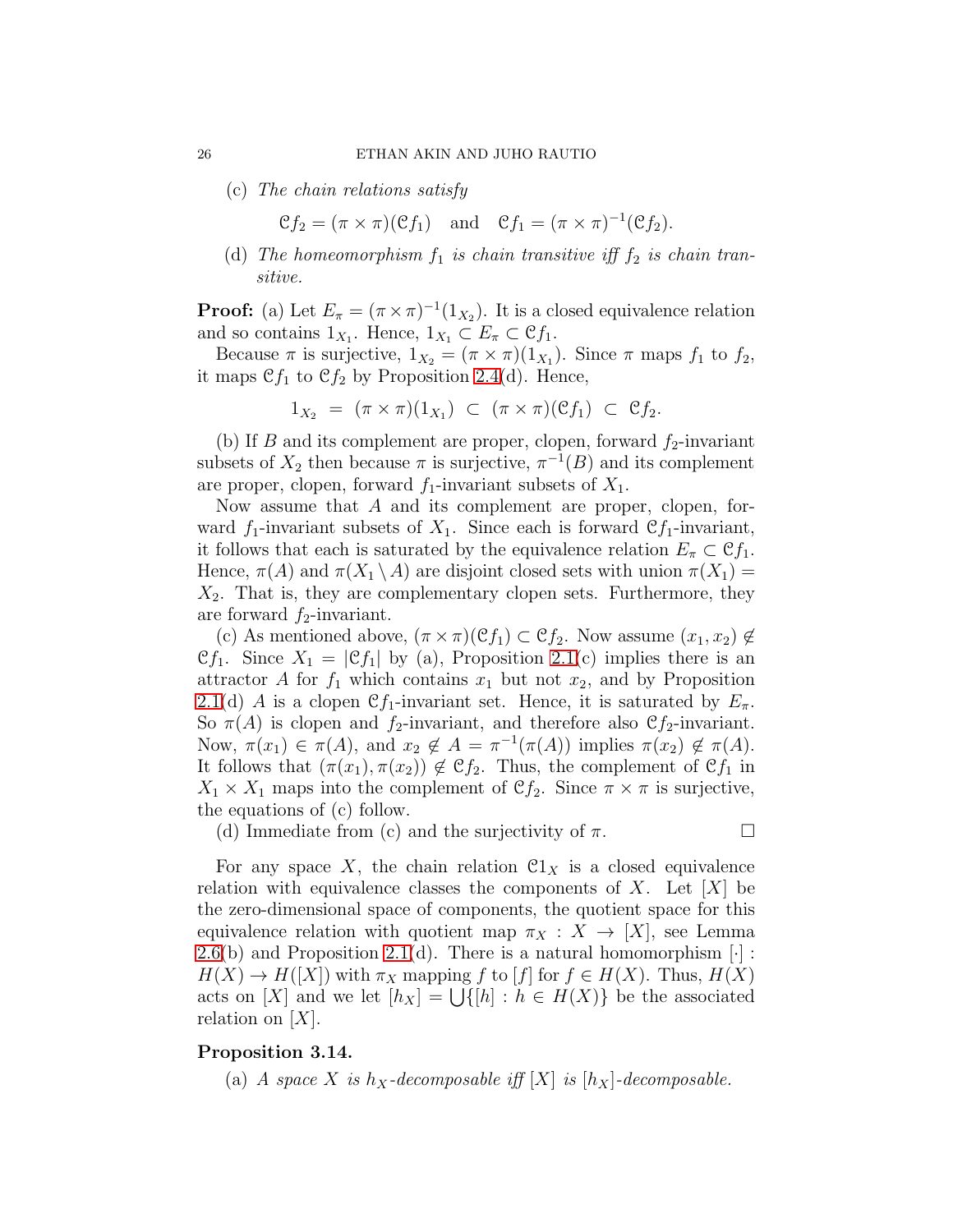- (b) If f is a chain recurrent homeomorphism on a space  $X$ , then  $(\pi_X \times \pi_X)^{-1}(1_{[X]}) \subset \mathcal{C}f$ . In that case, the following are equivalent:
	- (i) The map f is chain transitive.
	- (ii) The space  $X$  is  $f$ -indecomposable.
	- (iii) The map  $[f]$  is chain transitive.
	- (iv) The space  $[X]$  is  $[f]$ -indecomposable.

**Proof:** (a) This is clear because any clopen set is saturated by the equivalence relation  $\mathfrak{C}1_X$ .

(b) Since the space of chain components is zero-dimensional, every connected set of chain recurrent points is contained in a single chain component. If  $f$  is chain recurrent, then every point is chain recurrent, so each component is contained in a single chain component. It follows that  $(\pi_X \times \pi_X)^{-1}(1_{[X]}) \subset \mathcal{C}f$ . Since f and [f] are chain recurrent, the equivalences (i)  $\Leftrightarrow$  (ii) and (iii)  $\Leftrightarrow$  (iv) follow from Proposition [2.7](#page-13-1) (d). The implication (i)  $\Rightarrow$  (iii) holds because  $\pi$  maps f to [f]. The converse (iii)  $\Rightarrow$  (i) follows from Theorem [3.13.](#page-24-0)

Thus, a chain transitive homeomorphism on  $[X]$  lifts to a chain transitive homeomorphism iff it lifts to a chain recurrent homeomorphism.

Recall that a component  $K$  of  $X$  is an *isolated component* if it is a clopen subset of X.

For a space X let  $\mathcal{I}_X$  denote the set of isolated components. Two isolated components  $K_1$  and  $K_2$  are  $H(X)$ -equivalent if they are homeomorphic or, equivalently, if there exists  $g \in H(X)$  such that  $g(K_1) =$ K<sub>2</sub>. Let  $I_X$  be the set of  $H(X)$ -equivalence classes in  $\mathcal{I}_X$ . For  $i \in I_X$ let  $Q_i$  be the union of the isolated components in i, and let  $Q$  be the union of all of the isolated components, so that  $Q$  is the disjoint union of the  $Q_i$ 's. Thus,  $Q$  and each of the  $Q_i$ 's are open subsets of X.

<span id="page-26-0"></span>**Lemma 3.15.** If A is a clopen  $H(X)$ -invariant set which meets some  $Q_i$ , then it contains  $Q_i$ . In particular, if all the isolated components are homeomorphic to one another and the union of the isolated components is dense, then  $X$  is  $H(X)$ -indecomposable.

**Proof:** Since A is open, it meets some isolated component  $K \in i$ . Since it is clopen, it contains K. If  $K_1 \in Q_i$ , then there exists  $g \in H(X)$ such that  $g(K) = K_1$ , and so  $H(X)$ -invariance implies  $K_1 \subset A$ . Since  $Q_i \subset A$  and A is closed, we get  $\overline{Q_i} \subset A$ .

We will say that X satisfies the *diameter condition* on *isolated com*ponents if for every  $\epsilon > 0$  there are only finitely many isolated components with diameter greater than  $\epsilon$ .

The following is the furthest we can extend Corollary [3.12.](#page-24-1)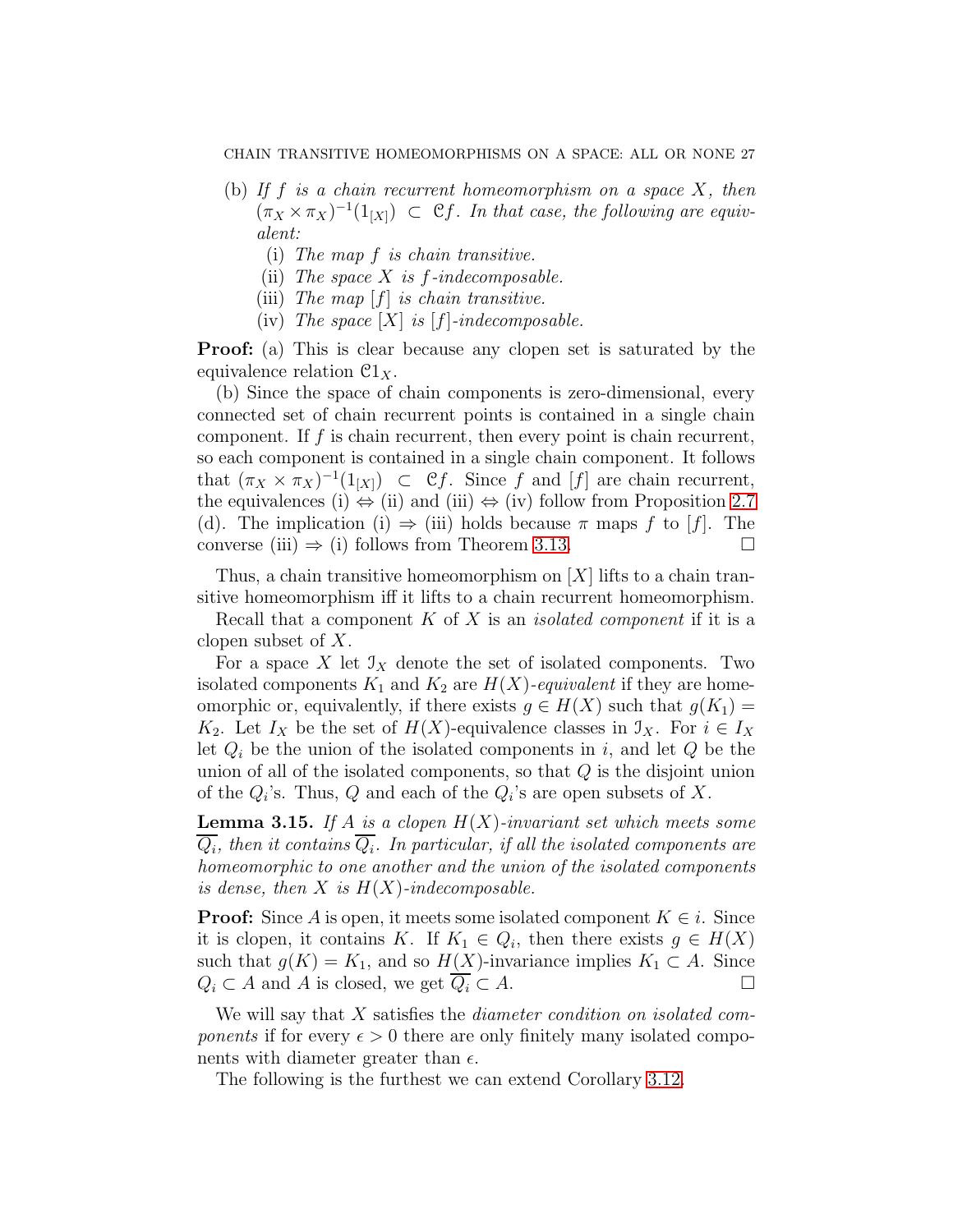**Theorem 3.16.** For a space X, let  $X_1$  be the closure of the union of all components which meet the closure of the union of all isolated  $components.$  Assume that  $X$  satisfies the diameter condition on isolated components and that the open set  $X \setminus X_1$  is empty or zero-dimensional.

- (a) Either X is  $H(X)$ -decomposable or X admits a chain transitive homeomorphism.
- (b) If  $X_1$  is a proper clopen subset of X, then X is  $H(X)$ -decomposable, and so X admits no chain transitive homeomorphism.
- (c) If  $X_1$  is not a proper clopen subset of X and all the isolated components are homeomorphic to one another, then X admits a chain transitive homeomorphism.

**Proof:** (b) Obvious since  $X_1$  is  $H(X)$ -invariant.

In (a) and (c) the extension from the closure of the isolated components to the rest of  $X$  proceeds just as in Corollary [3.12.](#page-24-1) So from now on we will assume that the union Q of the isolated components is dense.

(c) If there are only n isolated components, then their union  $Q$  is clopen and so is all of  $X$ . By assumption they are all homeomorphic to some common space K. We can choose a homeomorphism with  $f^n =$  $1<sub>X</sub>$ , and so that each periodic orbit meets each component. Clearly, f is chain transitive.

Now we may assume that  $\mathcal{I}_X$  is infinite, and let  $A = X \setminus Q$ . Thus, A is a nonempty, closed nowhere dense set. By Theorem [3.8](#page-19-0) (b)  $(X, A)$  is a K-extension pair. By Theorem [3.11](#page-21-0) (c)  $X$  admits a chain transitive homeomorphism rel A.

(a) We may assume that there is more than one equivalence class in  $I_X$ , for otherwise we are in case (c). If any  $i \in I_X$  is finite, then  $Q_i$  is a clopen  $H(X)$ -invariant set, so X is  $H(X)$ -decomposable since  $X \neq Q_i$ by the assumption that  $I_X$  contains more than one class.

Now assume that every equivalence class in  $I_X$  is infinite. Then the closure of each open  $H(X)$ -invariant set  $Q_i$  meets A, and we let  $A_i = \overline{Q_i} \cap A$ . If  $i \neq j$ , then  $\overline{Q_i} \cap \overline{Q_j} \subset A$ , and so this intersection equals  $A_i \cap A_j$ .

Applying the argument for (c) to  $Q_i$ , there exists a homeomorphism  $f_i$  on  $\overline{Q_i}$  which is chain transitive and which restricts to the identity on  $A_i$ .

Let f on X equal  $f_i$  on  $\overline{Q_i}$  and the identity on A. Because the diame-ter condition holds, we can apply Lemma [3.10](#page-21-1) to see that  $f$  is a homeomorphism on X. Since each  $f_i$  is chain transitive,  $\overline{\bigcup_i {Q_i \times Q_i}} \subset \mathfrak{C}f$ .

Let  $x \in X$  and  $g \in H(X)$ . Since  $Q = \bigcup_i Q_i$  is dense in X, there is a sequence  $\{x_k \in Q_{i_k}\}\$  which converges to x. Then  $g(x_k) \in Q_{i_k}$ , and so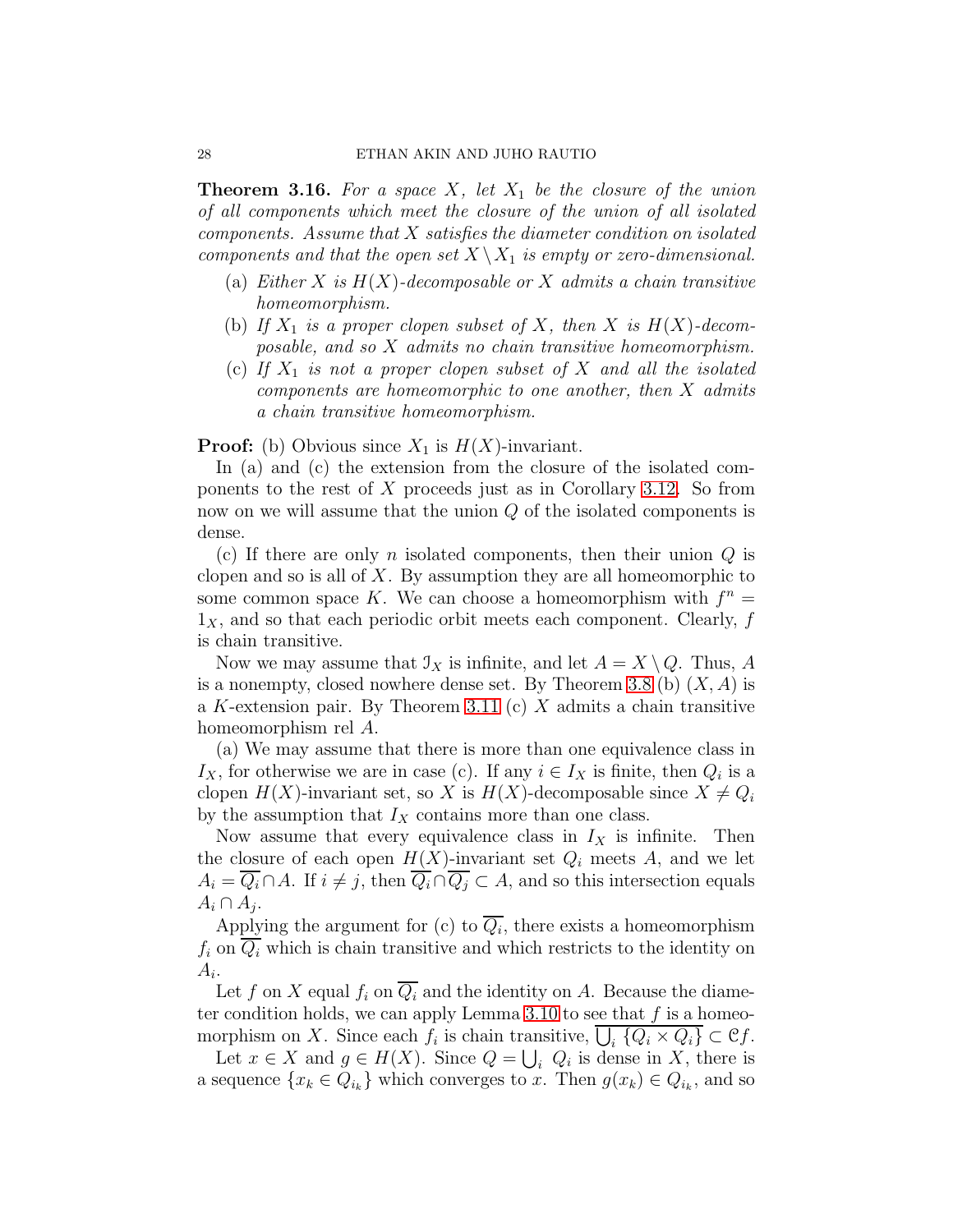$(x, g(x)) \in \overline{\bigcup_i Q_i \times Q_i}$ . Hence,  $h_X \subset \mathcal{C}f$ . In particular,  $1_X \subset h_X$  im-plies that f is chain recurrent. So by Proposition [2.7](#page-13-1) (d) f is chain transitive iff X is f-indecomposable. Since  $h_X \subset \mathcal{C}f$ , an f-decomposition, which is a Cf-decomposition, is also an  $h<sub>X</sub>$ -decomposition. Hence, if X is f-indecomposable, then it is  $h_X$ -indecomposable, i.e. X is  $H(X)$ indecomposable. On the other hand, if X is  $H(X)$ -decomposable, then there does not exist any chain transitive homeomorphism on  $X$ .  $\Box$ 

As we will see below, the diameter condition on isolated components is essential for this result.

**Example 3.17.** We construct  $X$  so that

- The connected components of X are all homeomorphic to  $[0, 1]$ .
- The space X is  $H(X)$ -decomposable.
- There are no isolated components.

Let C be a Cantor set and  $S = \{a_n : n \in \mathbb{N}\}\$ a sequence of distinct points in  $C$  with closure  $A$  in  $C$ . Define

$$
I_n = \{(a_n, t) : 0 \le t \le n^{-1}\} \subset C \times [0, 1] \text{ for } n \in \mathbb{N},
$$
  
\n
$$
C_0 = C \times \{0\}, \qquad C_+ = C_0 \cup \bigcup_n I_n,
$$
  
\n
$$
C_{\pm} = C_+ \cup C \times [-1, 0],
$$
  
\n
$$
A_0 = A \times \{0\}, \qquad A_+ = \overline{\bigcup_n I_n},
$$
  
\n
$$
A_{\pm} = A_+ \cup A \times [-1, 0].
$$
\n(3.13)

Each  $I_n^{\circ} = I_n \setminus C \times \{0\}$  is open in  $C_{\pm}$ , and so the points of each  $I_n^{\circ}$  have connected neighborhoods. Hence,  $A, A_+$  and  $A_{\pm}$  are  $H(C_{\pm})$ invariant. Thus, if A is a proper clopen subset of C, then  $C_{\pm}$  is  $H(C_{\pm})$ decomposable. Observe that every component is homeomorphic to the unit interval and the first coordinate projection maps  $C_{\pm}$  onto the Cantor set C.

Also, if A is a proper clopen set, then  $C \times [-1,0]$  admits chain transitive homeomorphisms, but the factor  $X = C \cup A \times [-1,0]$  is  $H(X)$ -decomposable.

A homeomorphism  $f$  on  $C$  can be extended to a homeomorphism  $F_{+}$  of  $C_{+}$  iff A is f-invariant. In that case, we can then define  $F_{+}$ by using any orientation-preserving homeomorphism from  $I_x$  to  $I_{f(x)}$ , i.e. one which maps  $(x, 0)$  to  $(f(x), 0)$ . Here  $I_x = I_n$  for  $x = a_n$  and  $=\{(x, 0)\}\$ if  $x \notin S$ . Continuity at points of  $A^{\circ}_{+}$  is clear, and if  $x \in C$ , then for every  $\epsilon$  there is a neighborhood U of x in C so that  $y \in U \setminus \{x\}$ implies that the length of the interval  $I_{f(y)}$  is less than  $\epsilon$ . This implies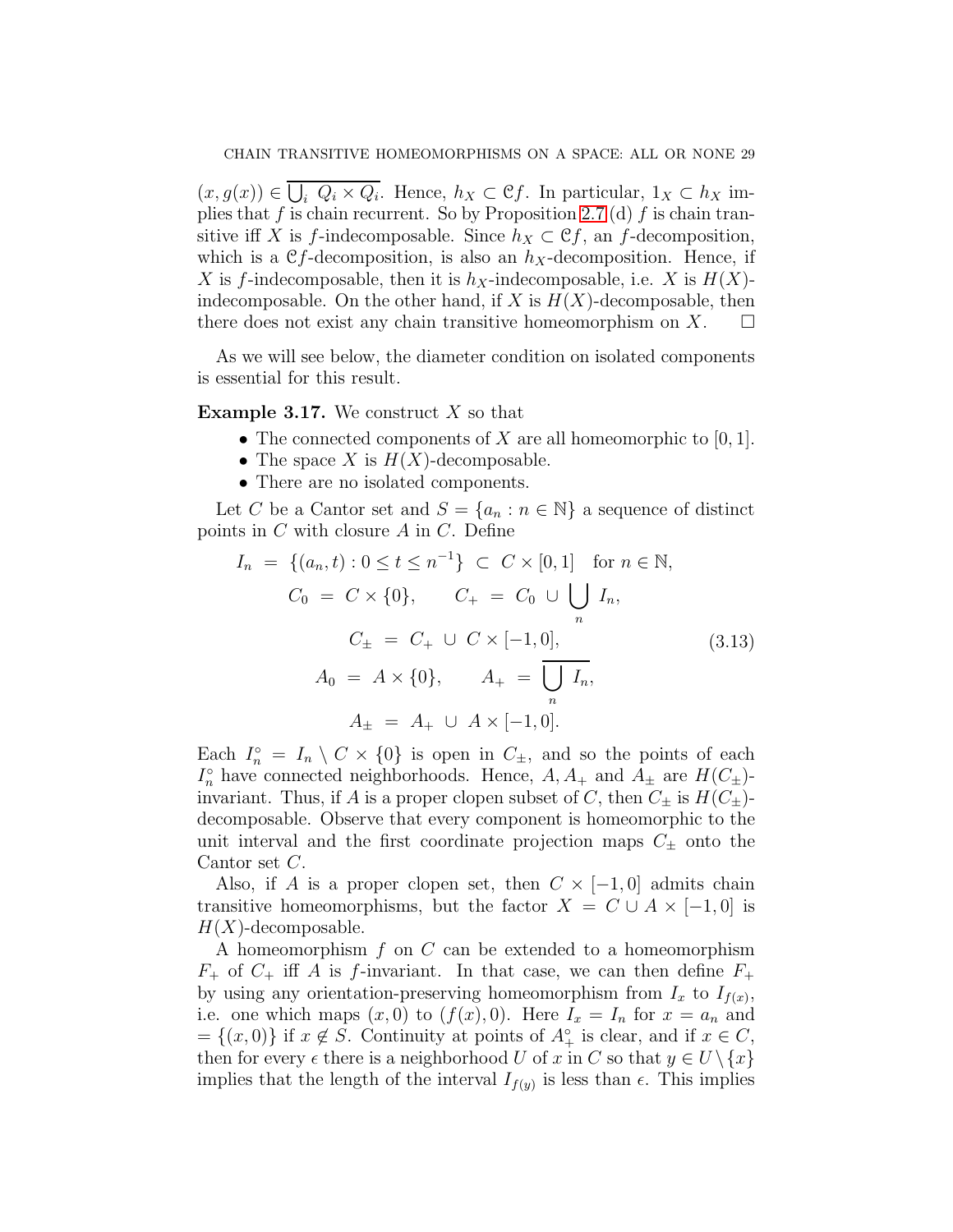continuity at  $(x, 0)$ . Notice that if  $\mathcal{O}(x)$  is infinite, then

$$
\lim_{|n| \to \infty} |I_{f^n(x)}| = 0,
$$
\n(3.14)

where  $|J|$  denotes the length of an interval J. This says that any pair  $(x, t_1), (x, t_2) \in I_x$  is asymptotic for  $F_+$  and  $(F_+)^{-1}$  with

$$
\omega F_{+}(x, t_{1}) = \omega F_{+}(x, t_{2}) = \omega f(x) \times \{0\} \subset C_{0},
$$
  
\n
$$
\alpha F_{+}(x, t_{1}) = \alpha F_{+}(x, t_{2}) = \alpha f(x) \times \{0\} \subset C_{0}.
$$
\n(3.15)

Now assume that  $A$  is not clopen. If  $f$  is chain transitive and every point of A has an infinite orbit, then any extension  $F_+$  to  $C_+$  is chain transitive. Observe that  $F_+$  is chain transitive if, whenever  $a_n$  is a periodic point for f, we define  $F_+$  by using the unique linear, orientationpreserving homeomorphism from  $I_{a_n}$  to  $I_{f(a_n)}$ . On the other hand, if  $f(a_1) = a_1$  and on  $I_{a_1}$  we define  $F_+$  by  $(a_1, t) \mapsto (a_1, t^2)$  then  $(a_1, 1)$  is a repelling fixed point for  $F_+$  on  $I_{a_1}$  and hence for  $F_+$  on  $C_+$ . If  $F_+$  is chain transitive, then we can obtain a chain transitive extension  $F_{\pm}$  on  $C_{\pm}$  by using  $f \times 1_{[-1,0]}$  on  $C \times [-1,0].$ 

**Example 3.18.** We construct  $X$  so that

- The connected components of X are all homeomorphic to  $[0, 1]$ .
- The space of connected components,  $[X]$ , consists of a convergent sequence and its limit, and the union of isolated components in  $X$  is dense.
- It is f-decomposable for any  $f \in H(X)$  but not  $H(X)$ -decomposable.

The space X we construct is  $H(X)$ -indecomposable by the first two properties and by Lemma [3.15.](#page-26-0)

For every  $n \in \mathbb{N}$  we define  $I_n = [0, n^{-1}]$  and a continuous function  $t_n: I_n \to I = [0,1]$  so that, for integers  $i = 0, \ldots, (2n)!$ ,

$$
t_n\left(\frac{i}{n(2n)!}\right) = \begin{cases} 0 & \text{when } i \text{ is even,} \\ 1 & \text{when } i \text{ is odd,} \end{cases}
$$

and the rest of the values are defined by linear interpolations.

Each interval  $I_n$  contains  $(2n)!$  intervals  $\{I_n^i : i = 1, \ldots, (2n)!\}$  of equal length, each of which is mapped by  $t_n$  onto I. We can further subdivide each  $I_n^i$  into intervals  $\{I_n^{i,j}: j = 1, \ldots, n\}$  of equal length so that each is mapped to a subinterval of I of length  $n^{-1}$  by  $t_n$ . The corresponding restrictions of  $t_n$  are denoted by  $t_n^i = t_n |_{I_n^i}$  and  $t_n^{i,j} =$  $t_n|_{I_n^{i,j}}.$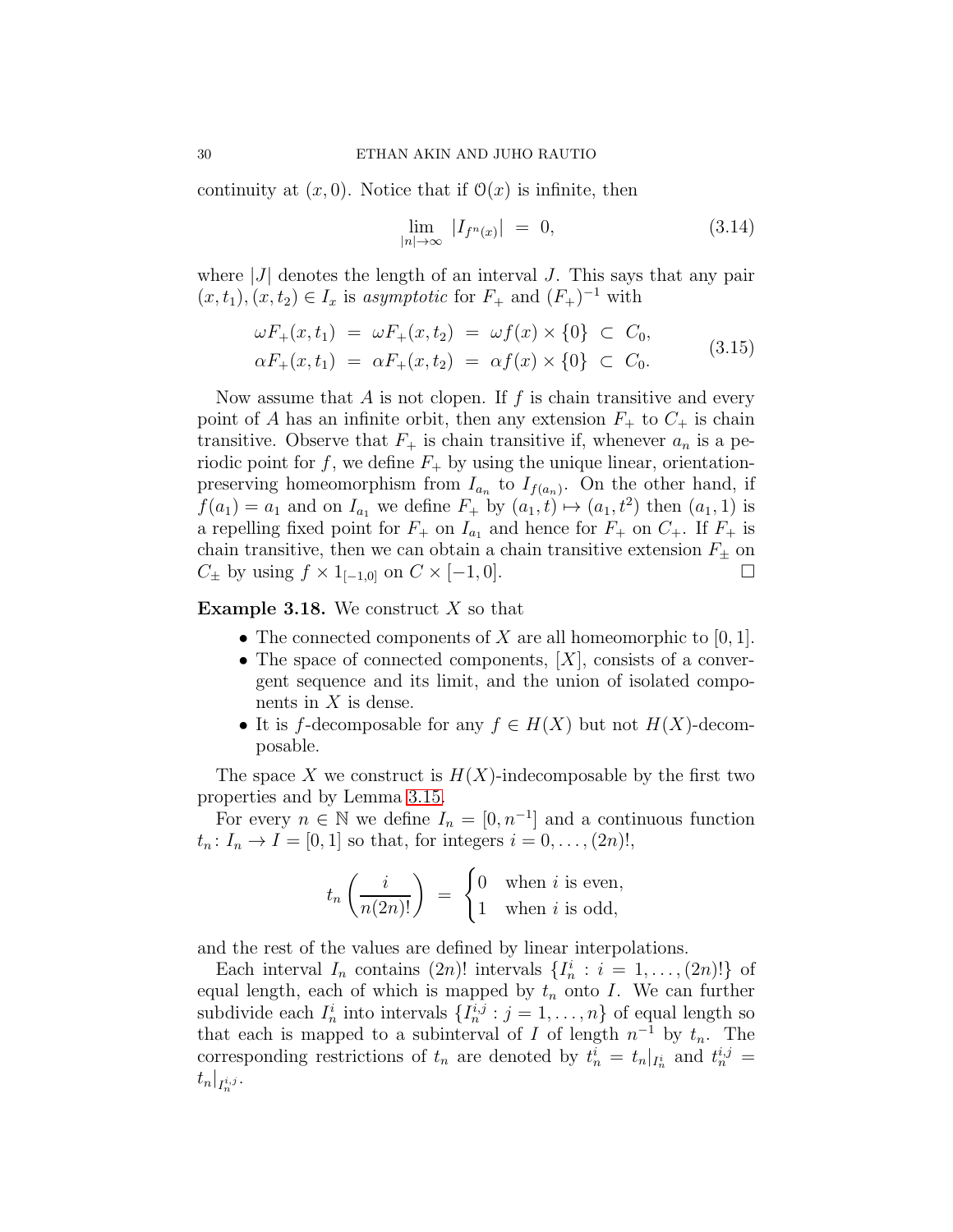Regarding the functions  $t_n$ ,  $t_n^i$  and  $t_n^{i,j}$  as closed subsets of  $I_n \times I$ , we define

$$
X_n = \{n^{-1}\} \times t_n, \quad n \in \mathbb{N},
$$
  
\n
$$
X_{\infty} = \{(0,0)\} \times [0,1],
$$
  
\n
$$
X = \bigcup_n X_n \cup X_{\infty}.
$$
  
\n(3.16)

The space X is clearly a closed, bounded subset of  $\mathbb{R}^3$ , and the space [X] can be identified with  $\pi(X)$ , where  $\pi: X \to \{n^{-1} : n \in \mathbb{N}\} \cup \{0\}$ is the projection to the first coordinate. The union of the isolated components is clearly dense in X. In addition, for all appropriate  $n, i$ and  $j$ , we define

$$
X_n^i = \{n^{-1}\} \times t_n^i \quad \text{and} \quad X_n^{i,j} = \{n^{-1}\} \times t_n^{i,j}.
$$
 (3.17)

Note that each  $X_n$  is a union of the line segments  $X_n^i$ . Similarly, each  $X_n^i$  is a union of the line segments  $X_n^{i,j}$ . The diameter of each  $X_n^i$  is greater than 1, and the diameter of each  $X_n^{i,j}$  is less than  $2n^{-1}$ . The arc length of  $X_n$  is greater than  $(2n)!$ .

Suppose that  $h: X_n \to X_m$  is a homeomorphism for some  $n < m <$  $\infty$ . Then for some  $i = 1, ..., (2n)!$ ,  $j = 1, ..., n$  and  $k = 1, ..., (2m)!$ , it must happen that  $h(X_n^{i,j}) \supset X_m^k$ . If not, then each  $h(X_n^{i,j})$  meets at most two of the segments  $X_m^i$ , so the arc length of each mapped segment  $h(X_n^{i,j})$  is less than 4. The arc length of  $h(X_n)$ , which is the sum of the arc lengths of the  $(2n)!n$  mapped segments  $h(X_n^{i,j})$ , is less than  $4(2n)!n$ . Since  $4(2n)!n < (2m)!$ , the map h could not be surjective. It follows that there exists a pair of points  $u, v \in X_n$  with  $d(u, v) \leq 2n^{-1}$ but with  $d(h(u), h(v)) \geq 1$ .

Now if  $f \in H(X)$ , then it follows that the induced homeomorphism  $[f]$  on the space  $[X]$  is the identity on all but finitely many points. For if not, then by replacing f by  $f^{-1}$  if necessary, we can assume that there are sequence  $(m_i)$  and  $(n_i)$  in N tending to infinity such that  $f(X_{n_i}) = X_{m_i}$  and  $m_i > n_i$  for all i. Hence, there exist  $u_i, v_i \in X_{n_i}$ with  $d(u_i, v_i) \leq 2n_i^{-1}$  but with  $d(f(u_i), f(v_i)) \geq 1$ . Thus, there are convergent subsequences of  $\{u_i\}$  and  $\{v_i\}$  with a common limit in  $X_{\infty}$ . Hence,  $f$  could not extend to a continuous function on all of  $X$ .

Thus, there exists  $N \in \mathbb{N}$  such that  $f(X_n) = X_n$  for all  $N \leq n \leq \infty$ . Since the isolated components  $X_n$  are invariant for n large enough, X is  $f$ -decomposable.

**Example 3.19.** We construct spaces X and  $X^+$  so that

• The isolated components of  $X$  and  $X^+$  are all homeomorphic to one another and their union is dense.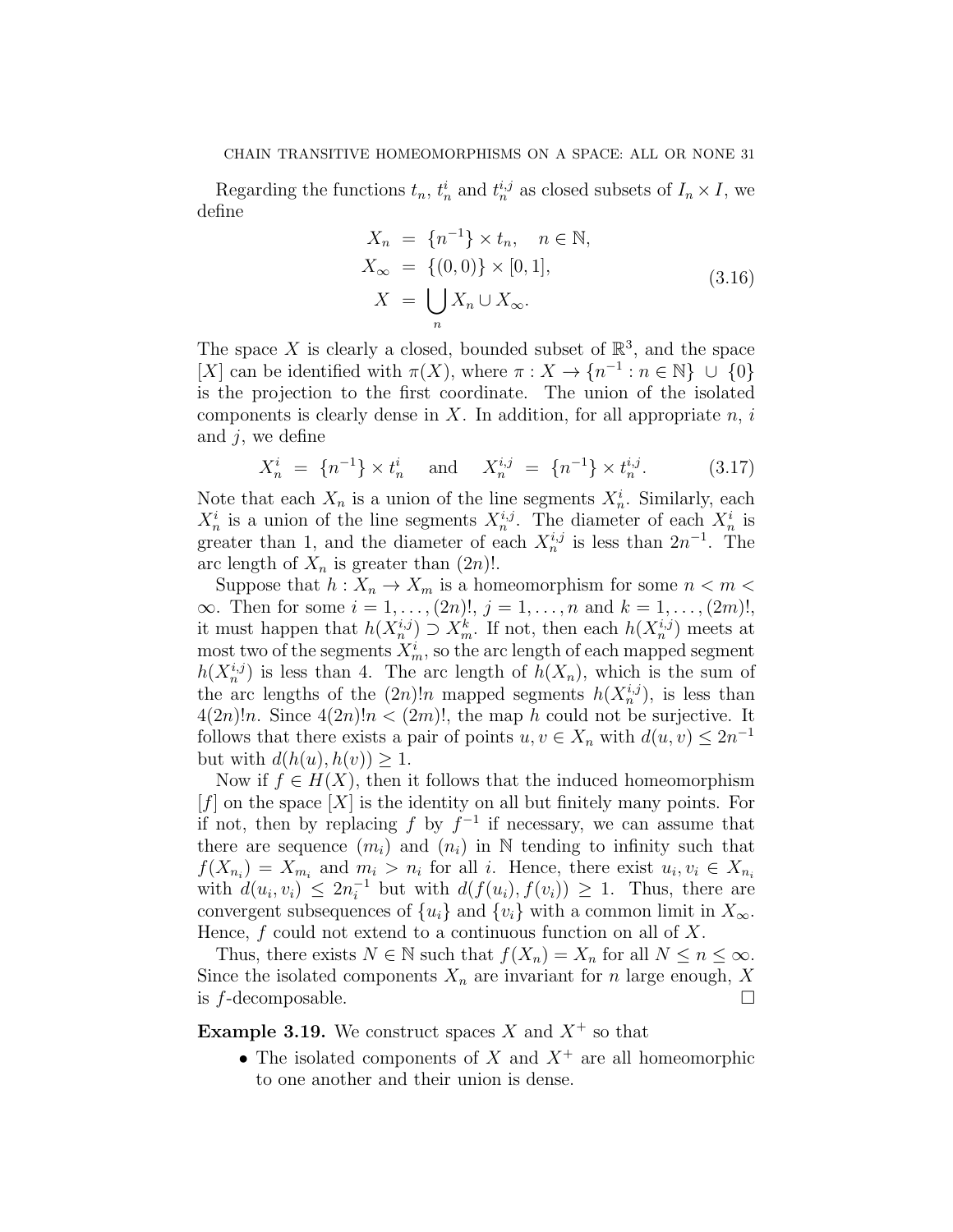- $X^+$  is  $H(X^+)$ -indecomposable but it is f-decomposable for all  $f \in H(X^+).$
- There exists  $f \in H(X)$  such that X is f-indecomposable, but no  $f \in H(X)$  is chain transitive.

Let  $Z = \{x_n : n \in \mathbb{Z}\}\subset I = [0,1]$  with

$$
x_n = \begin{cases} 1 - (n+2)^{-1} & \text{for } n = 0, 1, ..., \\ (|n|+2)^{-1} & \text{for } n = -1, -2, .... \end{cases}
$$

Define for  $n \in \mathbb{Z}$ 

$$
a_n = (x_n, 0), \qquad b_n = (x_n, (|n|+1)^{-1}),
$$
  
\n
$$
I_n = \{(x_n, t) : 0 \le t \le (|n|+1)^{-1}\}.
$$
\n(3.18)

Define

$$
J = I \times \{0\}, \qquad H = [-1, 0] \times \{0\}
$$
  
\n
$$
C = H \cup J \cup \bigcup \{I_n : n \in \mathbb{Z}\},
$$
  
\n
$$
Z_0 = \{a_n : n \in \mathbb{Z}\}, \qquad Z_1 = \{b_n : n \in \mathbb{Z}\},
$$
  
\n
$$
e_0 = (0, 0), \qquad e_1 = (1, 0), \qquad e_{-1} = (-1, 0).
$$
\n(3.19)

We will call  $C$  a *comb* with handle  $H$ .

The group  $H(C)$  fixes  $e_{-1}, e_0$  and  $e_1$ . Each of the sets  $Z_0$  and  $Z_1$  is a single  $H(C)$ -orbit. The closed sets J and H are  $H(X)$ -invariant. If  $h \in H(C)$ , then

$$
h(b_n) = b_{n+k} \Leftrightarrow h(a_n) = a_{n+k} \Leftrightarrow h(I_n) = I_{n+k}.
$$

In that case  $h(a_{n\pm 1}) = a_{n\pm 1+k}$ , and so h induces a translation by k on the sequences  $Z_0$  and  $Z_1$ . If  $k > 0$ , then  $e_1$  is an attractor with complementary repellor H, and the reverse is true if  $k < 0$ . If  $k = 0$ , then h fixes each point of  $Z_0$  and of  $Z_1$ .

On  $C$  define  $T$  by

$$
T(e_0) = e_0, \t T(e_{\pm 1}) = e_{\pm 1}, T(a_n) = a_{n+1}, \t T(b_n) = b_{n+1},
$$
\t(3.20)

and with  $T : [a_{n-1}, a_n] \rightarrow [a_n, a_{n+1}], T : I_n \rightarrow I_{n+1}$  and  $T : H \rightarrow H$ linear for all  $n \in \mathbb{Z}$ . Thus,  $T \in H(C)$  induces a translation by 1 on  $Z_0$ and  $Z_1$ .

For 
$$
n \in \mathbb{Z}
$$
 let  
\n
$$
I_n^* = I_n \cup \left\{ (x, (|n|+1)^{-1}) : \frac{x_{n-1} + x_n}{2} \le x \le \frac{x_{n+1} + x_n}{2} \right\}, \quad (3.21)
$$
\n
$$
C_n = C \cup I_n^*,
$$

a comb with a queer tooth  $I_n^*$  at n replacing  $I_n$ .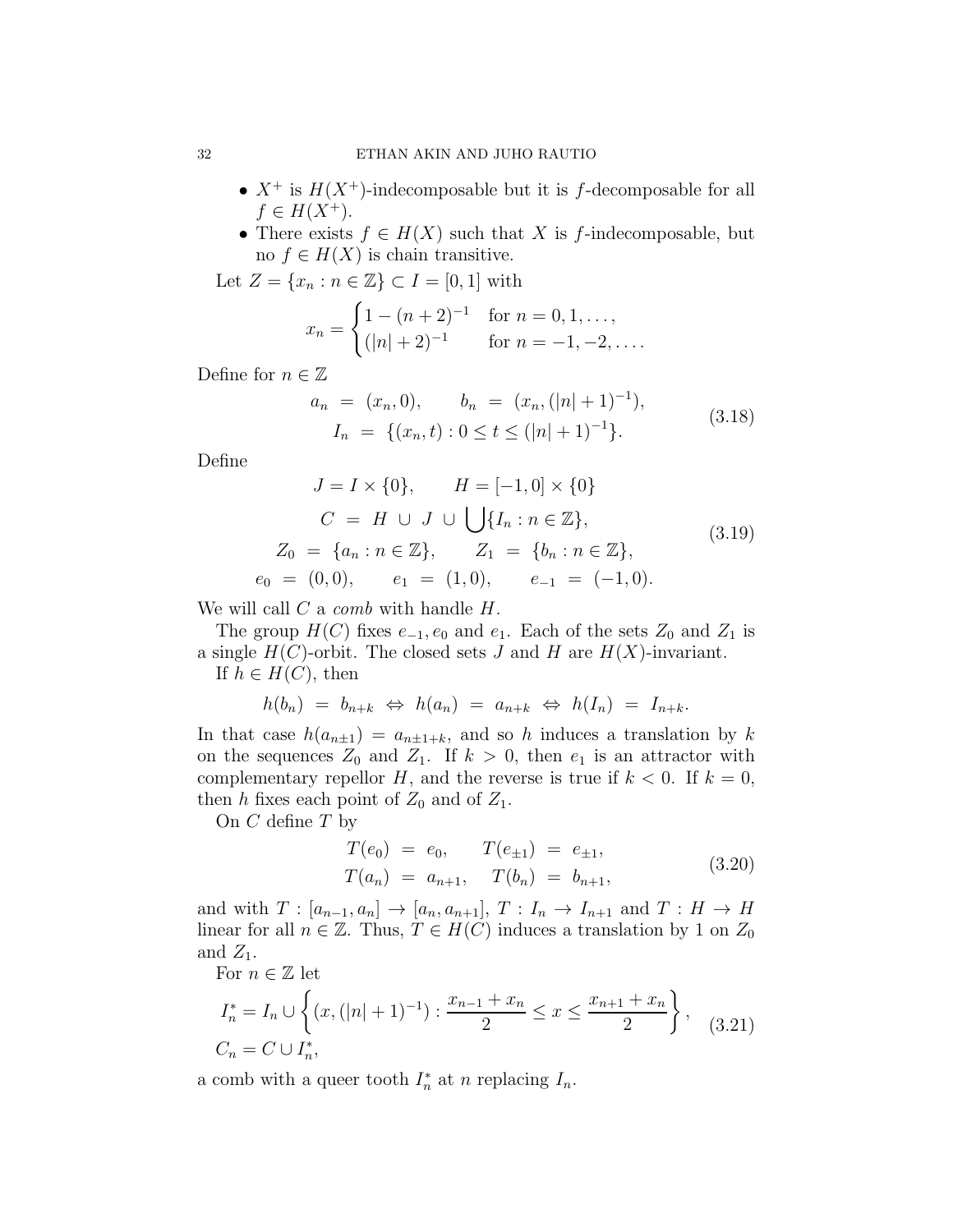Observe that C and each  $C_n$  are connected.

If  $f: C_n \to C_m$  is a homeomorphism, then  $f(I_n^*) = I_m^*$ . If  $h \in H(C)$ , then h extends to a homeomorphism from  $C_n$  to  $C_m$  iff  $h(I_n) = I_m$ . Thus,  $C_n$  and  $C_m$  are homeomorphic for all  $n, m \in \mathbb{Z}$ .

In  $\mathbb{R}^2 \times I$  we define

$$
X = C \times \{0, 1\} \cup \bigcup \{C_n \times \{x_n\} : n \in \mathbb{Z}\},
$$
  
\n
$$
X^+ = C \times \{1\} \cup \bigcup \{C_n \times \{x_n\} : n \in \mathbb{N}\},
$$
\n(3.22)

Thus,  $X$  and  $X^+$  both have a dense union of isolated components, and each isolated component is homeomorphic to  $C_0$ . It follows from Lemma [3.15](#page-26-0) that X is  $H(X)$ -indecomposable and  $X^+$  is  $H(X^+)$ -indecomposable.

Any homeomorphism in  $H(X^+)$  restricts to a homeomorphism of  $C\times\{1\}$  and so restricts to translation by k on  $Z_0\times\{1\}$ . This means that h must map  $C_n \times \{x_n\}$  to  $C_{n+k} \times \{x_{n+k}\}\$  when  $n \geq N$  for N sufficiently large, and we may suppose  $N + k > 0$ . This implies that h maps the set of N complementary components  $\{C_n \times \{x_n\} : 0 \leq n \leq N\}$  to the set of  $N + k$  components  $\{C_n \times \{x_n\} : 0 \le n \le N + k\}$ . This requires that  $k = 0$ . Hence, each isolated component  $C_n \times \{x_n\}$  with  $n \geq N$  is invariant, and so  $X^+$  is h-decomposable.

Thus,  $X^+$  is an example of a space which is  $H(X^+)$ -indecomposable but such that  $X^+$  is h-decomposable for every  $h \in H(X^+)$ .

In the case of  $X$ , we start by assuming that h fixes each of the two non-isolated components, i.e. h maps  $C \times \{\epsilon\}$  to itself for  $\epsilon = 0, 1$ . As before, since h translates  $Z_0 \times \{\epsilon\}$  by some  $k_{\epsilon}$  for  $\epsilon = 0, 1$ , there exists  $N \in \mathbb{N}$  large enough that h maps  $C_n \times \{x_n\}$  to  $C_{n+k_1} \times \{x_{n+k_1}\}$  for  $n \geq N$  and  $C_n \times \{x_n\}$  to  $C_{n+k_0} \times \{x_{n+k_0}\}$  for  $-n \geq N$ . Again we can choose N large enough that  $N + k_{\epsilon} > 0$  for  $\epsilon = 0, 1$ . This implies that h maps the set of complementary components  $C_n \times \{x_n\}$  for  $-N < n < N$ to the set of components  $C_n \times \{x_n\}$  for  $-N + k_0 < n < N + k_1$ . This requires that  $k_0 = k_1$ , and we let  $k = k_0 = k_1$ .

If  $k > 0$ , then  $C \times \{1\}$  is an attractor and  $C \times \{0\}$  is a repellor with the reverse if  $k < 0$ . Hence, h is not chain transitive. If  $k = 0$ , then each isolated component  $C_n \times \{x_n\}$  is invariant for  $|n| \geq N$ , and so X is h-decomposable.

The remaining possibility is that  $h$  interchanges the two limit components  $C \times \{\epsilon\}$  for  $\epsilon = 0, 1$  and then each is invariant for  $h^2$ . Applying the previous argument to  $h^2$ , we see that for a large N the components are translated by  $h^2$  with a common k. If  $k > 0$ , then  $C \times \{1\}$  is an attractor for  $h^2$  while  $C \times \{0\}$  is a repellor. But since h commutes with  $h^2$  this would imply that  $C \times \{0\} = h(C \times \{1\})$  would be an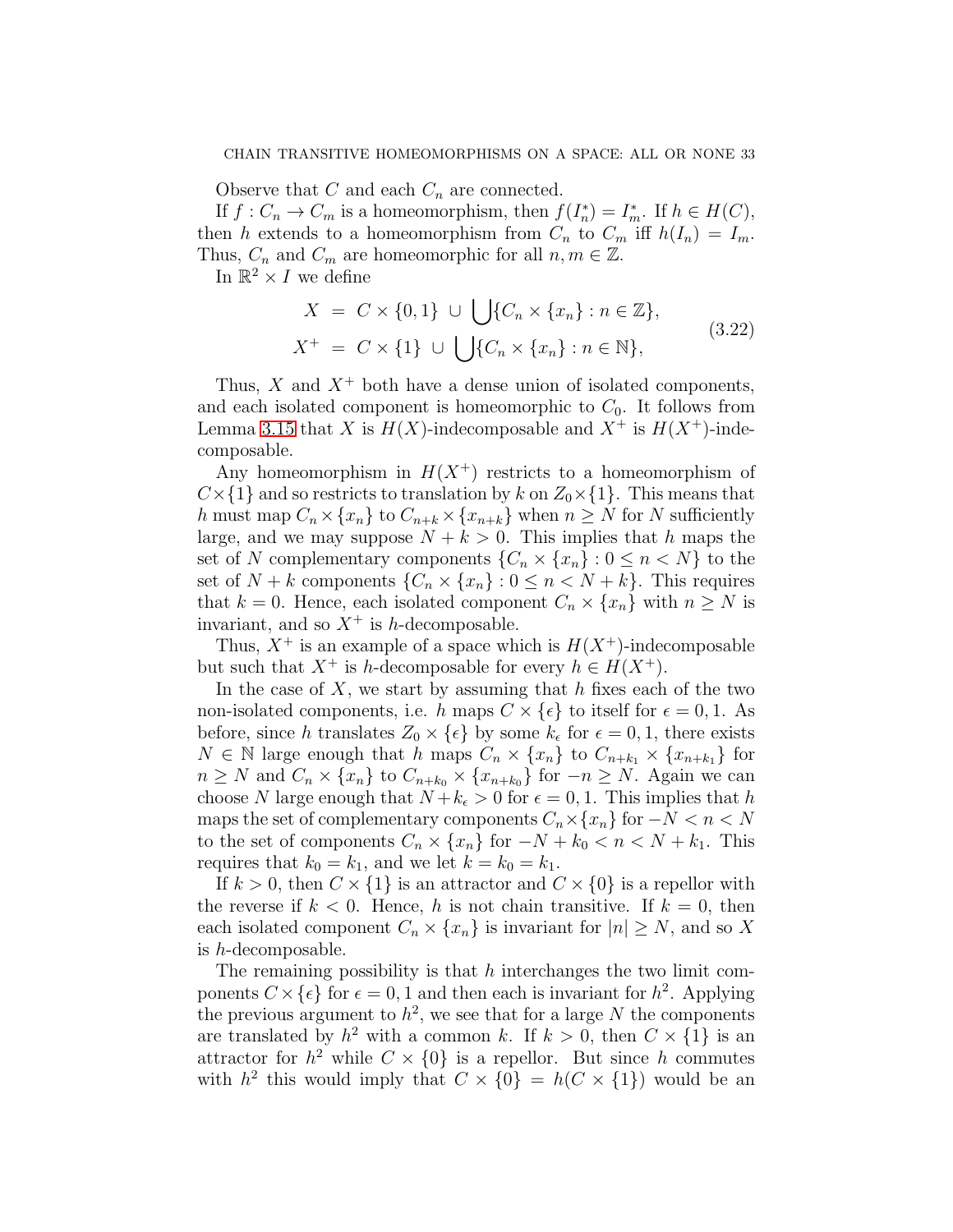attractor for  $h^2$  as well, which it is not. Similarly,  $k < 0$  leads to a contradiction. It follows that in this interchange case  $k = 0$ , and so  $C_n \times \{x_n\}$  is  $h^2$ -invariant for |n| sufficiently large. Hence, for each such n the set  $C_n \times \{x_n\} \cup h(C_n \times \{x_n\})$  is clopen and h-invariant, so X is  $h$ -decomposable when  $h$  interchanges the ends.

Finally, extend  $T: C \to C$  by  $T_n: C_n \times \{x_n\} \to C_{n+1} \times \{x_{n+1}\}\)$  for all  $n \in \mathbb{Z}$  and by  $T \times 1_{\{0,1\}}$  on  $C \times \{0,1\}$  to obtain a homeomorphism (with  $k = 1$ ) with respect to which X is not decomposable.

Thus, X is an example of a space with an element  $h \in H(X)$  so that  $X$  is not h-decomposable, but nonetheless there is no chain transitive homeomorphism in  $H(X)$ .

### <span id="page-33-0"></span>4. Spaces with All Homeomorphisms Chain Transitive

Having considered spaces which admit no chain transitive homeomorphisms, we turn to the opposite extreme to consider spaces such that every homeomorphism is chain transitive. By Proposition [2.7](#page-13-1) (e) the identity  $1_X$  is chain transitive iff X is connected, and if  $f \in H(X)$ with X connected, then  $f$  is chain transitive iff it is chain recurrent.

A space X is called *rigid* if  $1_X$  is the only homeomorphism on X, i.e. the group  $H(X)$  is trivial. Such spaces were introduced and constructed by de Groot and Willie [\[11\]](#page-48-6). For a connected rigid space the only element of  $H(X)$  is chain transitive. We construct some more interesting examples by using rigid spaces as tools. We need a pairwise disjoint sequence  $\{Z_n\}$  of connected, locally connected spaces such that

(\*) For any nonempty open subset U of  $Z_n$  and any disk  $I^k$ , there does not exists a homeomorphism of  $U \times I^k$  onto any subset of  $(Z_n \setminus U) \times I^k$  or onto any subset of  $Z_m \times I^k$  with  $m \neq n$ .

Furthermore, for every  $n \in \mathbb{N}$  and for any finite  $F \subset Z_n$ , the set  $Z_n \setminus F$ has only finitely many components and for any positive integer N there is a subset  $F \subset Z_n$  of cardinality N such that  $Z_n \setminus F$  is connected.

Condition (∗) is a slight strengthening of the condition on a space called strongly chaotic in [\[8\]](#page-48-14). We construct such a sequence in the Appendix, Section [5.](#page-45-0) For each  $Z_n$  we choose a pair of distinct points  $e_n, e_n^+ \in Z_n$ . Our examples are obtained by using such rigid spaces instead of the unit interval in some common constructions.

**Example 4.1.** We can think of the real line as a graph with  $\mathbb{Z}$  as the set of vertices and intervals  $[n, n+1]$  as edges. Now let Z be one of the chaotic spaces described above with points  $e^-, e^+ \in Z$ . Let  $X_0$  be the quotient space of  $\mathbb{Z} \times \mathbb{Z}$  with  $(n, e^+)$  identified with  $(n + 1, e^-)$ . If t is the translation homeomorphism on Z with  $t(n) = n + 1$ , then t has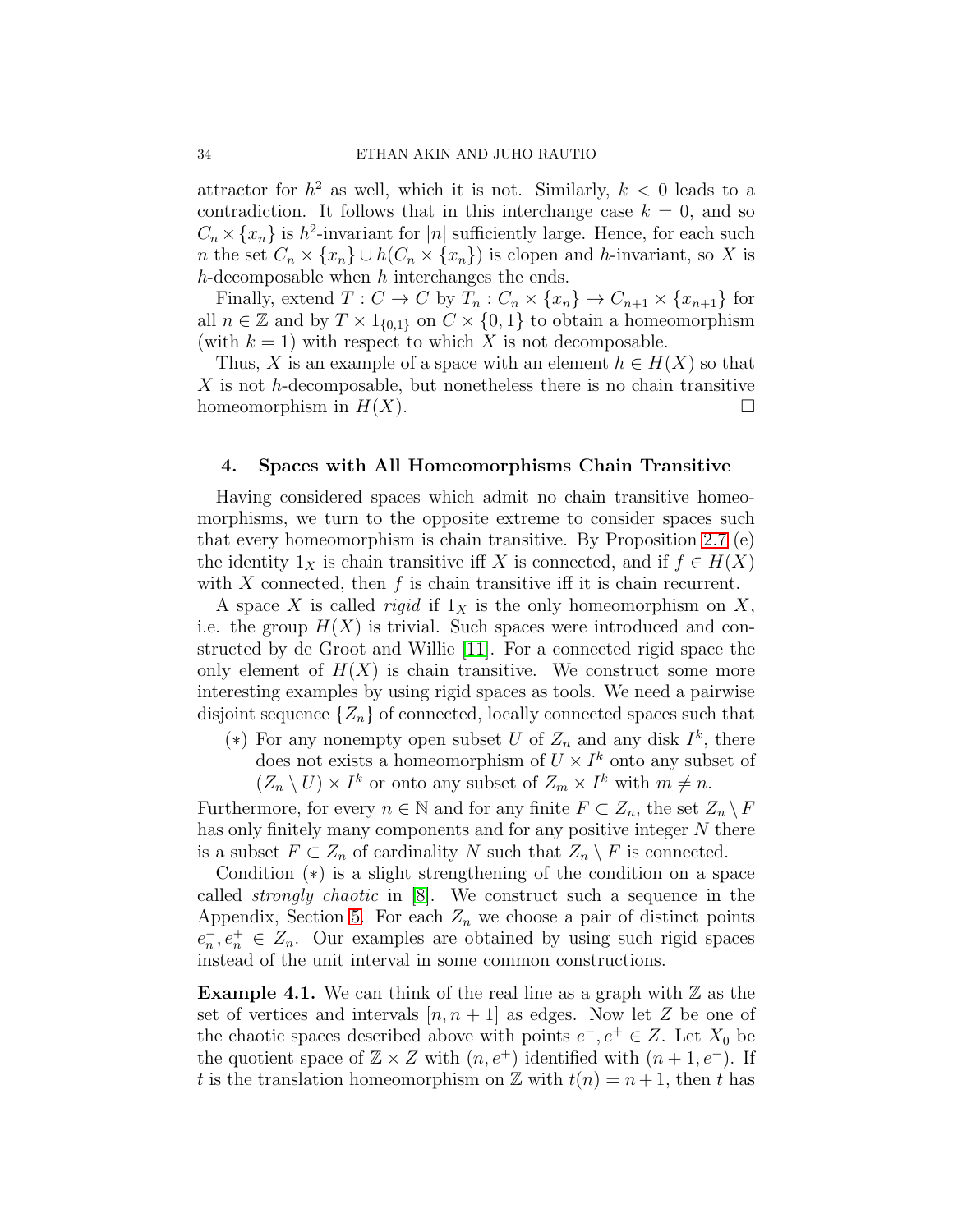a unique extension t to  $X_0$  which is the quotient of  $t \times 1_Z$ . The only homeomorphisms on  $X_0$  are the iterates  $t^n$ . Let X be the one-point compactification of  $X_0$  with the additional point  $\infty$ . Let  $t \in H(X)$ be the unique homeomorphism extension of t on  $X_0$  and so of t on Z. Since X is connected,  $1_X$  is chain transitive. For any  $n \neq 0$ , we have  $\{\infty\} = \omega(t^n)(x) = \alpha(t^n)(x)$  for all  $x \in X$ , and so  $t^n$  is chain transitive. In this case,  $H(X)$  is isomorphic to  $\mathbb{Z}$ .

In general, suppose that  $G$  is a finitely generated (and hence countable) group. Following de Groot  $[10]$  we let  $X_0$  be the Cayley graph with rigid spaces as linking edges. That is, let  ${g_1, ..., g_n}$  be a list of generators for G, and let  $\{Z_1, \ldots, Z_n\}$  be distinct strongly chaotic spaces as above, with chosen pairs of points. Let  $X_0$  be the quotient space of  $G \cup [G \times (\bigcup_{i=1}^{n} Z_i)]$  with  $(g, e_i^+)$  identified with  $(g_i g, e_i^-)$  for  $g \in G, i = 1, \ldots, n$  and  $(g, e_i^-)$  identified with  $g \in G$  for  $i = 1, \ldots, n$ . Because there are only finitely many generators, the space  $X_0$  is locally compact and the set of vertices  ${g \in G}$  is invariant with respect to any homeomorphism h. Furthermore, if  $g \in G$ , then  $h(g_i g) = g_i h(g)$ , and so h commutes with all left translations. It follows that, on  $G$ , the mapping h is the right translation  $r_v$ , where  $v = h(u)$  and u is the identity element of G. Thus, on  $X_0$ , the mapping h is the quotient of the map  $r_v \cup [r_v \times 1_{\cup_i Z_i}]$ . Let X be the one-point compactification of  $X_0$ , and let  $r_v$  denote the extension of h to X. If v is of finite order k, then  $(r_v)^k = 1_X$  and so  $r_v$  is chain transitive on X. If v is of infinite order, then  $\{\infty\} = \omega(r_v)(x) = \alpha(r_v)(x)$ , and so  $r_v$  is chain transitive on X in this case as well. The group  $H(X)$  is isomorphic to the discrete group G by  $v \mapsto r_v^{-1}$ . В последните при последните последните при последните последните последните последните последните последните<br>В последните последните последните последните последните последните последните последните последните последнит

In these cases, the homeomorphism group is discrete. It is possible to obtain rather large non-discrete groups. We first review some standard topology constructions.

A pointed space is a pair  $(X, x)$  consisting of a space with a chosen base point  $x \in X$ . We let  $H(X, x)$  denote the closed subgroup of  $H(X)$ consisting of those homeomorphisms which fix x. A space Y can be regarded as a pointed space with base point an isolated point not in Y. If  $(X_1, x_1)$  and  $(X_2, x_2)$  are pointed spaces and  $f : X_1 \to X_2$  is a function, we use the notation  $f : (X_1, x_1) \to (X_2, x_2)$  to mean that  $f(x_1) = x_2.$ 

If A is a nonempty closed subset of a space  $X$ , then the space  $X/A$ with A smashed to a point is the quotient space of X with respect to the closed equivalence relation  $1_X \cup A \times A$ . Thus, the quotient map  $q: X \to X/A$  is a homeomorphism between the open sets  $X \setminus A$  and  $X/A \setminus \{x_A\}$  with  $x_A$  the point which is the image of A.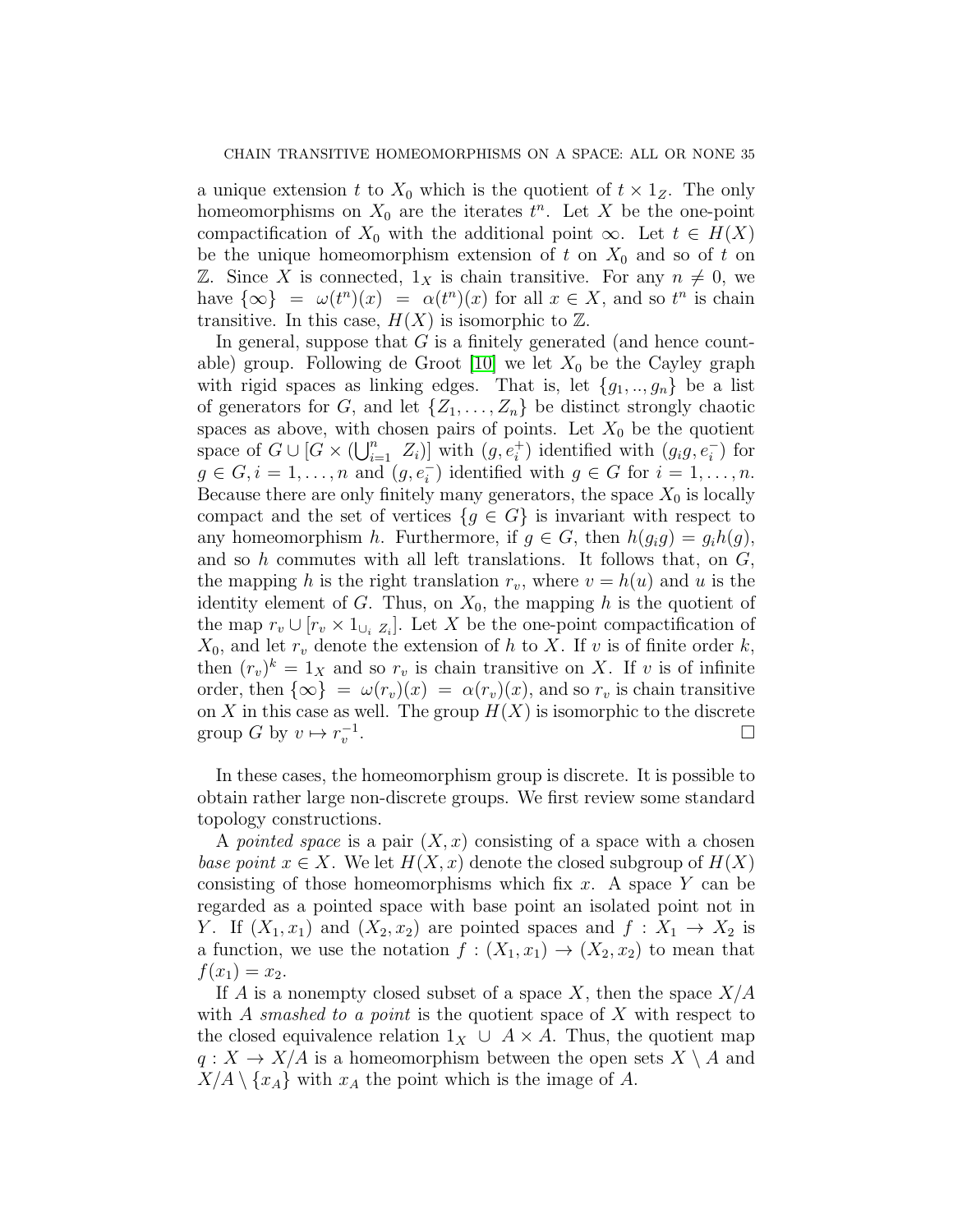Given two pointed spaces  $(X_1, x_1), (X_2, x_2)$ , their smash product is

$$
(X_1, x_1) \# (X_2, x_2) = (X_{12}, x_{12}),
$$

a pointed space consisting of the product  $X_1 \times X_2$  with the wedge  $X_1 \times \{x_2\} \cup \{x_1\} \times X_2$  smashed to the point  $x_{12}$ . We can also define the smash product of a pointed space  $(X_1, x_1)$  and any space  $X_2$  as  $(X_1, x_1) \# X_2 = (X_{12}, x_{12})$ , where  $X_{12}$  is the product  $X_1 \times X_2$  with  ${x_1} \times X_2$  smashed to the point  $x_{12}$ . Notice that in this case we can regard the space  $X_{12}$  as the one-point compactification of  $(X_1 \backslash x_1) \times X_2$ . The projections  $\pi_1 : (X_1, x_1) \# X_2 \to (X_1, x_1)$  and  $\pi_2 : X_1 \backslash \{x_1\} \times X_2 \to$  $X_2$  are open and surjective.

We can define the smash product of two continuous functions once we fix base points from the domains. For  $i = 1, 2$ , let  $X_i$  and  $Y_i$  be spaces,  $f_i: X_i \to Y_i$  a continuous function and  $x_i \in X_i$  a base point. We set  $y_i = f_i(x_i)$  to obtain a pointed space  $(Y_i, y_i)$  for  $i = 1, 2$ . Let  $(X_{12}, x_{12}) = (X_1, x_1) \# (X_2, x_2)$  and  $(Y_{12}, y_{12}) = (Y_1, y_1) \# (Y_2, y_2)$ , and let  $q: X_1 \times X_2 \to X_{12}$  and  $r: Y_1 \times Y_2 \to Y_{12}$  be the quotient maps. We define a continuous function  $f = (f_1, x_1) \# (f_2, x_2)$  from  $(X_{12}, x_{12})$ to  $(Y_{12}, y_{12})$  by the formula  $f \circ q = r \circ (f_1 \times f_2)$ . We can also define the smash product of two functions when only one of the domains has a base point. If  $(V, v) = (X_1, x_1) \# X_2$  and  $(W, w) = (Y_1, y_1) \# Y_2$  and if  $s: X_1 \times X_2 \to V$  and  $t: Y_1 \times Y_2 \to W$  are the quotient maps, then we define the continuous function  $g = (f_1, x_1) \# f_2$  from  $(V, v)$  to  $(W, w)$ by  $g \circ s = t \circ (f_1 \times f_2)$ .

<span id="page-35-0"></span>Example 4.2. We construct a space such that every homeomorphism is chain transitive and the homeomorphism group contains a nontrivial path-connected subgroup.

Let  $(Z, e)$  be a chaotic space Z, as above, with base point  $e \in Z$ such that  $Z \setminus \{e\}$  is connected. Let W be a connected, compact manifold (perhaps with boundary) of positive dimension. Let  $(X, e_X) =$  $(Z, e)$ #W. If  $(z, w) \in Z \times W$  and h is a homeomorphism from an open set containing  $(z, w)$  into  $Z \times W$ , then  $h(z, w) = (z_1, w_1)$  with  $z, z_1 \in Z \setminus \{e\}$  implies  $z = z_1$ . If not, then we can choose disk neighborhoods of w and  $w_1$  each homeomorphic to  $I^k$  with k the dimension of  $W$ , and we can choose disjoint open neighborhoods  $U$  of  $z$  and  $U_1$ of  $z_1$  so that h induces a homeomorphism from  $U \times I^k$  onto a subset of  $U_1 \times I^k$ , and this contradicts Condition (\*). If  $h(z, w) = e_X$  with  $z \in Z \setminus \{e\}$ , then h would map points  $(z_2, w_2)$  close to  $(z, w)$  to points  $(z_1, w_1)$  with  $z_1$  close to e. This does not happen by the previous argument. Thus, it follows that  $\pi_1 \circ h = \pi_1$ , where  $\pi_1$  is the projection to  $(Z, e)$ . This implies that  $H(X) = H(X, e_X)$ , and  $\pi_1$  maps every  $h \in H(X)$  to  $1_Z$ .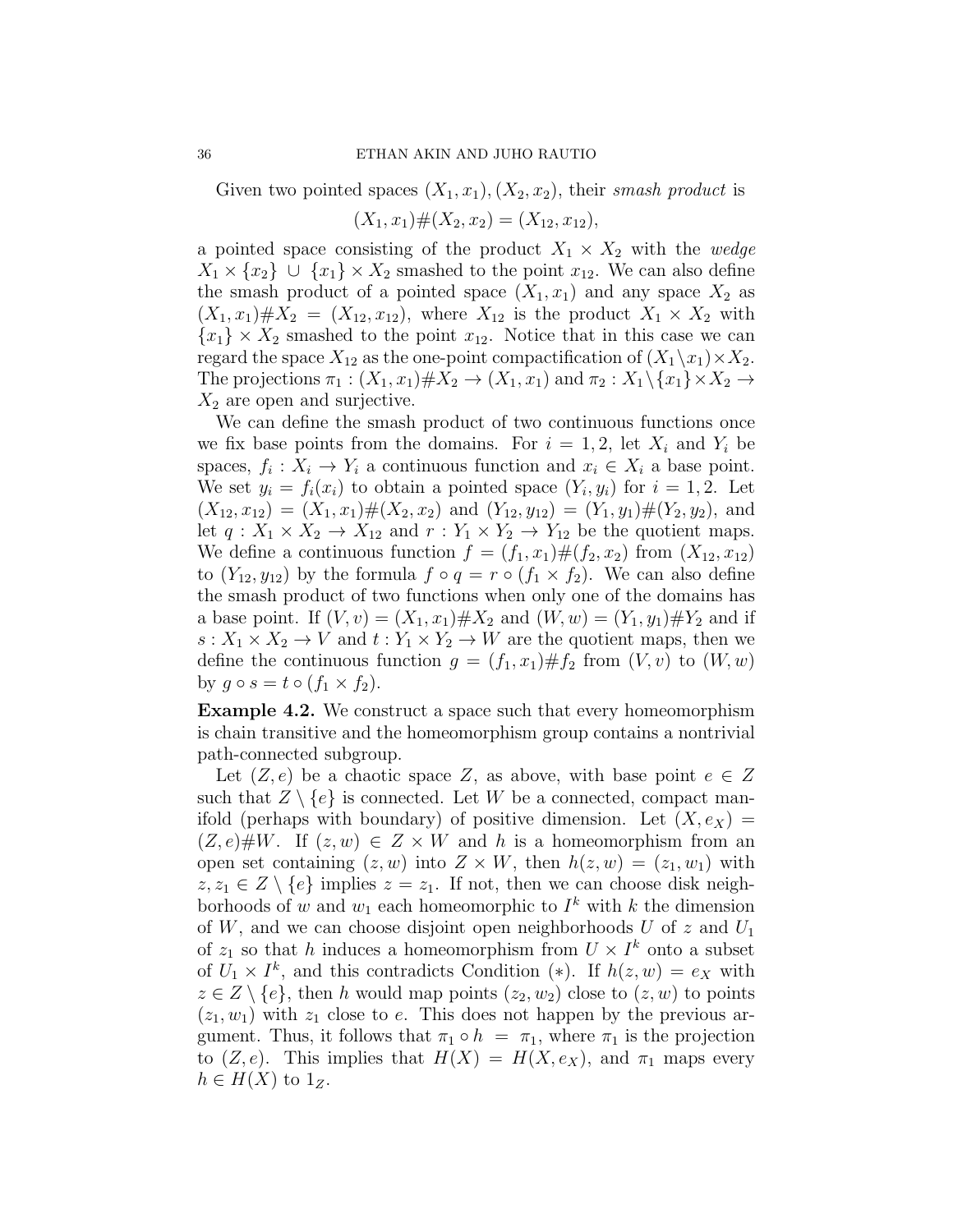Since the homeomorphisms of X leave the preimages of  $\pi_1$  invariant, it follows that every  $h \in H(X)$  is of the form  $h(z, w) = (z, q(z)(w))$ with  $q : Z \setminus \{e\} \to H(W)$  a continuous map. Thus, the space of continuous maps  $C(Z \setminus \{e\}, H(W))$  with the obvious group structure is isomorphic as a group with  $H(X)$ . Notice that we need not worry about behavior as z approaches e in Z since all of  $\{e\} \times W$  is smashed to a point. Thus, the isomorphism is topological if we choose an increasing sequence  ${K_n}$  of compacta in Z with union  $Z \setminus \{e\}$  and define the metric  $d(q_1, q_2) = \sup_n 2^{-n} d_H(q_1|_{K_n}, q_2|_{K_n})$  with  $d_H$  the uniform metric on  $H(W)$ .

In particular, the constant maps q yield  $H(W)$  as a subgroup of  $H(X)$ . Since W is a manifold of positive dimension, it follows that the path component of the identity in  $H(W)$  and hence in  $H(X)$  are nontrivial subgroups. The remaining path components are cosets and so are nontrivial as well.

Let  $h \in H(X)$ . Given  $\epsilon > 0$  and  $(z, w) \in X \setminus \{e_X\}$ , there is an  $\epsilon$ -chain  $z_0, \ldots, z_N$  for  $1_Z$  with  $z_0 = z$  and  $z_N = e$  and  $z_i \neq e$  for  $i < N$ . That is,  $d(z_{n+1}, z_n) \leq \epsilon$ . Define  $\{w_0, \ldots, w_N\}$  by  $w_0 = w$  and  $h(z_i, w_i) = (z_i, w_{i+1})$  for  $i < N$ . Clearly,  $(z_0, w_0), \ldots, (z_{N-1}, w_{N-1}), e_X$ is an  $\epsilon$ -chain for h from  $(z, w)$  to  $e_X$ . Similarly, there is an  $\epsilon$ -chain for  $h^{-1}$  from  $(z, w)$  to  $e_X$ . It follows that h is chain recurrent. Since X is connected,  $h$  is chain transitive.  $\Box$ 

Now let  $(Y, e)$  be a pointed space such that Y and  $Y \setminus \{e\}$  are connected and, for every  $y \in Y$ , the open set  $Y \setminus \{y\}$  has only finitely many components. Let C be a zero-dimensional space, and let  $(X, e_X)$  =  $(Y, e) \# C$ . By assumption on Y, the set  $X \setminus \{(y, c)\}\$  has only finitely many components for  $y \in Y \setminus \{e\}, c \in C$ . Since C is zero-dimensional, the components of  $X \setminus \{e_X\}$  are the sets  $\{(Y \setminus \{e\}) \times \{c\} : c \in C\}.$ Thus, if C is infinite,  $X \setminus \{e_X\}$  has infinitely many components, while  $X \setminus \{(y, c)\}\$ has only finitely many components for  $y \in Y \setminus \{e\}, c \in C$ . Hence, if C is infinite, then any homeomorphism of X fixes  $e_X$ . We will assume that, even with  $C$  finite, the space  $Y$  is such that the point  $e_X$  is fixed by every homeomorphism of X. It follows that for any homeomorphism on h on X, the projection  $\pi_2 : X \setminus \{e_X\} \to C$ maps the restriction of h on  $X \setminus \{e_X\}$  to a homeomorphism on C. Thus, we obtain  $(\pi_2)_*: H(X) \to H(C)$  a continuous, surjective homomorphism of topological groups. This splits via the continuous injection  $j : H(C) \to H(X)$  given by  $j(k) = (1_Y, e) \# k$ . Now suppose that  $h \in H(X)$  is in the kernel of  $(\pi_2)_*$ , that is, it projects to  $1<sub>C</sub>$ . This means that every  $(Y \setminus \{e\}) \times \{c\}$  is *h*-invariant. It follows that  $h(y, c) = (q(c)(y), c)$ , where  $q : C \rightarrow H(Y, e)$  is a continuous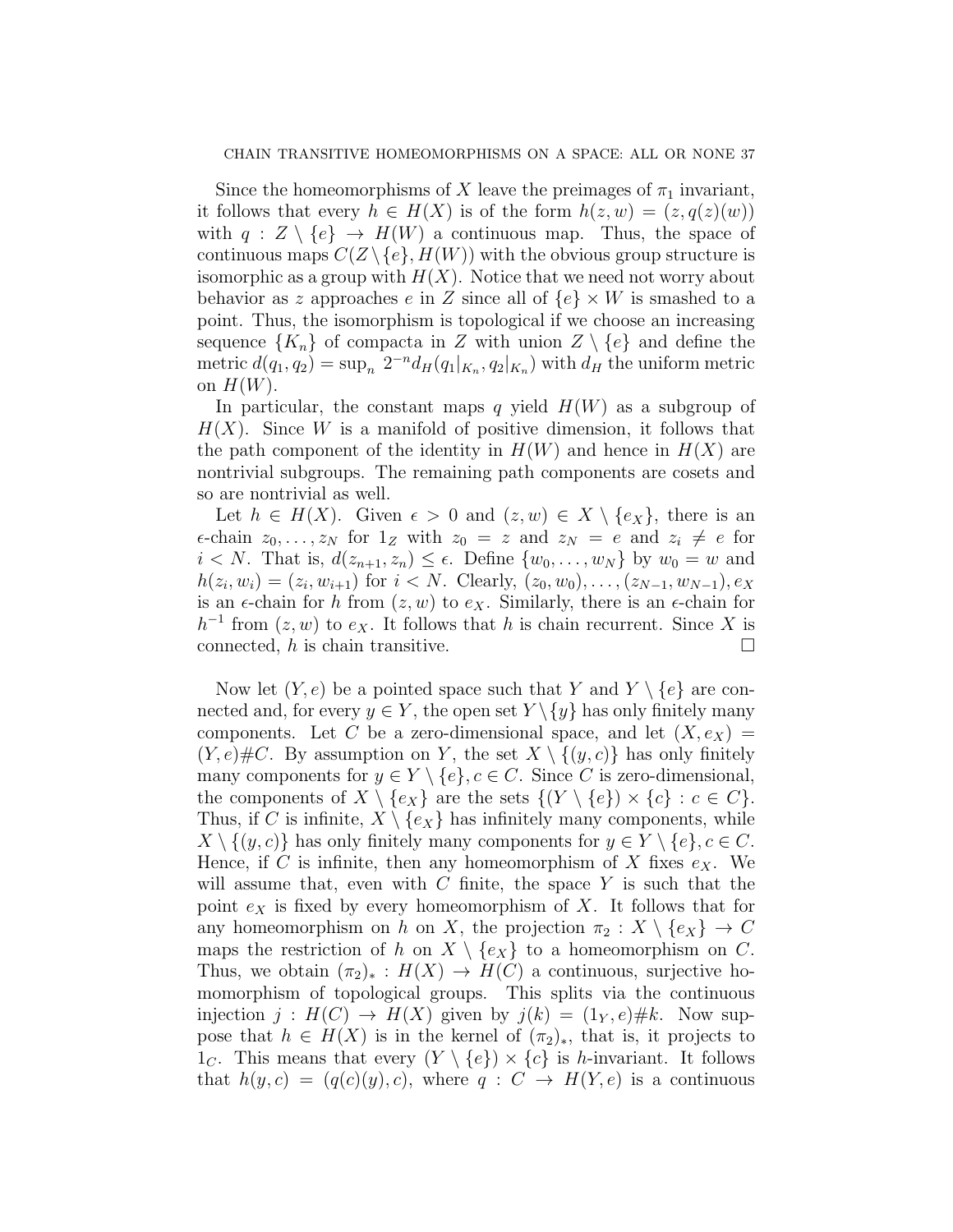map. That is, the kernel is  $C(C, H(Y, e))$  with the obvious topological group structure. Thus,  $H(X)$  is the semi-direct product of  $H(C)$ with  $C(C, H(Y, e))$ . The adjoint action of  $j(H(C))$  is just the action  $H(C) \times C(C, H(Y, e)) \to C(C, H(Y, e))$  given by  $(k, q) \mapsto q \circ (k^{-1})$ .

<span id="page-37-0"></span>Example 4.3. We construct a space such that every homeomorphism is chain transitive and the homeomorphism group is isomorphic to the homeomorphism group of the Cantor set.

Let  $(Z, e)$  be a pointed chaotic space as before, and let  $(X, e_X) =$  $(Z, e) \# C$  with C a zero-dimensional space. We first check that even if C is finite, any homeomorphism h on X fixes  $e<sub>X</sub>$ . If not, then there exist points  $x_1, x_2 \in Z$ , distinct from each other and distinct from e, and points  $a_1, a_2 \in C$  such that  $h(x_1, a_1) = (x_2, a_2)$ . This implies h induces a homeomorphism between sufficiently small neighborhoods  $U_1$  of  $x_1$  and  $U_2$  of  $x_2$ . Choosing these as disjoint neighborhoods, we obtain a contradiction of Condition (∗).

In this case  $H(Z, e) = H(Z) = \{1_Z\}$ . That is, the group  $H(Z, e)$ is trivial, and so the group  $C(C, H(Z, e))$  is trivial. This means that  $(p_2)_*: H(X) \to H(C)$  and  $j: H(C) \to H(X)$  are inverse isomorphisms, so every homeomorphism on X is mapped by  $\pi_1$  to  $1_Z$ . Just as in Example [4.2,](#page-35-0) it follows that every homeomorphism is chain transitive.

When C is a Cantor set, we obtain an example with homeomorphism group isomorphic to the homeomorphism group of the Cantor set.  $\Box$ 

Because of the rigidity of the connecting links, it is not true in these examples that  $H(X)$  acts transitively on X. We can obtain examples which satisfy this additional condition by using the beautiful construction of Slovak spaces due to Downarowicz, Snoha, and Tywoniuk in [\[13\]](#page-48-8).

Let g be a totally transitive homeomorphism on a Cantor set  $W$ . That is,  $g^n$  is topologically transitive for all  $n \in \mathbb{Z} \setminus \{0\}$ . The construction begins with the *suspension* of g. That is, let  $Y = W \times [0, 1]$  with  $(x, 1)$  identified with  $(g(x), 0)$  for all  $x \in W$ . On Y we define the real flow  $\phi : \mathbb{R} \times Y \to Y$ , the associated time t map  $\phi^t : Y \to Y$ , and the path map  $\phi_x : \mathbb{R} \to Y$  for  $t \in \mathbb{R}, x \in W$  by

$$
\phi(t,(x,s)) = \phi^t(x,s) = (g^{[t+s]}(x), \{t+s\}),
$$
  
\n
$$
\phi_x(t) = \phi^t(x,0),
$$
\n(4.1)

where  $[a]$  and  $\{a\}$  are the integer part and fractional part, respectively, of the real number a. Identifying W with  $W \times \{0\} \subset Y$ , we see that g on W is identified with the time-one map  $\phi^1$  restricted to W.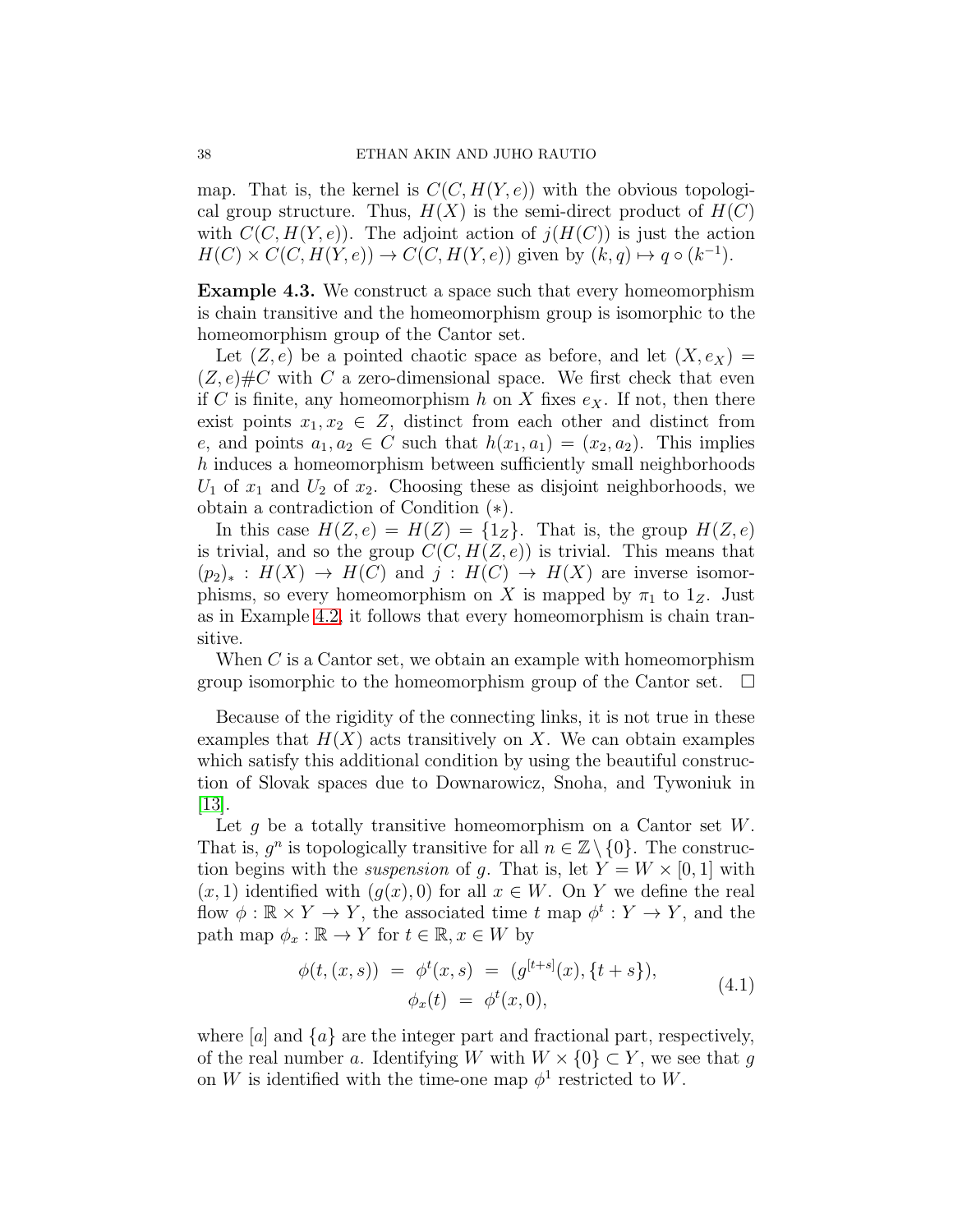Observe that the flow  $\phi$  restricts to a homeomorphism from  $\left[-\frac{1}{3}\right]$  $\frac{1}{3}, \frac{1}{3}$  $\frac{1}{3}]\times$ W onto a neighborhood of  $W \times \{s\}$  in Y for  $s \in [0,1]$ . It follows that the path components of Y are exactly the R-orbits of the flow. For  $x \in W$  we let  $\mathbb{R}x = \phi_x(\mathbb{R})$  denote the R-orbit through  $(x, 0)$ .

In Y there are three types of path components:

- Type 1 If x is a periodic point for g, then  $\mathbb{R}x$  is an circle embedded in  $Y_0$ . This is a *circle type* path component.
- Type 2 If x is neither recurrent for g nor for  $g^{-1}$ , i.e.  $x \notin \omega g(x) \cup \alpha g(x)$ , then  $\mathbb{R}x$  is an embedded copy of  $\mathbb{R}$ . That is,  $\phi_x$  is a homeomorphism from  $\mathbb R$  onto its image in Y. This is an *embedded*  $\mathbb R$  type path component.
- Type 3 If x is not periodic but  $x \in \omega g(x) \cup \alpha g(x)$ , then  $\phi_x$  is a continuous injection which is not a homeomorphism onto its image. In fact,  $\mathbb{R}x \subset Y_0$  is not locally connected. This is an *injected*  $\mathbb{R}$ type path component.

The Slovak space construction is based on the following result:

<span id="page-38-0"></span>**Theorem 4.4** ([\[13,](#page-48-8) Lemma 4.3]). Let f be a homeomorphism on a space Y with  $y_0$  a point of Y which is not a periodic point for f. Let  ${a_n : n \in \mathbb{Z}}$  be a sequence of positive reals such that  $\Sigma_n$   $a_n = 1$  and the set  $\{|\ln(a_n)-\ln(a_{n-1})| : n \in \mathbb{Z}\}\$ is bounded, and let  $u: Y \setminus \{y_0\} \to [0, 1]$ be a continuous function. Let  $Y' = Y \setminus \mathcal{O}f_{\pm}(y_0)$ , and on Y' define the continuous function  $u' = \sum_n a_n u \circ f^n$  so that u' is a closed subset of  $Y' \times$ [0, 1] with the first coordinate projection  $\pi : u' \to Y'$  a homeomorphism. Define on the set u' the homeomorphism  $f' = (\pi)^{-1} \circ f \circ (\pi)$ . Let X be the closure of u' in  $Y \times [0,1]$ .

The homeomorphism  $f'$  and its inverse are uniformly continuous on  $u'$ , and so  $f'$  extends to a homeomorphism h on X. The first coordinate projection  $\pi: X \to Y$  maps h on X to f on Y. If  $y \in Y'$ , then  $(y, u'(y))$ is the unique point of X which is mapped by  $\pi$  to y. Hence, h is an almost one-to-one extension of f.

Now, following [\[13\]](#page-48-8), we apply this construction to the situation above.

Let  $x_0$  be an element of the dense  $G_\delta$  set  $\bigcap$  {Trans $(g^n)$  :  $n \in \mathbb{Z}\backslash\{0\}$ }. By [\[4\]](#page-48-3) Proposition 6.3 (a) the set of  $\tau \in (0,\infty)$  such that  $\omega \phi^{n\tau}(x_0) =$  $Y = \alpha \phi^{n\tau}(x_0)$  is residual in  $(0, \infty)$ . Fix such a  $\tau \in (0, 1)$ , and let  $f = \phi^{\tau}$ . Thus,  $x_0$  is a transitive point for  $f^n$  on Y for all  $n \in \mathbb{Z} \setminus \{0\}$ .

We first define u on a piece of the orbit of the point  $y_0 = (x_0, 0)$ :

$$
u(\phi_{x_0}(t)) = \begin{cases} 0 & \text{for } -\frac{1}{2} \le t < 0, \\ \frac{1}{2}(1 - \cos(\frac{\pi}{t})) & \text{for } 0 < t \le \frac{1}{2}. \end{cases}
$$
(4.2)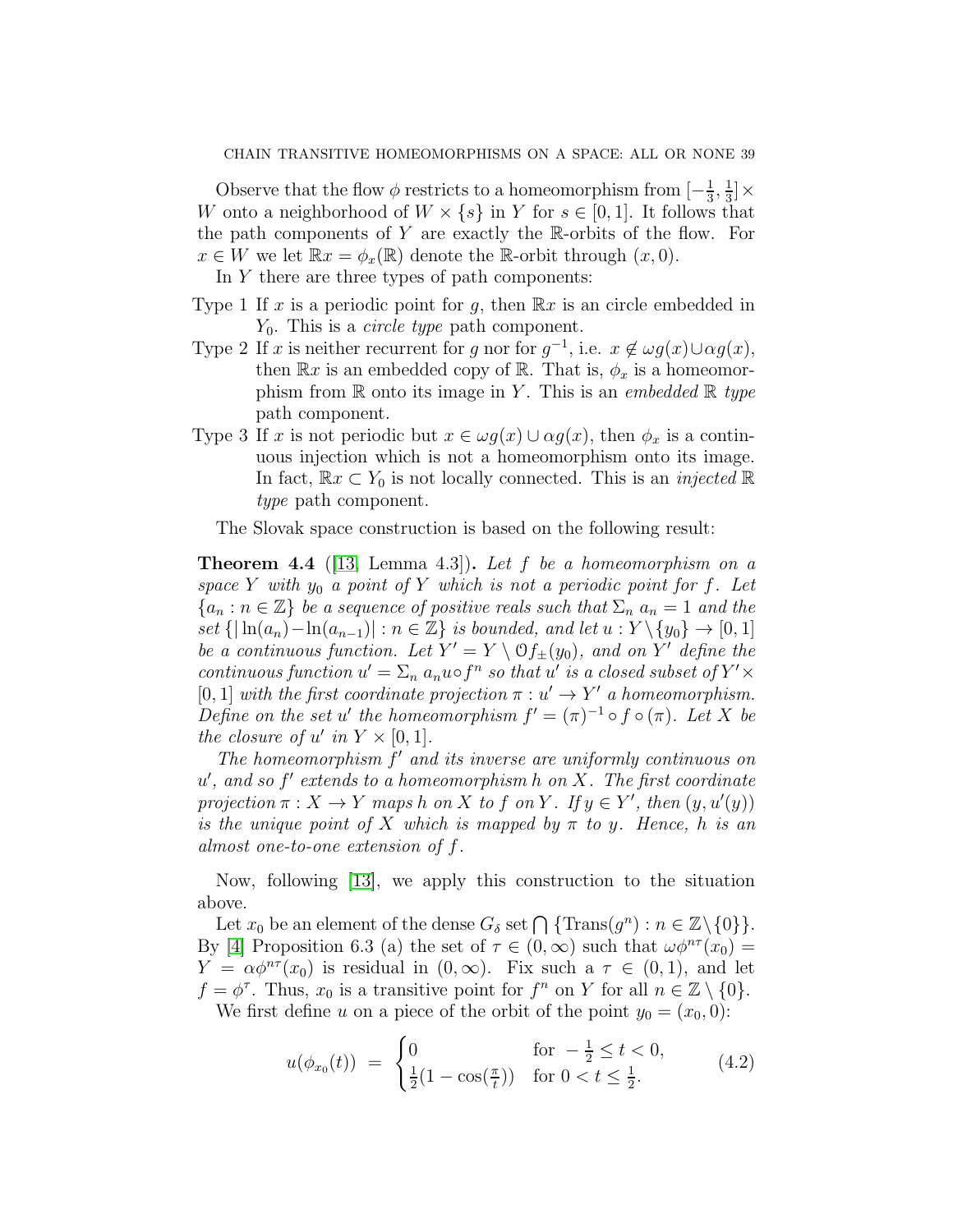Apply the Tietze Extension Theorem to obtain the continuous function  $u: Y \setminus \{y_0\} \rightarrow [0,1].$ 

Apply Theorem [4.4](#page-38-0) to  $Y$  with the homeomorphism  $f$ . We obtain an almost one-to-one lift h on  $X = \overline{u'} \subset Y \times [0,1]$ . All of the path components of X are mapped by  $\pi$  homeomorphically onto the path components of Y, except that the Type 3 path component  $\mathbb{R}x_0$  is cut into a sequence of path components of a new type.

Type 4 The path component  $Comp_n$  of  $h^n(y_0)$  is mapped by  $\pi$  onto the set  $\phi_{x_0}(((n-1)\tau, n\tau])$ . As  $t \searrow (n-1)\tau$ , above the open interval end, there is a topologist's sine which projects homeomorphically. Above the  $n\tau$  endpoint there is a vertical segment  $J_n =$  $\{h^{n}(y_0)\}\times[0, a_{-n}]$  to which the oscillating end of the path component  $Comp_{n+1}$  converges. That is,  $J_n = Comp_n \cap Comp_{n+1}$ . Thus, each path component  $Comp_n$  is a homeomorphic image of  $\mathbb{R}_+ = [0, \infty)$ . Each is an *embedded*  $\mathbb{R}_+$  path component.

<span id="page-39-0"></span>**Theorem 4.5.** The homeomorphism group of X is  $H(X) = \{h^n : n \in$  $\mathbb{Z}$ . For all  $n \neq 0$  the homeomorphism  $h^n$  is topologically transitive.

**Proof:** If  $n \neq 0$ , then by choice of  $\tau$ , the homeomorphism  $f^n = \phi^{n\tau}$  is topologically transitive on Y. Because  $\pi$  mapping h to f is an almost one-to-one lift, it follows that  $h^n$  is topologically transitive on X.

If  $h_1$  is any homeomorphism on X, then the Type 4 component  $Comp_n$  is mapped to some Type 4 component  $Comp_{n+k}$ . Furthermore,  $J_n = Comp_n \cap \overline{Comp_{n+1}}$  is mapped to  $J_{n+k}$ . It follows that  $\pi$  projects  $h_1$  to a continuous map on Y which agrees with  $f^k$  on the dense set  $\mathcal{O}(f_{\pm})(y_0)$ . It follows that it projects to  $f^k$ . Since  $\pi$  is almost one-toone, it follows that  $h_1 = h^k$ . В последните поставите на применение и производите на применение и применение и применение и применение и пр<br>В применение и применение и применение и применение и применение и применение и применение и применение и прим

Downarowicz, Snoha, and Tywoniuk begin with  $g$  on  $W$  minimal and observe that, for a residual set of positive reals  $\tau$ , the homeomorphism  $\phi^{\tau}$  is minimal on Y. Choosing one such  $\tau$ , they have f minimal on Y. All of the components of Y are then of Type 3. Then  $h^n$  is minimal on X for all  $n \neq 0$ .

We recall and extend their definition of a Slovak space.

**Definition 4.6.** (a) A space X is a *Slovak space* if X contains at least three points,  $H(X)$  is isomorphic to Z and every  $h \in H(X) \setminus \{1_X\}$  is minimal.

(b) A space X is *Slovakian* if X contains at least three points,  $H(X)$ is nontrivial and every  $h \in H(X) \setminus \{1_X\}$  is topologically transitive.

We extend Theorem 4 of [\[13\]](#page-48-8) with essentially the same proof.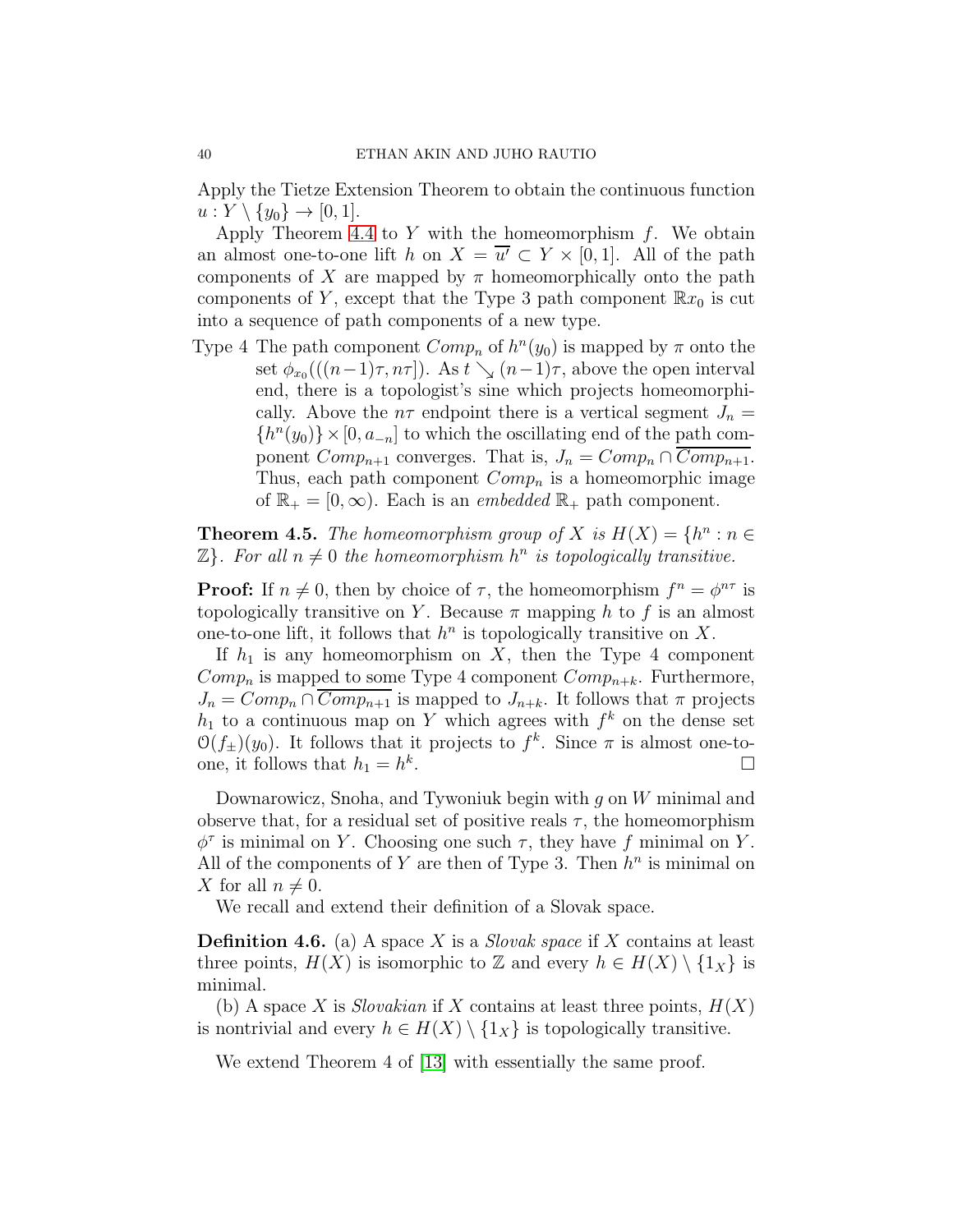**Theorem 4.7.** A Slovakian space is connected, and its homeomorphism group has no elements of finite order other than the identity.

**Proof:** Let h be a topologically transitive homeomorphism on a space X. Suppose that X contains a proper, clopen, nonempty subset  $A$ . If  $h^{-1}(A) \subset A$ , then for any  $x \in \text{Trans}(h)$ , we have  $h^{n}(x) \in A$  for some  $n \in \mathbb{N}$ , and so  $x \in A$ . Thus, the dense set  $\text{Trans}(h)$  is contained in  $A$ , contradicting the assumption that  $A$  is a proper clopen set. It follows that  $B = h^{-1}(A) \setminus A$  is a proper, clopen, nonempty set, and  $B \cap h(B) = \emptyset$ . Define

$$
g(x) = \begin{cases} h(x) & \text{for } x \in B, \\ h^{-1}(x) & \text{for } x \in h(B), \\ x & \text{for } x \in X \setminus (B \cup h(B)). \end{cases}
$$
(4.3)

The points of the nonempty set  $B \cup h(B)$  are periodic with period 2, and so  $g \neq 1_X$ . Since  $g^2 = 1_X$ , it is clear that g is not topologically transitive.

Since  $X$  is nontrivial and connected, it is perfect and therefore uncountable. On such a space, no topologically transitive homeomorphism has finite order.

**Questions:** Does there exists a Slovakian space X for which  $H(X)$  is not discrete? More generally, does there exist a nontrivial space X such that the topologically transitive homeomorphisms are dense in  $H(X)$ ? If X is such a space, then every  $h \in H(X)$  is chain transitive. In particular, since  $1_X$  is chain transitive, X is connected. On the other hand,  $1<sub>X</sub>$  is not topologically transitive, but it is a limit of topologically transitive homeomorphisms, and so  $H(X)$  is not discrete.

The only Slovakian spaces we know of are variations on the original construction of [\[13\]](#page-48-8). All of these have homeomorphism group isomorphic to Z.

Now we extend the above construction which was built on a totally transitive homeomorphism  $g$  on a Cantor space W. Suppose that  $B$ is a proper, closed, g-invariant subset of W and that  $r : B \to A$  is a continuous surjection which maps g on B to  $1_A$ , the identity on the space A. That is,  $r^{-1}(a)$  is a closed, invariant set in B for every  $a \in A$ . Since B is proper, closed and invariant, it is disjoint from  $Trans(q)$ . In particular,  $x_0 \notin B$ .

Let B be the quotient of  $B \times [0,1]$  in Y. Since  $r \circ q = r$  on B, it follows that  $r \circ \pi_1 : B \times [0,1] \to A$  factors to define the surjection  $\hat{r}$ :  $\hat{B} \to A$ , and each  $\hat{r}^{-1}(a)$  is a  $\phi$ -invariant closed subset of Y. The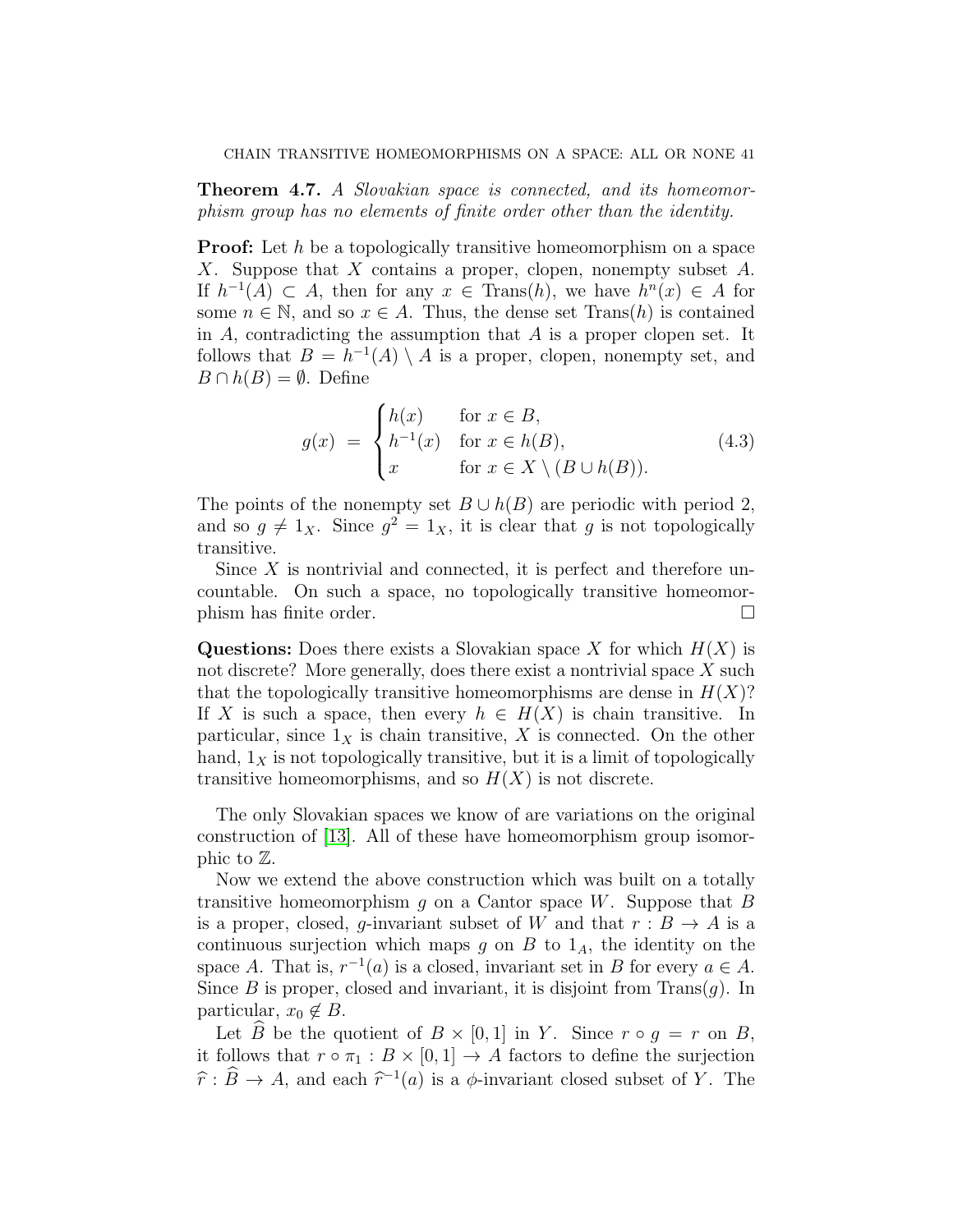preimage of B via the homeomorphism  $\pi : u' \to Y'$  is a compact  $f'$ invariant subset of Y. Thus,  $\pi^{-1}(B)$  is a closed h-invariant subset of X. Define

$$
E_{r,Y} = 1_Y \cup [(\hat{r})^{-1} \circ \hat{r}],
$$
  
\n
$$
E_{r,X} = 1_X \cup [(\hat{r} \circ \pi)^{-1} \circ (\hat{r} \circ \pi)],
$$
\n(4.4)

closed equivalence relations on Y and X, respectively. Let  $q_r^Y : Y \to Y_r$ and  $q_r^X$  :  $X \to X_r$  be the projections to the quotient spaces. The homeomorphisms f and h induce homeomorphisms  $f_r$  and  $h_r$  on the quotient spaces. The projection  $\pi : X \to Y$  induces  $\pi_r : X_r \to Y_r$ , a continuous, almost one-to-one surjection which maps  $h_r$  to  $f_r$ . We will regard the homeomorphisms induced by  $\hat{r}$  :  $\hat{B} \to A$  and  $\hat{r} \circ \pi$  :  $\pi^{-1}(B) \to A$  as identifications, so A is thought of as a subset of  $Y_r$  and also as a subset of  $X_r$ . These are the sets of fixed points for  $f_r$  and  $h_r$ , respectively.

For  $a \in A$  and  $x \in W$ , we say that  $q_r^Y(\mathbb{R}x)$  is an a-orbit if  $\omega g(x) \subset$  $r^{-1}(a)$  or  $\alpha g(x) \subset r^{-1}(a)$ . If  $\omega g(x) \subset r^{-1}(a)$ , then the map  $q_r^Y \circ \phi_x$ :  $\mathbb{R} \to Y_r$  extends continuously to  $\mathbb{R} \cup \{+\infty\}$  by mapping  $+\infty$  to a. If  $x \in B$ , then x is an a-orbit iff  $r(x) = a$ , in which case  $q_r^Y(\mathbb{R}x) = \{a\}.$ If  $K_1$  and  $K_2$  are path components of A, they are *linked* if there exists an  $x \in W$  which is both an  $a_1$ -orbit and an  $a_2$ -orbit for some  $a_1 \in$  $K_1, a_2 \in K_2$ , i.e. if  $\alpha g(x) \subset r^{-1}(a_1)$  and  $\omega g(x) \subset r^{-1}(a_2)$  or vice-versa. Two path components are linkage equivalent if there is a finite sequence  $K_1, \ldots, K_N$  joining them with each  $K_i$  linked to its successor.

In  $Y_r$  we have a new path component type:

Type 5 Let  $[K]$  be a linkage equivalence class of path components of A. The  $[K]$ -component in Y is the union of all of the a-orbits for  $a \in K_1 \in [K]$  and of the path components  $K_1 \in [K]$ .

It is possible for a  $[K]$ -component to be of embedded  $\mathbb{R}_+$  type. The only way this can happen is if the embedding of  $[0, \infty)$  onto the  $[K]$ component maps 0 to a point of A. The endpoint of this  $\mathbb{R}_+$  type component lies in A.

**Theorem 4.8.** The homeomorphism group of  $X_r$  is  $H(X_r) = \{h_r^n : n \in \mathbb{R}^n\}$  $\mathbb{Z}$ . The homeomorphism  $h_r^n$  is topologically transitive for all  $n \neq 0$ .

**Proof:** The surjection  $q_r^X$  maps the totally transitive homeomorphism h onto the totally transitive homeomorphism  $h_r$ .

If  $h_1$  is any homeomorphism on  $X_r$ , we proceed just as in the proof of Theorem [4.5.](#page-39-0) There is, however, one tricky bit. It is possible that a Type 5 path component is of embedded  $\mathbb{R}_+$  type. If  $Comp_n$  maps to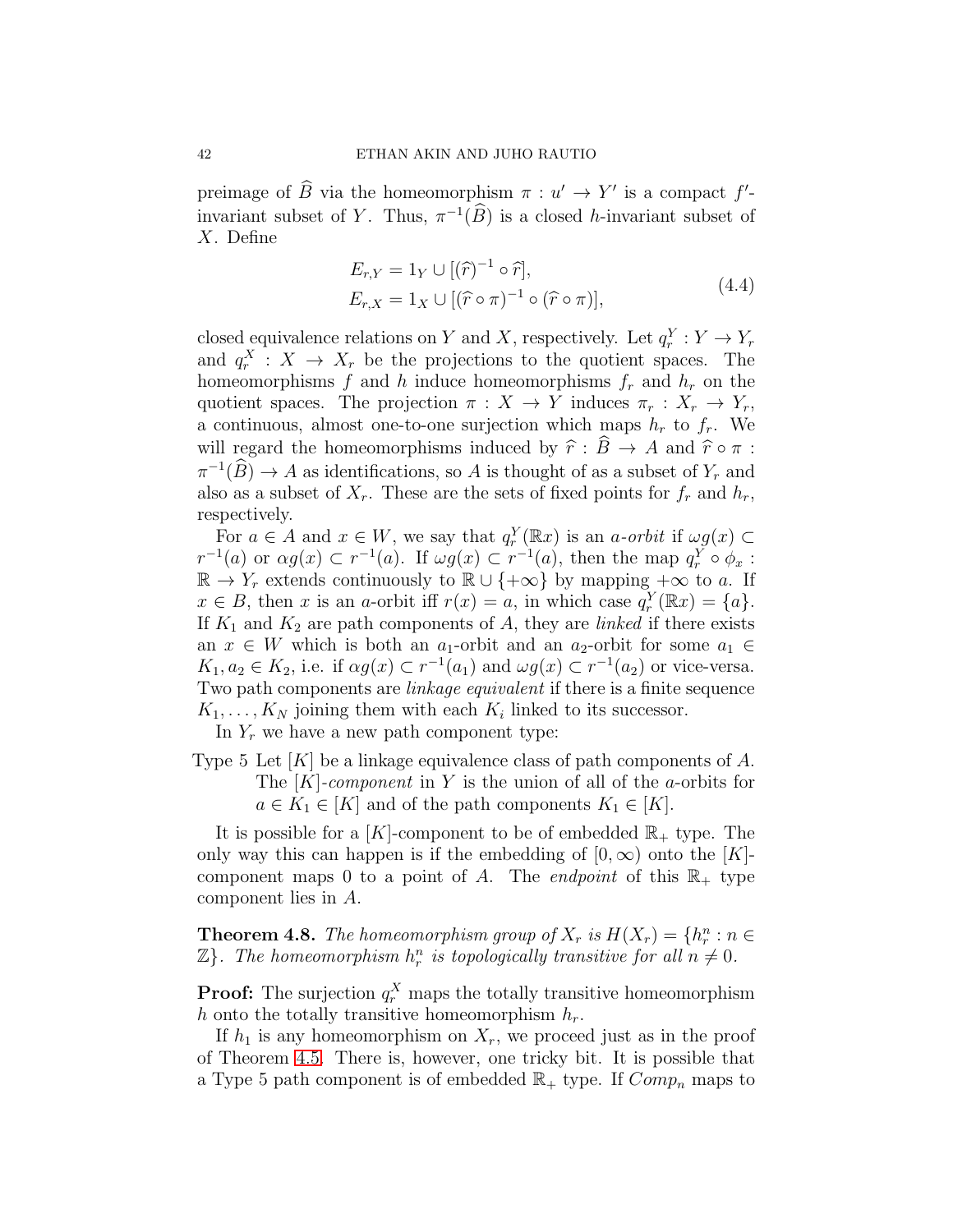$Comp_{n+k}$ , then just as before,  $J_n = Comp_n \cap \overline{Comp_{n+1}}$  is mapped to  $J_{n+k}$ , and  $h_1 = h^k$  as before.

Suppose instead that  $Comp_n$  is mapped to some Type 5 path component, which we call  $Q_n$ . Then  $Comp_{n+1}$  will have to be mapped to a Type 5 path component  $Q_{n+1}$  with  $J_n$  mapping to  $Q_n \cap \overline{Q_{n+1}}$ , and this set contains the endpoint of  $Q_n$  which is in A. Thus, there is a sequence  ${x_n \in J_n : n \in \mathbb{Z}}$  with  $h_1(x_n) \in A$ . But the sequence  ${x_n}$  projects to the  $f_r$ -orbit of  $y_0$ , and this is dense in  $Y_r$ . Since  $\pi_r : X_r \to Y_r$  is an almost one-to-one map, the sequence  $\{x_n\}$  is dense in  $X_r$ . Since the proper closed subset A contains the sequence  $\{h_1(x_n)\}\$  and  $h_1$  is a homeomorphism, we obtain a contradiction.

If X is one of the examples of Slovakian spaces as constructed above, then  $X \setminus D$  is connected for any countable subset D of X. This is because we can choose a countable invariant subset  $D_0 \subset W$  with  $x_0 \in$ D<sub>0</sub> such that  $D \subset D_0 \times [0,1]$ . Since Trans $(g) \cap \text{Trans}(g^{-1})$  is residual and thus uncountable, we can choose  $x \in (\text{Trans}(g) \cap \text{Trans}(g^{-1})) \setminus D_0$ . Then the orbit  $\mathbb{R}x$  is connected, dense in X, and contained in  $X \setminus D$ . We don't know whether this property holds for all Slovakian spaces.

Now for our final construction.

Example 4.9. Let C be a space which is countable or the Cantor set. There exists a space K such that  $H(K)$  is isomorphic as a topological group to the semi-direct product of  $H(C)$  with  $C(C, \mathbb{Z})$ . The action of  $H(K)$  on K is topologically transitive, and every element of  $H(K)$ is chain transitive. If  $C$  is either finite or the Cantor set, then there exists a topologically transitive homeomorphism in  $H(K)$ .

We begin with q a totally transitive homeomorphism on a Cantor set W with a fixed point  $e \in W$ . Let  $r : \{e\} \to \{e\}$  be the identity. The space  $Y_r$  is the suspension of g with  $\{e\} \times [0, 1]$  smashed to the point e, and  $\phi_r$  is the associated real flow on  $Y_r$ . Then  $X_r$  is the Slovakian space over  $Y_r$  with  $p: X_r \to Y_r$  the almost one-to-one projection. The group  $H(X_r)$  is cyclic with generator  $h_r$  mapped by p to  $\phi_r^{\tau}$ .

Let  $(K, e_K)$  be the smash product  $(X_r, e) \# C$ , and let  $(L, e_L)$  =  $(Y_r, e) \# C$ . We have the projections

$$
\pi_L: L \setminus \{e_L\} = (Y_r \setminus \{e\}) \times C \to C,
$$
  

$$
\pi = \pi_L \circ (p \times 1_C) : K \setminus \{e_K\} = (X_r \setminus \{e\}) \times C \to C,
$$
 (4.5)

and  $P: (K, e_K) \to (L, e_L)$  is the smash product  $(p, e) \# 1_C$ .

If C is a singleton, then  $(K, e_K)$  is just  $(X_r, e)$ ,  $H(C)$  is trivial, and  $C(C, \mathbb{Z})$  is isomorphic to  $\mathbb Z$  and to  $H(K)$ . The identity is chain transitive, and all other elements of  $H(K)$  are topologically transitive. So the result is clear in this case. Now assume that C has at least two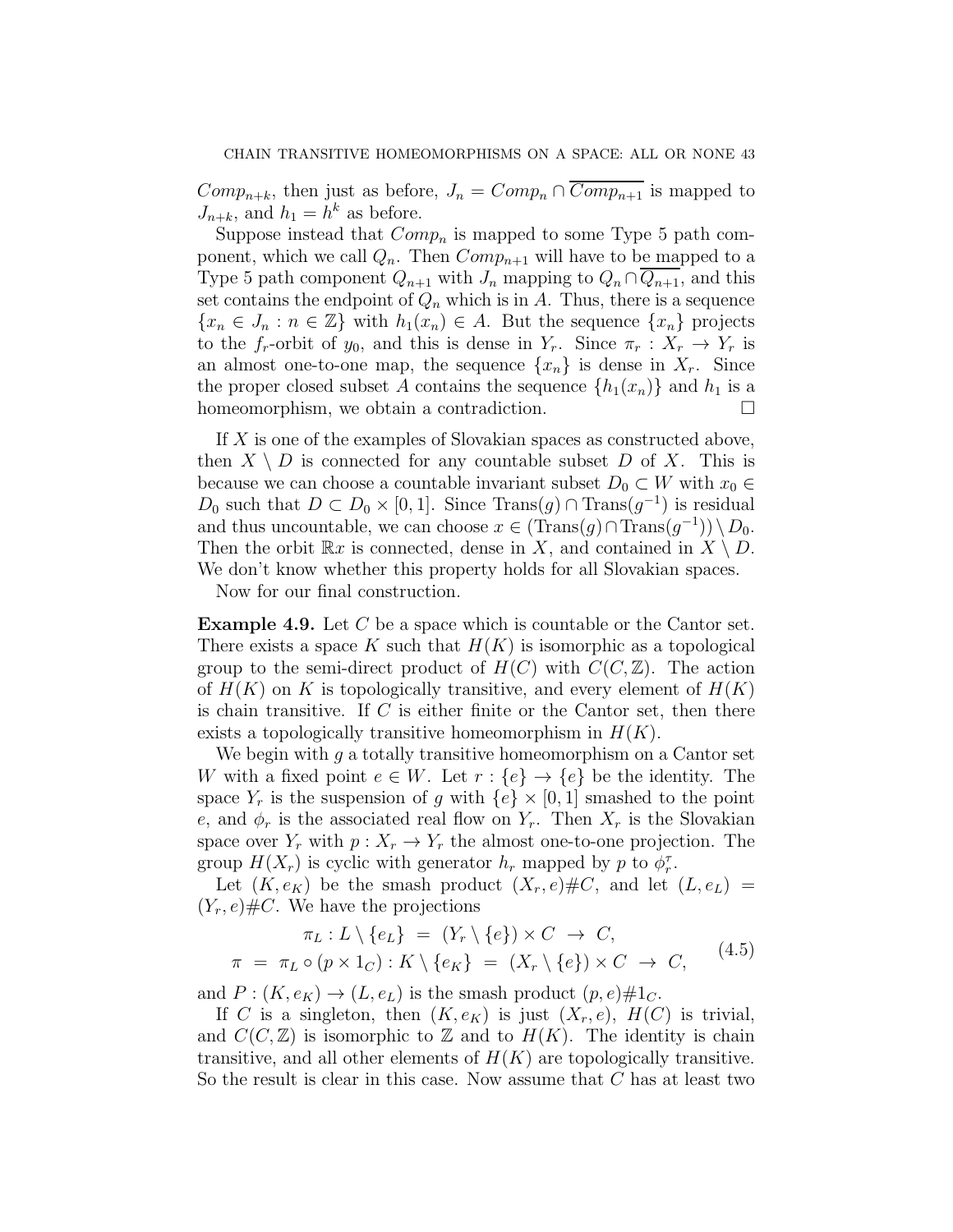points. This implies that  $e<sub>K</sub>$  disconnects K, while no other point does since no point of  $X_r$  disconnects  $X_r$ . Hence, every homeomorphism of K preserves  $e_K$ .

From the discussion preceding Example [4.3](#page-37-0) it follows that  $H(K)$  is the semi-direct product of  $H(C)$  and  $C(C, H(X_r))$ , which is essentially  $C(C, \mathbb{Z})$  since  $H(X_r)$  is Slovakian. The projection  $\pi : K \setminus \{e_K\} \to C$ induces the group surjection  $\pi_* : H(K) \to H(C)$ , which is split by the injection  $j: H(C) \to H(K)$ . If  $k \in H(C)$ , then  $j(k)$  is  $(1_{X_r}, e) \# k$ . In this case, the subgroup  $C(C, \mathbb{Z})$  is commutative. If  $q \in C(C, \mathbb{Z})$ , then the associated element of  $H(K)$  is the projection of  $(x, c) \rightarrow$  $(h_r^{q(c)}(x), c)$ . The constant elements, the homeomorphisms  $(h^n, e) \# 1_c$ , commute with all the elements of  $H(K)$  since they commute with the members of the subgroup  $j(H(C))$ . For  $(n, k) \in \mathbb{Z} \times H(C)$  let  $J(n, k) =$  $(h^n, e) \# k$ . Thus,  $J: \mathbb{Z} \times H(C) \to H(K)$  is a topological embedding and a group homomorphism.

Notice that P maps  $(h_r^{q(c)}(x), c)$  to  $(\phi_r^{q(c)\tau}(x), c)$  and maps  $(y, k(c))$ to  $(p(y), k(c))$ . It follows that every homeomorphism of K projects by P to a homeomorphism of L.

Case 1 (C is finite): Let k be a cyclic permutation on C so that C consists of a single periodic orbit under  $k$ . Since  $h$  is totally transitive, the product  $h \times k$  on  $X_r \times C$  is topologically transitive, and so it projects to a topologically transitive element of  $\mathbb{Z} \times H(C) \subset H(K)$ .

Let F be an arbitrary homeomorphism on K with  $k = \pi_*(F)$ . Since k is a permutation of a finite set, there exists  $N \in \mathbb{N}$  such that  $k^N$  is the identity. This means that  $F<sup>N</sup>$  projects to the identity on C and so preserves each fiber  $X_r \times \{c\}$ . So there exists  $n_c \in \mathbb{Z}$  such that  $F<sup>N</sup>$  restricts to  $h<sup>n<sub>c</sub></sup>$  on the fiber. This is chain transitive on the fiber, topologically transitive if  $n_c \neq 0$ , and so every point is chain recurrent for  $F^n$  and hence for F. Since K is connected, F is chain transitive on K.

Case 2 (C is countably infinite): Since C is countable, the isolated points are dense in C. If  $x_1, x_2 \in C$  are distinct isolated points, let k interchange these two points and fix the remaining points of C. By Case  $1, J(1, k) = (h, e) \# k$  restricts to a topologically transitive homeomorphism on the closed subset  $(X_r, e) \# \{x_1, x_2\}$ . This implies that  $H(K)$ acts in a topologically transitive manner on the set  $(X_r \setminus \{e\}) \times \text{Iso}(C)$ . This is a dense open subset of K, and so  $H(K)$  is topologically transitive on K.

Case 3 (C is a Cantor set): A homeomorphism k on C is topologically mixing if, for all nonempty open sets  $U_1, U_2 \subset C$ , there exists  $N \in \mathbb{N}$ such that  $N_k(U_1, U_2)$  contains every  $n \geq N$ . The shift homeomorphism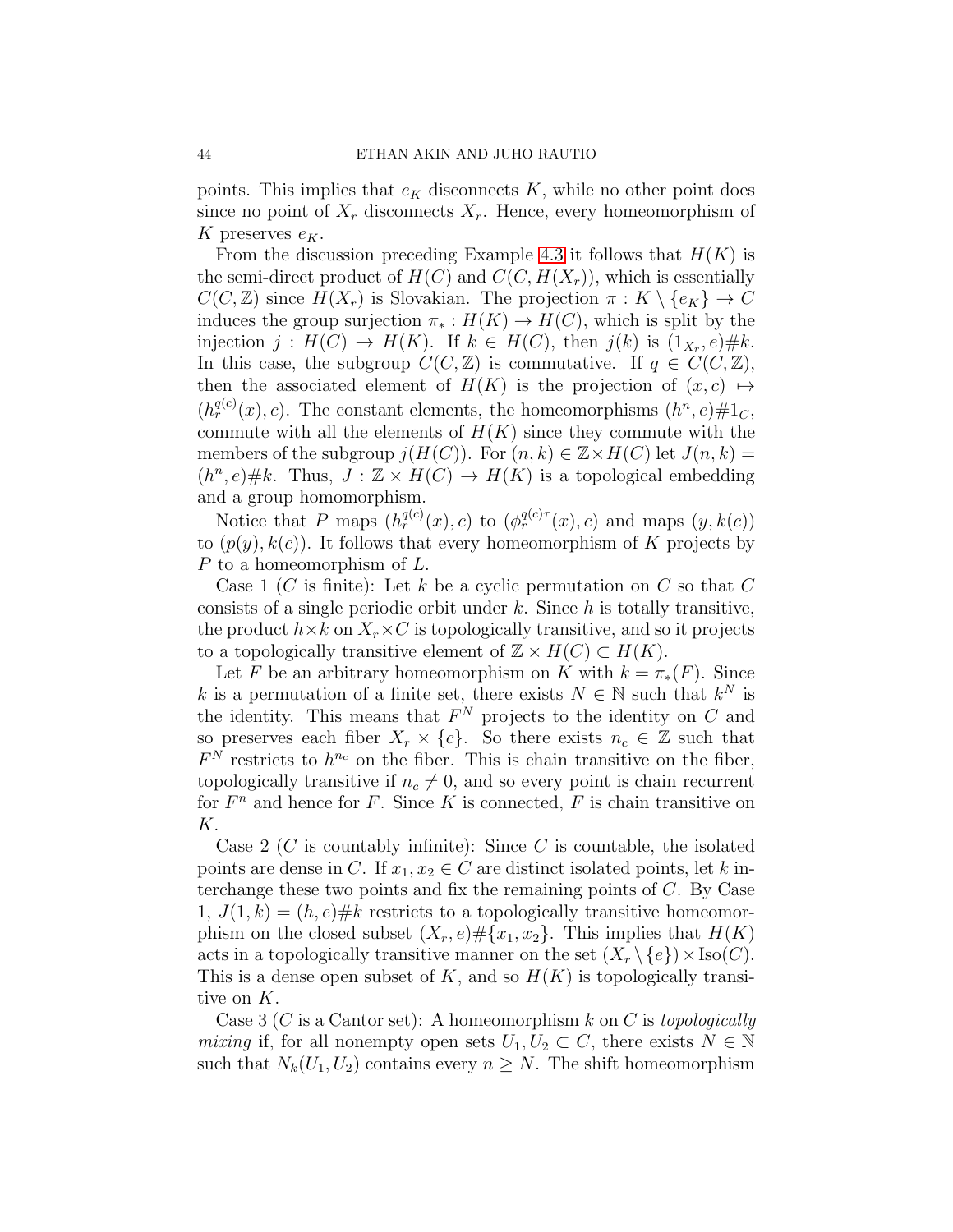on  $\{0,1\}^{\mathbb{Z}}$  is topologically mixing, and the product of a topologically mixing and a topologically transitive homeomorphism is topologically transitive. It follows that if  $k \in H(C)$  is topologically mixing, then  $J(1, k)$  is a topologically transitive element of  $H(K)$ .

It remains to show that every element of  $H(K)$  is chain transitive. It suffices to show that, for an arbitrary  $F \in H(K)$  and an arbitrary point y of K, we have  $e_K \in \mathcal{C}F(y)$ . Applying this to F and  $F^{-1}$ , we see that every point of  $K$  is chain recurrent for  $F$ .

With the homeomorphism q on W chosen as above, we do not know whether this is always true. We prove it by imposing further restrictions on the homeomorphism  $g$  with which we began.

Call a homeomorphism q semi-minimal if it has a fixed point  $e$  and if for every  $x \neq e$  the orbit  $\mathcal{O}g_{\pm}(x) = \{g^n(x) : n \in \mathbb{Z}\}\$ is dense in W. Such semi-minimal homeomorphisms exist. Topologically mixing examples of semi-minimal homeomorphisms on the Cantor set are constructed explicitly in [\[7\]](#page-48-15) Theorem 4.19, and Theorem 4.16 there shows that the semi-minimal homeomorphisms form a dense  $G_{\delta}$  subset of the set of those chain transitive homeomorphisms on a Cantor set which admit a fixed point. Now assume that  $q$  is a semi-minimal homeomorphism which is topologically mixing and so is totally transitive. This implies that if  $x \neq e$ , then the real orbit  $\mathbb{R}x$  is dense in  $Y_r$ .

Let  $F \in H(K)$  and  $y \in K$ . We must show that y chains to  $e_K$ . Let  $k = \pi_*(F)$  be a homeomorphism on C and  $G = P_*(F)$  a homeomorphism on L.

The invariant set  $\omega F(y)$  contains a closed subset M so that the restriction of F to M is minimal. Of course,  $M \subset \mathcal{C}F(y)$ . So it suffices to prove that  $e_K \in \mathcal{C}F(M)$ . This is obvious if  $M = \{e_K\}$ . Now assume M is not equal to  $\{e_K\}$  and so does not contain  $e_K$  since distinct minimal sets are disjoint.

Hence, M is a compact subset of  $K \setminus \{e_K\}$ . Since  $\pi$  maps F to k, the subset  $A = \pi(M)$  of C is compact and invariant on which k restricts to a minimal homeomorphism. Let  $(\widehat{K}, e_K) = (X_r, e) \# A$  and  $(\widehat{L}, e_K) = (Y_r, e) \# A$ , so that  $\widehat{K}$  is a closed F-invariant subset of K and  $\widehat{L}$  is a closed G-invariant subset of L. The restriction of F to  $M \subset \widehat{K}$ is minimal, and so if  $\widetilde{M} = P(M) \subset \widehat{L}$ , then G on  $\widetilde{M}$  is minimal. On L (but not on K) the homeomorphism  $(\phi_r^t, e) \# 1_A$  is defined for every  $t$ , and each such homeomorphism commutes with  $G$ . It follows that  $M_t = (\phi_r^t, e) \# 1_A(M)$  is a G-invariant subset on which G is minimal. If  $a \in A$ , there exists  $((x, s), a) \in M$  for some  $x \in W \setminus \{e\}$  and  $s \in [0, 1)$ because  $\pi_L$  maps M onto A. Because  $x \neq e$ , the real orbit  $\mathbb{R}x$  is dense in  $Y_r$ . It follows that  $\bigcup_t \widetilde{M}_t$  is dense in every fiber  $\pi_L^{-1}$  $L^{-1}(a)$ . This implies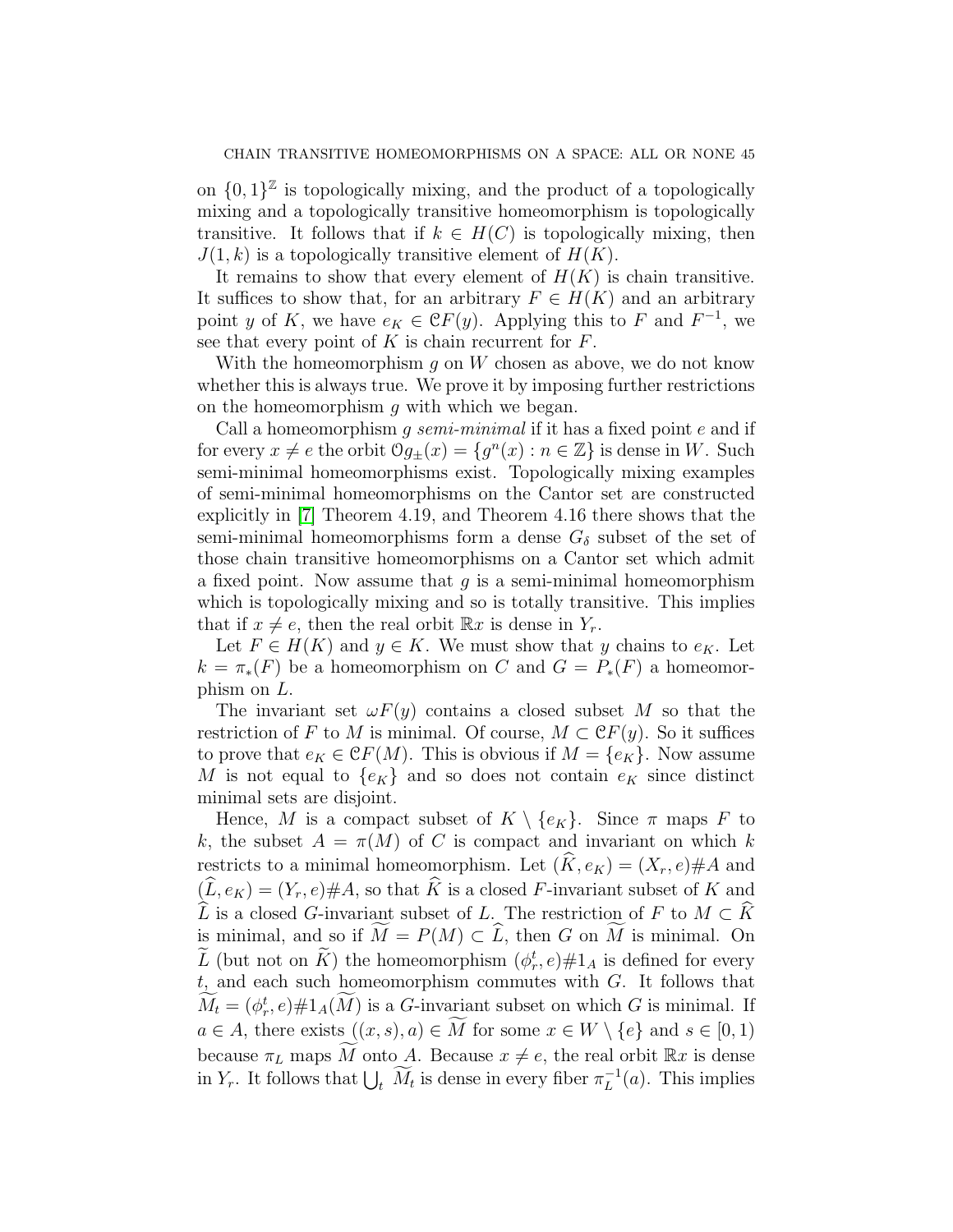that the union of the minimal subsets of G is dense in  $\widehat{L}$ . Above each  $M_t$  there is a minimal subset  $M_t \subset K$  with  $P(M_t) = M_t$ . Because P is an almost one-to-one map, it follows that the union  $\bigcup_t M_t$  is dense in  $\widehat{K}$ . This implies that the recurrent points for F are dense in  $\widehat{K}$ , and so every point of  $\widehat{K}$  is chain recurrent. Since  $\widehat{K}$  is connected, F on  $\widehat{K}$  is chain transitive and, in particular,  $e_K \in \mathcal{C}F(M)$ , as required. is chain transitive and, in particular,  $e_K \in \mathcal{C}F(M)$ , as required.

Remark: Notice that an almost one-to-one lift of a chain transitive map need not be chain transitive. Let t be translation by 1 on  $\mathbb Z$  and  $t^*, t^{**}$  the extensions to the one-point compactification  $\mathbb{Z}^* = \mathbb{Z} \cup \{\infty\}$ and the two-point compactification  $\mathbb{Z}^{**} = \mathbb{Z} \cup \{+\infty, -\infty\}$ . The map  $p: \mathbb{Z}^* \to \mathbb{Z}^*$  which maps both  $+\infty$  and  $-\infty$  to  $\infty$  is an almost oneto-one map, but while  $t^*$  is chain transitive,  $t^{**}$  is not. In general, if A is a nowhere dense, closed, invariant set which contains  $|\mathfrak{C} f|$  for a homeomorphism f on X, then smashing A to the point e in  $X/A$ , the induced homeomorphism  $f_A$  on  $X/A$  has e as the unique minimal point, so  $f_A$  is chain transitive, the projection  $q_A : X \to X/A$  is almost one-toone since A is nowhere dense, and f is not chain recurrent since  $|\mathfrak{C}_f|$  is a proper subset of X. For example, with  $X = I^2$  and  $f(x, y) = (x^2, y^2)$ , the corner points are the only chain recurrent points. Let A be the boundary  $I \times \{0,1\} \cup \{0,1\} \times I$ .

# 5. Appendix: Chaotic Spaces

<span id="page-45-0"></span>The rigid and strongly chaotic spaces constructed in [\[11\]](#page-48-6) and [\[8\]](#page-48-14) are dendrites or subsets of  $\mathbb{R}^2$ . It will be convenient for our purposes to use infinite-dimensional examples.

Let M be an infinite subset of  $\mathbb{N} \setminus \{1\}$ , and let  $m : \mathbb{N} \to M$  be the unique order preserving bijection. For  $n = 0, 1, \ldots$ , let  $M^n =$  ${m(2^{n}(2k-1)) : k \in \mathbb{N}}$  so that  ${M^{n}}$  is a partition of M by a pairwise disjoint sequence of infinite sets. For all  $i \in \mathbb{N}$  let  $S<sup>i</sup>$  be the sphere in  $\mathbb{R}^{i+1}$  of radius  $i^{-1}$  centered at  $(i^{-1},0,\ldots,0)$  so that the origin 0 is a point of  $S^i$ . Let  $S(n, k) = S^{m(2^n(2k-1))}$  for  $n = 0, 1, ...$  and  $k \in \mathbb{N}$ .

Let  $Z^0$  be the two-torus  $S^1 \times S^1$ , and let  $A^0 = \{a_k^0 : k \in \mathbb{N}\}\$ be a dense sequence of distinct points in  $Z^0$ . Let  $Z^1$  be  $Z^0$  with a copy of  $S(0, k)$  attached to  $Z^0$  with  $0 \in S(0, k)$  identified with the *attachment* point  $a_k^0$  for  $k \in \mathbb{N}$  so that the attached spheres are disjoint in  $Z^1$ . Let  $r^1: Z^1 \to Z^0$  be the retraction with each  $S(0, k)$  mapped to the point  $a_k$ . For each  $k \in \mathbb{N}$  let  $r(0, k) : Z^1 \to S(0, k)$  be the retraction mapping  $Z^1 \setminus S(0, k)$  to the point  $a_k$ . Since the diameters of the spheres tend to zero, the space  $Z^1$  is compact and metrizable and the retractions are continuous. The open set  $Z^1 \setminus Z^0$  is dense in  $Z^1$ .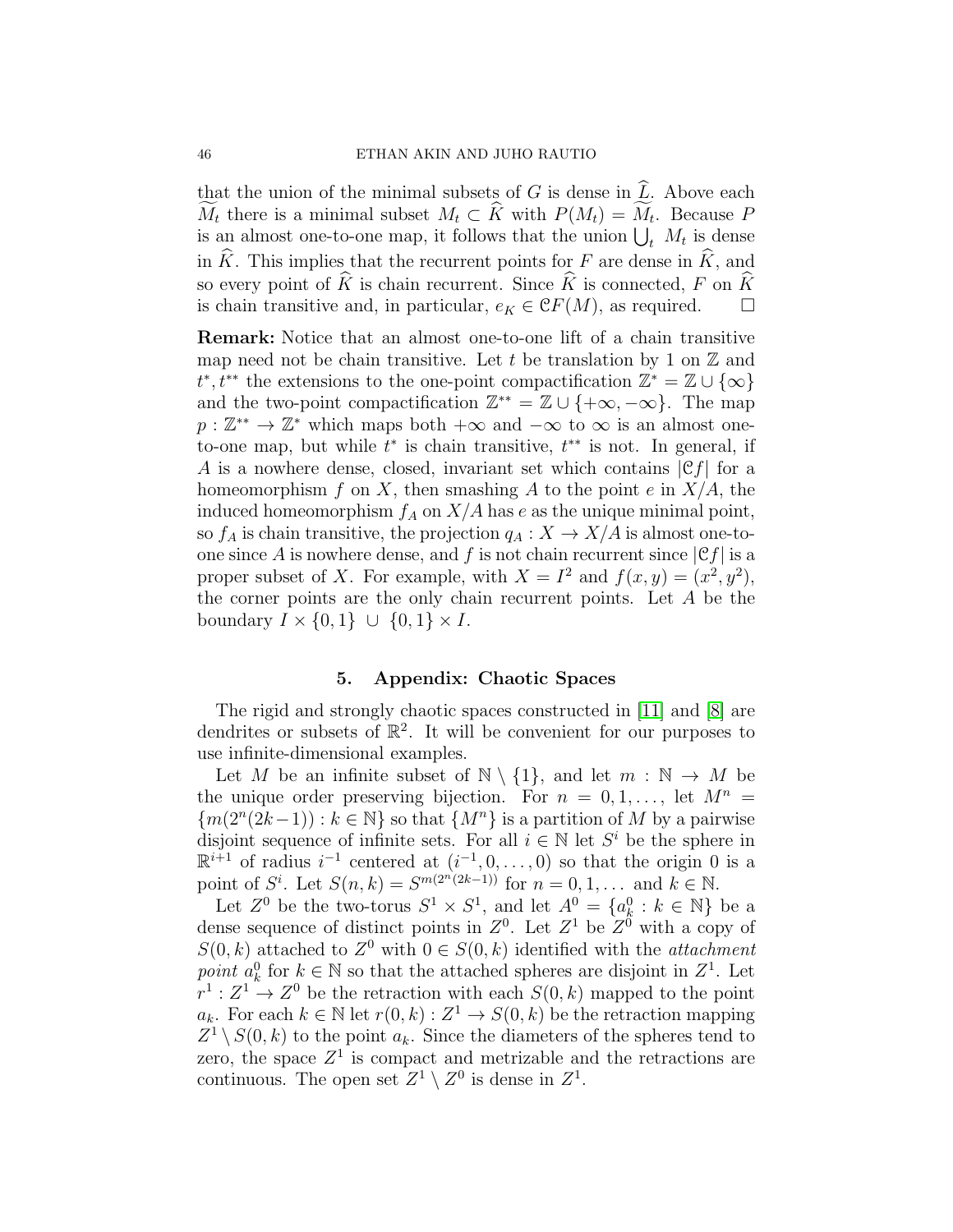For  $n \geq 1$  assume that  $Z^n$  has been defined with a retraction  $r^n$ :  $Z^n \to Z^{n-1}$  and with retractions  $r(n-1,k): Z^n \to S(n-1,k)$  onto the attached spheres and so that  $Z^n \setminus Z^{n-1}$  is dense in  $Z^n$ . Let  $A^n = \{a_k^n :$  $k \in \mathbb{N}$  be a sequence of distinct points dense in  $Z^n \setminus Z^{n-1}$ . Let  $Z^{n+1}$ be  $Z^n$  with a copy of  $S(n,k)$  attached to  $Z^n$  with  $0 \in S(n,k)$  identified with the attachment point  $a_k^n$  for  $k \in \mathbb{N}$  so that the attached spheres are disjoint in  $Z^{n+1}$ . Let  $r^{n+1}$  :  $Z^{n+1} \to Z^n$  be the retraction which maps the new spheres to their attachment points, and let  $r(n, k) : Z^{n+1} \to$  $S(n, k)$  be the retraction mapping  $Z^{n+1} \setminus S(n, k)$  to  $a_k^n$ . Notice that for each  $x \in \mathbb{Z}^n \setminus A^n$  the set  $(r^{n+1})^{-1}(x) = \{x\}.$ 

Let Z be the inverse limit of the system  $\{r^n: Z^n \to Z^{n-1}, n \in$  $\mathbb{N}$ . The inclusions  $i_n : Z^n \to Z^m$  with  $m > n$  commute with the retractions. We obtain a limiting inclusion and so can regard  $\{Z^n\}$  as an increasing sequence of subsets of Z. The projection  $r_n: Z \to Z^n$  is then a retraction with  $r^n \circ r_n = r_{n-1}$ . We write  $r(n, k) : Z \to S(n, k)$ for the composition of retractions  $r(n, k) \circ r_{n+1}$ . Notice that if we pick z from the set  $Z^* = Z \setminus (\bigcup_n Z^n)$ , then there is a unique sequence of attachment points  $\{a_{k_n}^n\}$  converging to z with  $r^n(a_{k_n}^n) = a_{k_{n-1}}^{n-1}$  $_{k_{n-1}}^{n-1}$  for all n. Thus,  $Z^*$ , while a dense  $G_{\delta}$ , is totally disconnected.

Observe that  $(r_{n+1})^{-1}(S(n,k))$  and  $\{a_k^n\}\cup(r_n)^{-1}(Z^n\setminus\{a_k^n\})$  are connected sets with union  $Z$  and which meet only at  $a_k^n$ . Thus, each attachment point disconnects Z.

If  $F \subset Z$  is a finite set containing no attachment points, then  $Z \setminus F$ is connected. For any finite  $F \subset Z$ , the set  $Z \setminus F$  contains only finitely many components. In fact, the number of components is exactly one more than the number of attachment points in F.

<span id="page-46-0"></span>**Lemma 5.1.** If W is a closed, connected, nontrivial subset of  $Z \times I^N$ such that  $W \backslash A$  is connected for any  $A \subset W$  with topological dimension at most N, then either  $W \subset Z^0 \times I^N$  or there exists a unique attached sphere  $S(n,k)$  such that  $W \subset S(n,k) \times I^N$ .

**Proof:** Notice first that the dimension of W is at least  $N + 2$ . For if U is a nonempty open set with  $\overline{U}$  a proper subset of W, then the topological boundary of  $U$  disconnects  $W$  and so has dimension at least  $N+1$ . This implies that the dimension of W is at least  $N+2$ .

The set W is not contained in  $Z^* \times I^N$  since  $Z^*$  is totally disconnected and the components of  $Z^* \times I^N$  have dimension N. Assume W is not a subset of  $Z^0 \times I^N$ .

If W meets  $(Z^{n+1} \setminus Z^n) \times I^N$  for some  $n = 0, 1, ...,$  then X meets  $(S(n, k) \setminus \{a_k^n\}) \times I^N$  for some k. Since  $a_k^n \times I^N$  disconnects  $Z \times I^N$ and no such set disconnects W, it follows that  $W \subset r_n^{-1}(S(n,k)) \times I^N$ . For the attachment points  $a_j^{n+1}$  in  $S(n,k) \setminus \{a_k^n\}$ , the sets  $a_j^{n+1} \times I^N$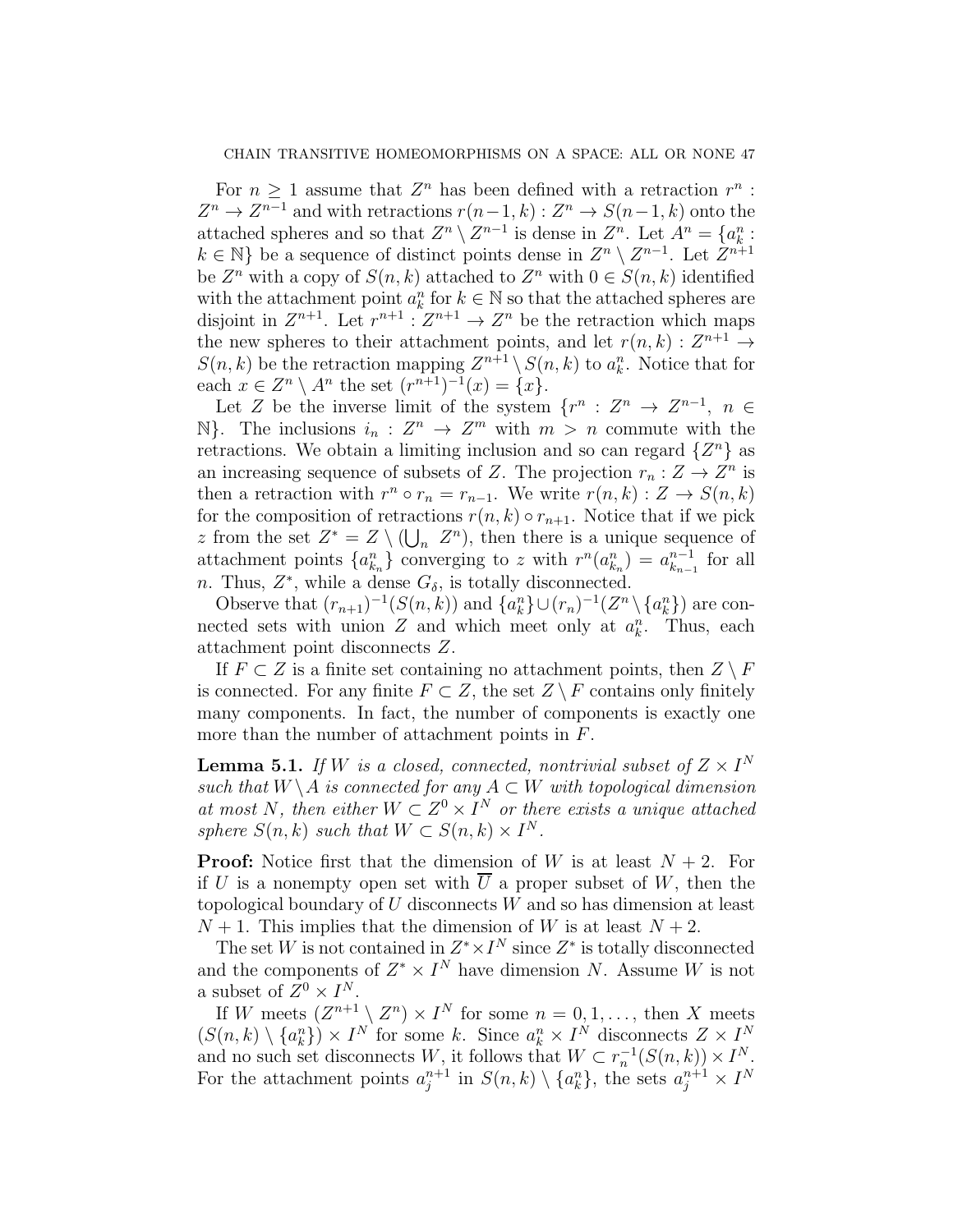also disconnect Z. We see that either  $W \subset S(n,k) \times I^N$  or else  $W \subset$  $r_{n+1}^{-1}(b) \times I^N$ , where b is one of the attachment points in  $S(n,k) \setminus \{a_k^n\}$ . If this process does not halt with  $W$  contained in the product of  $I<sup>N</sup>$  with some attached sphere, then there is a sequence of attachment points  $\{b_{k_i}^{n_i}\}$  ${}_{k_{i}}^{n_{i}}$ } with  $W \subset r_{n_{i}+1}^{-1}(b_{k_{i}}^{n_{i}})$  $\binom{n_i}{k_i}$  ×  $I^N$  and  $r_{n_i+1}$  $\binom{b_{k_i+1}^{n_{i+1}}}{k_{k_i+1}}$  $\binom{n_{i+1}}{k_{i+1}} = b_{k_i}^{n_i}$  $\frac{n_i}{k_i}$  with  $n_i \longrightarrow \infty$ . The limit of such a sequence  $\{b_{ki}^{n_i}\}$  $\begin{bmatrix} n_i \\ k_i \end{bmatrix}$  is a point of  $Z^*$ , and this would imply that W is a subset of  $Z^* \times I$  $N$  .

If  $A$  and  $X$  are spaces, a non-null embedding of  $A$  in  $X$  is a continuous injective function  $j: A \to X$  which is not homotopic to a constant map in  $X$ .

<span id="page-47-0"></span>**Corollary 5.2.** If S is a sphere of dimension at least two and  $j$ :  $S \times I^N \to Z \times I^N$  is a non-null embedding, then for a unique pair  $(n, k)$ , we have  $j(S \times I^N) \subset S(n,k) \times I^N$ . Furthermore, the dimension of S equals the dimension of  $S(n, k)$ . On the other hand, if  $j_0 : S \to S(n, k)$ is a homeomorphism, then  $j = j_0 \times 1_{I^N} : S \times I^N \to Z \times I^N$  is a non-null embedding.

**Proof:** Corollary 1 of Theorem IV.4 in [\[15\]](#page-48-16) says that a connected manifold of dimension at least  $N + 2$  cannot be disconnected by a subset of dimension N. Hence, Lemma [5.1](#page-46-0) applies to  $W = j(S \times I^N)$ , and so  $j(S \times I^N) \subset S(n,k) \times I^N$  for some pair  $(n,k)$  which is clearly unique. The space  $S \times I^N$  cannot be embedded in a manifold of smaller dimension, and so dim  $S \leq \dim S(n, k)$ . If the inequality were strict then the map  $j$  would be homotopically trivial since the homotopy groups of a sphere vanish below its dimension. Hence, the dimension of S must be  $m(2^{n}(2k-1)) = \dim S(n,k).$ 

If  $j_0: S \to S(n,k)$  is a homeomorphism, then  $j = j_0 \times 1_{I^N} : S \times I^N \to$  $S(n, k) \times I^N$  is not homotopically trivial. Since  $S(n, k)$  is a retract of Z, the embedding  $j: S \times I^N \to Z \times I^N$  is not homotopically trivial.  $\square$ 

Thus, we can associate to any open subset  $U \subset Z$  the set  $\delta(U) =$  $\{\dim S(n,k): S(n,k) \subset U\} \subset M$ . Since the diameters of the attaching spheres tend to zero, it follows that if U is nonempty, then  $\delta(U)$  is infinite.

Corollary [5.2](#page-47-0) says that for a sphere  $S$  of dimension at least two there exists a non-null embedding of  $S \times I^N$  into  $U \times I^N$  iff dim  $S \in \delta(U)$ . That is,  $\delta(U)$  is a topological invariant for the sets  $U \times I^N$ . Observe that if  $U_1$  and  $U_2$  are disjoint, nonempty, open sets in Z, then  $\delta(U_1)\cap \delta(U_2) =$  $\emptyset$  since distinct attached spaces have distinct dimensions.

If we begin by partitioning  $\mathbb{N} \setminus \{1\}$  into a pairwise disjoint sequence  ${M_n}$  of infinite subsets, then we can do this construction associating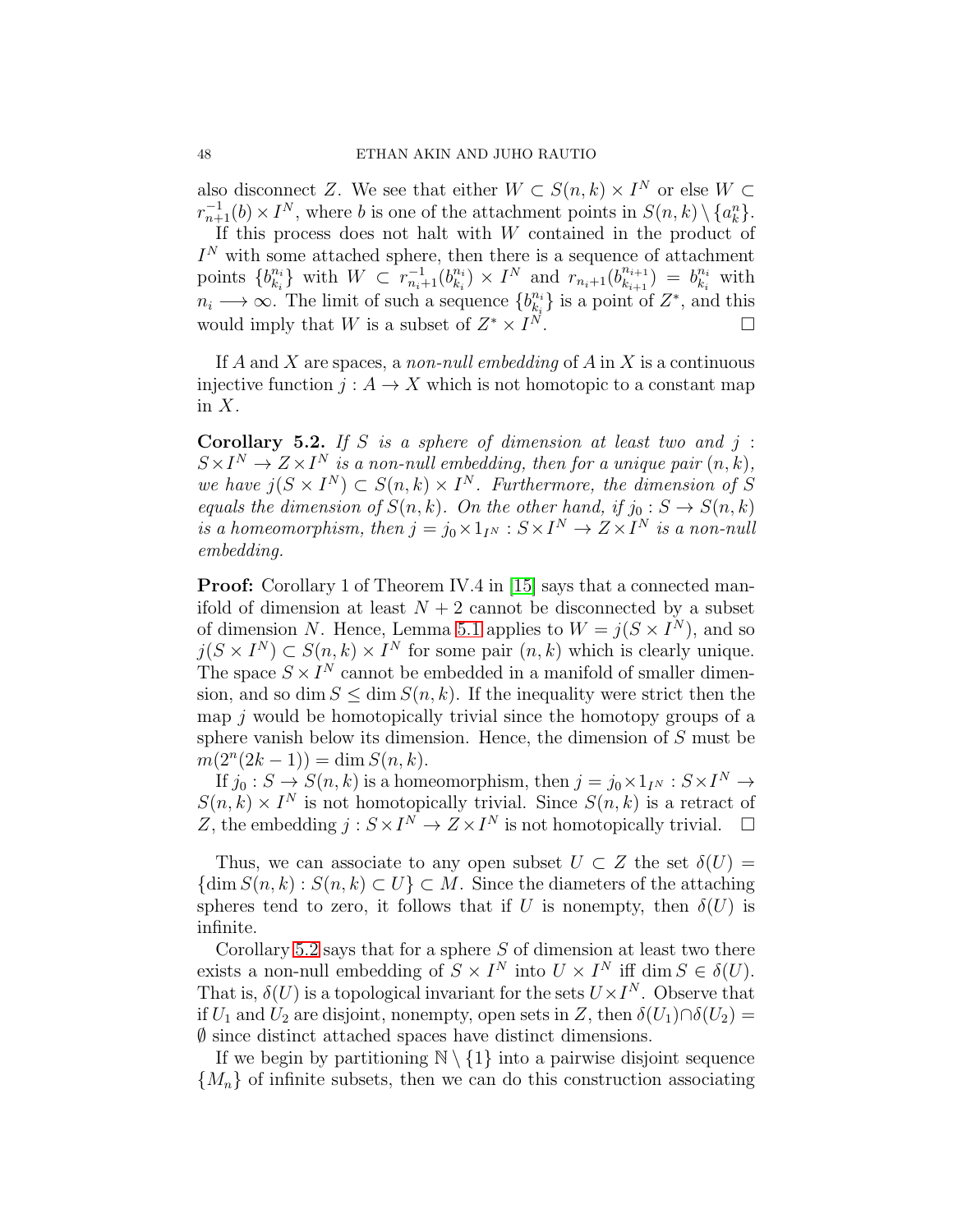$Z_n$  with  $M_n$ . That is,  $\delta(Z_n) = M_n$ . It follows that if  $U_1 \subset Z_{n_1}, U_2 \subset Z_{n_2}$ are nonempty open subsets with  $n_1 \neq n_2$ , then  $\delta(U_1) \cap \delta(U_2) = \emptyset$ .

Condition (∗) of Section is thus proved for this sequence of spaces.

## References

- <span id="page-48-0"></span>1. S. Agronsky, A. Bruckner, J. Ceder, T. Pearson (1989-90) The structure of  $\omega$ -limit sets for continuous functions, Real Analysis Exchange 15:483510.
- <span id="page-48-1"></span>2. S. Agronsky and J. Ceder (1991-92) What sets can be  $\omega$ -limit sets in  $E^n$ ? Real Analysis Exchange 17:97109.
- <span id="page-48-2"></span>3. S. Agronsky and J. Ceder (1991-92) Each Peano subspace of  $E^k$  is an  $\omega$ -limit set, Real Analysis Exchange 17:371378.
- <span id="page-48-3"></span>4. E. Akin (1993) The general topology of dynamical systems, Amer. Math. Soc., Providence, RI.
- 5. E. Akin (2004) Lectures on Cantor and Mycielski sets for dynamical systems, Contemp. Math. 346:23-79
- <span id="page-48-9"></span>6. E. Akin, E. and J. Carleson (2012) Conceptions of Topological Transitivity, Topology and its Applications, 159:2815-2830.
- <span id="page-48-15"></span>7. E. Akin (2015) Conjugacy in the Cantor set automorphism group (to appear - Contemp. Math.).
- <span id="page-48-14"></span>8. J. J. Charatonik and W. J. Charatonik (1996) Strongly chaotic dendrites, Colloq. Math. 70:181-190.
- <span id="page-48-5"></span>9. C. Conley (1978) Isolated invariant sets and the Morse index, CBMS Regional Conf. Series in Math., vol. 38, Amer. Math. Soc., Providence, RI.
- <span id="page-48-7"></span>10. J. de Groot (1959) Groups represented by homeomorphism groups, I Math. Ann. 138:80-102.
- <span id="page-48-6"></span>11. J. de Groot and R. J. Willie (1958) Rigid continua and topological group-pictures Archiv. der Math. 9:441-446.
- <span id="page-48-4"></span>12. Y. N. Dowker and F. G. Friedlander (1954) On limit sets in dynamical systems, Proc. London Math. Soc. (3) 4:168176.
- <span id="page-48-8"></span>13. T. Downarowicz, L. Snoha, D. Tywoniuk (2015)- Minimal spaces with cyclic group of homeomorphisms (to appear) ArXiv: 1503.03246.
- <span id="page-48-13"></span>14. A. Gutek (1979) On extending homeomorphisms on the Cantor set, Topological Structures II, Mathematical Centre Tracts 115:105-116.
- <span id="page-48-16"></span>15. W. Hurewicz and H. Wallman (1941) Dimension theory, Princeton U. Press, Princeton, NJ.
- <span id="page-48-12"></span>16. J. Kelley (1955) General topology, Van Nostrand, Princeton, NJ.
- 17. B. Knaster and M. Reichbach (1953) Notion d'homogeneite et prologements de homeomorphies, Fund. Math. 40:180-193.
- <span id="page-48-10"></span>18. E. R. Lorch (1981) On some properties of the metric subalgebras of  $\ell^{\infty}$ , Integral Equations and Operator Theory, 4/3: 422-434.
- <span id="page-48-11"></span>19. E. R. Lorch (1985) Certain compact spaces and their homeomorphism groups, Rend. Seminario Mat. e Fis., Milano, 52: 75-86.